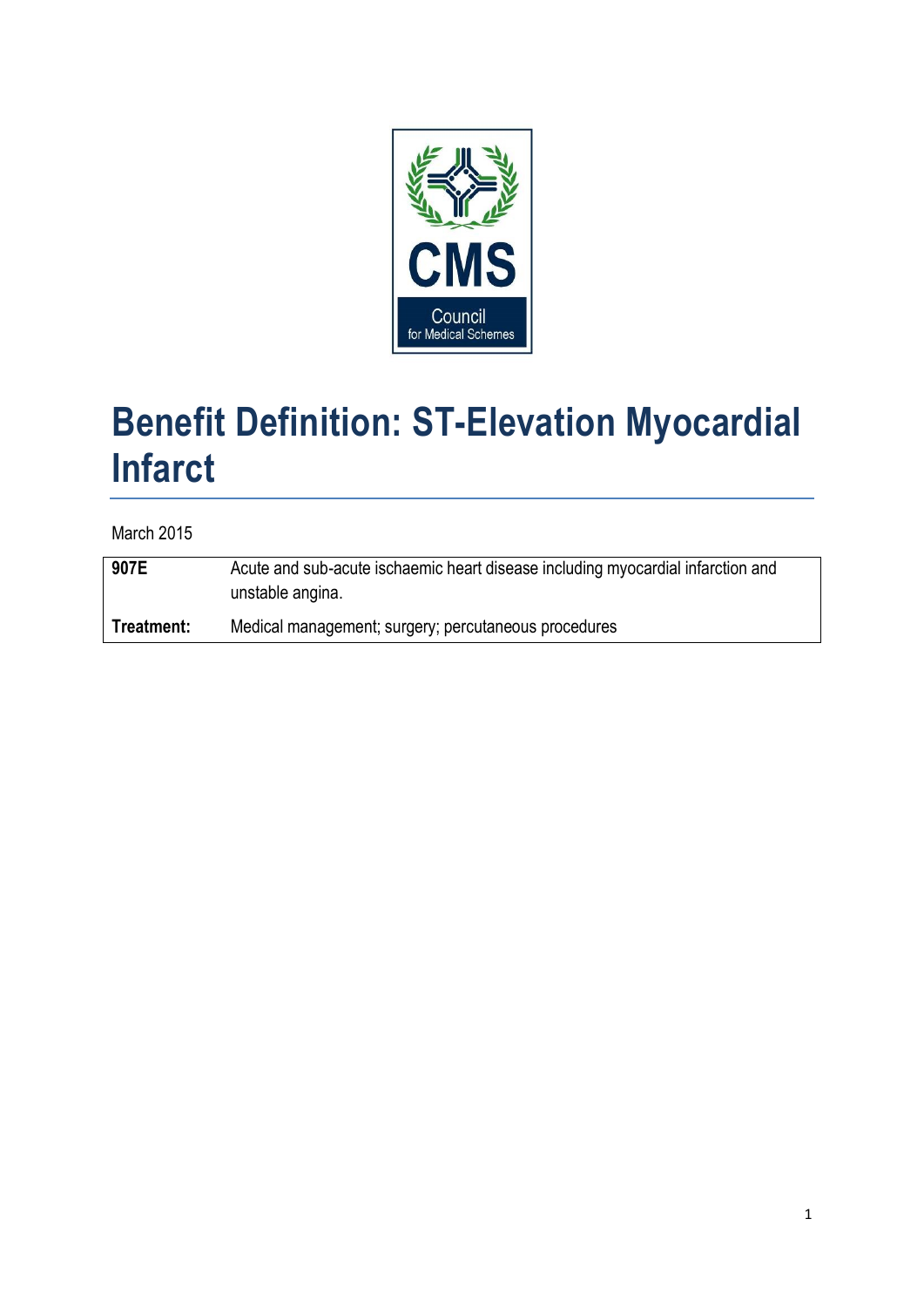## **Contents**

| 8 |                   |  |
|---|-------------------|--|
| 9 |                   |  |
|   |                   |  |
|   | 6.1<br>6.2<br>6.3 |  |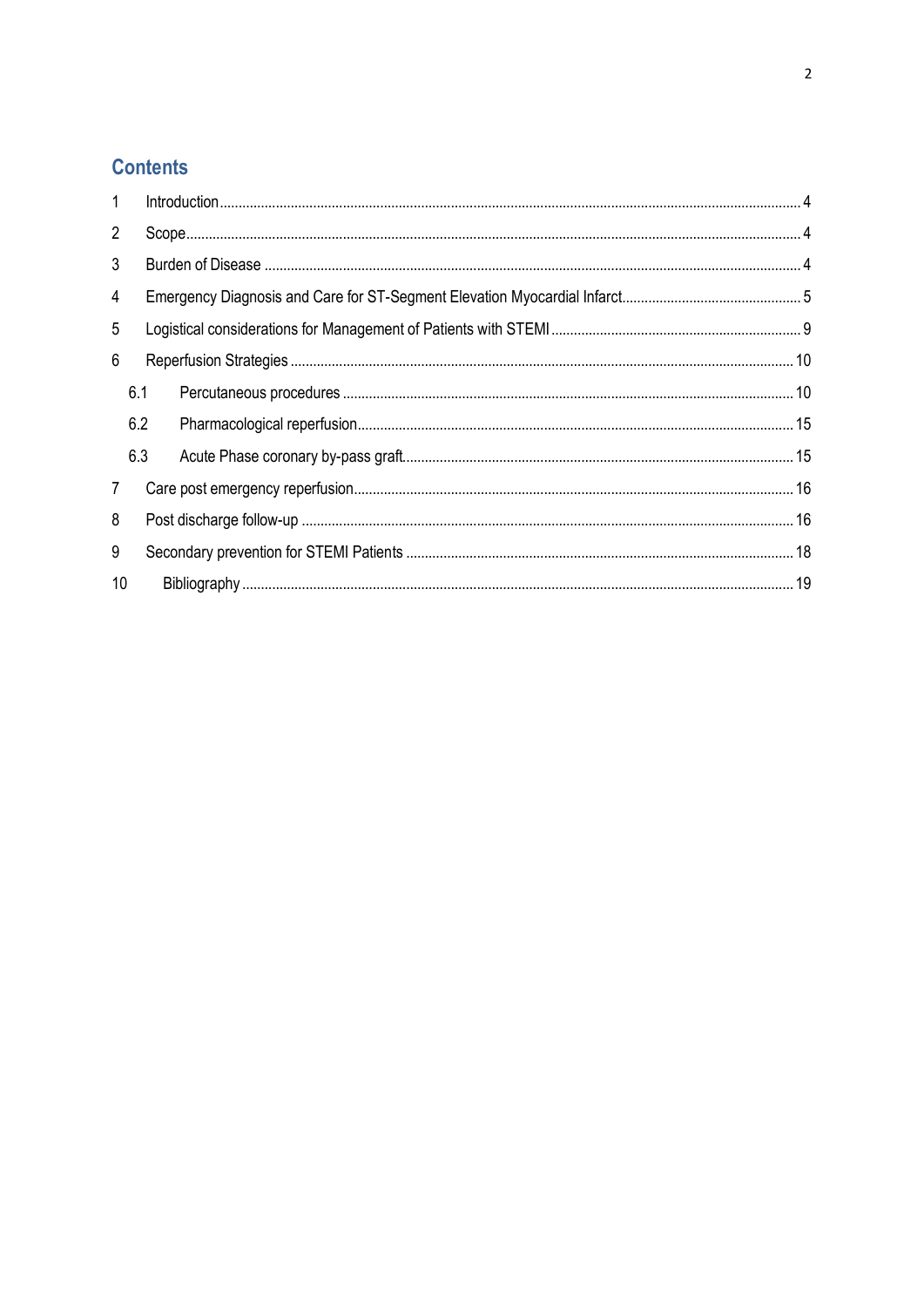## **Abbreviations**

| <b>ASA</b>   | acetylsalicylic acid                             |
|--------------|--------------------------------------------------|
| <b>BMS</b>   | Bare metal stent                                 |
| <b>CABG</b>  | coronary artery bypass grafting                  |
| CAD          | coronary artery disease                          |
| <b>CDL</b>   | chronic disease list                             |
| <b>CHF</b>   | chronic heart failure                            |
| <b>CVD</b>   | cardiovascular disease                           |
| <b>DAPT</b>  | Dual antiplatelet therapy                        |
| <b>DES</b>   | Drug eluting stent                               |
| <b>DSP</b>   | <b>Designated Service Providers</b>              |
| <b>ECG</b>   | electrocardiogram                                |
| <b>FFR</b>   | fractional flow reserve                          |
| <b>IVUS</b>  | Intravascular Ultrasound Imaging                 |
| <b>LAD</b>   | left anterior descending                         |
| LV           | left ventricle                                   |
| <b>MVD</b>   | multivessel disease                              |
| <b>MRI</b>   | magnetic resonance imaging                       |
| NSTE-ACS-    | non-ST-segment elevation acute coronary syndrome |
| <b>OCT</b>   | <b>Optical Coherence Tomography</b>              |
| <b>OMT</b>   | optimal medical therapy                          |
| PCI          | percutaneous coronary intervention               |
| PET          | positron emission tomography                     |
| <b>PMB</b>   | prescribed minimum benefit                       |
| <b>PTCA</b>  | Percutaneous transluminal coronary angioplasty   |
| <b>SPECT</b> | single photon emission computed tomography       |
| <b>STEMI</b> | ST-segment elevation myocardial infarction       |
| <b>UA</b>    | Unstable angina                                  |
| UFH          | Unfractionated heparin                           |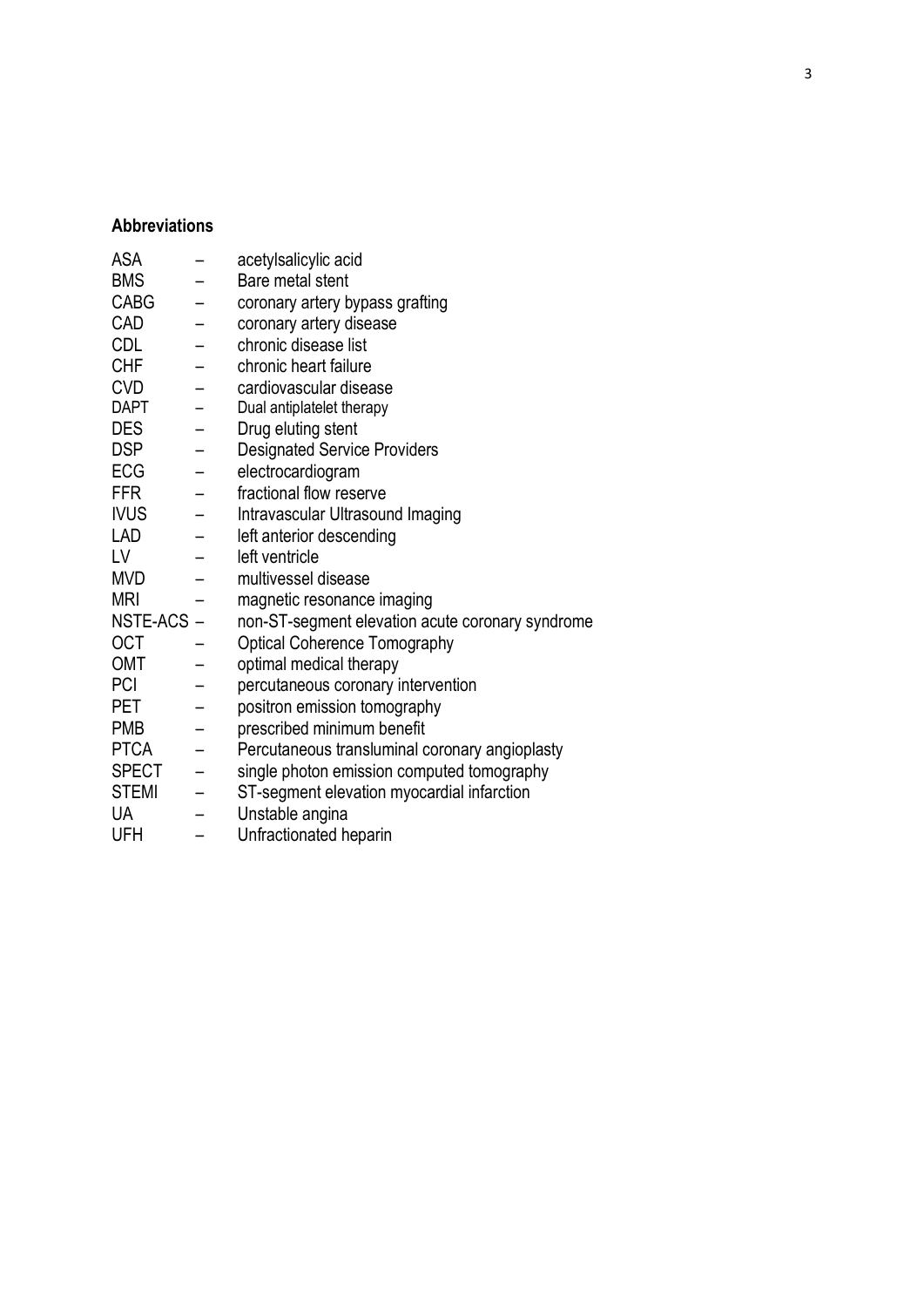### <span id="page-3-0"></span>**1 Introduction**

This benefit definition does not explicitly endorse one medicine/medical device within a particular therapeutic class over another. However due to the emergency nature of STEMI and to avoid delays associated with pre-authorisation and consultation with scheme formularies, this Benefit definition is highly specific on which treatment and classes may be used during ST elevation myocardial infarct (STEMI). This is to safe guard members against any possible co-payments that may arise from failure to use formularies and to protect the schemes of unplanned expenditure that may arise in a setting where it is impossible to obtain scheme authorisation.

Provision must be made for appropriate exceptions where this benefit definition has been ineffective, or causes, or would cause harm to a beneficiary, without penalty to that beneficiary. Health care providers must provide written documentation for exceptions.

All patients who are treated successfully in an emergency setting must register with their scheme for chronic management of ischaemic heart disease. Scheme protocols and formularies should be developed and applied while taking into consideration evidence-based medicine, cost-effectiveness and affordability.

It should be noted that benefit definitions are a minimum set of benefits and schemes may enrich the benefits but not offer benefits less than those stated here.

It should also be noted that management of Ischaemic heart disease takes into consideration many clinical aspects of the patient. This benefit definition does not address specific circumstances of high risk and complicated patients who may need more care than specified here.

Alternatives must be made for patients in whom treatment stated here or in the scheme formulary may cause harm.

Due to high variability of clinical presentation and possible outcomes in patients with Ischaemic heart disease it was difficult to quantify frequency of tests and interventions in an acute setting.

## *Procedure codes serve as a guideline for billing and may not include all relevant procedure codes.*

## <span id="page-3-1"></span>**2 Scope**

These benefit definitions include the management of ST-Elevation Myocardial Infarct (STEMI). The benefit definition covers out of hospital emergency care, in-hospital care and long term follow-up including secondary prevention. Coronary artery bypass graft is not included.

## <span id="page-3-2"></span>**3 Burden of Disease**

According to results of the INTERHEART study, the five most important risk factors for myocardial infarction operate similarly in different ethnic groups and geographical locations worldwide. These risk factors are smoking history, diabetes history, hypertension, abdominal obesity and the ratio of 74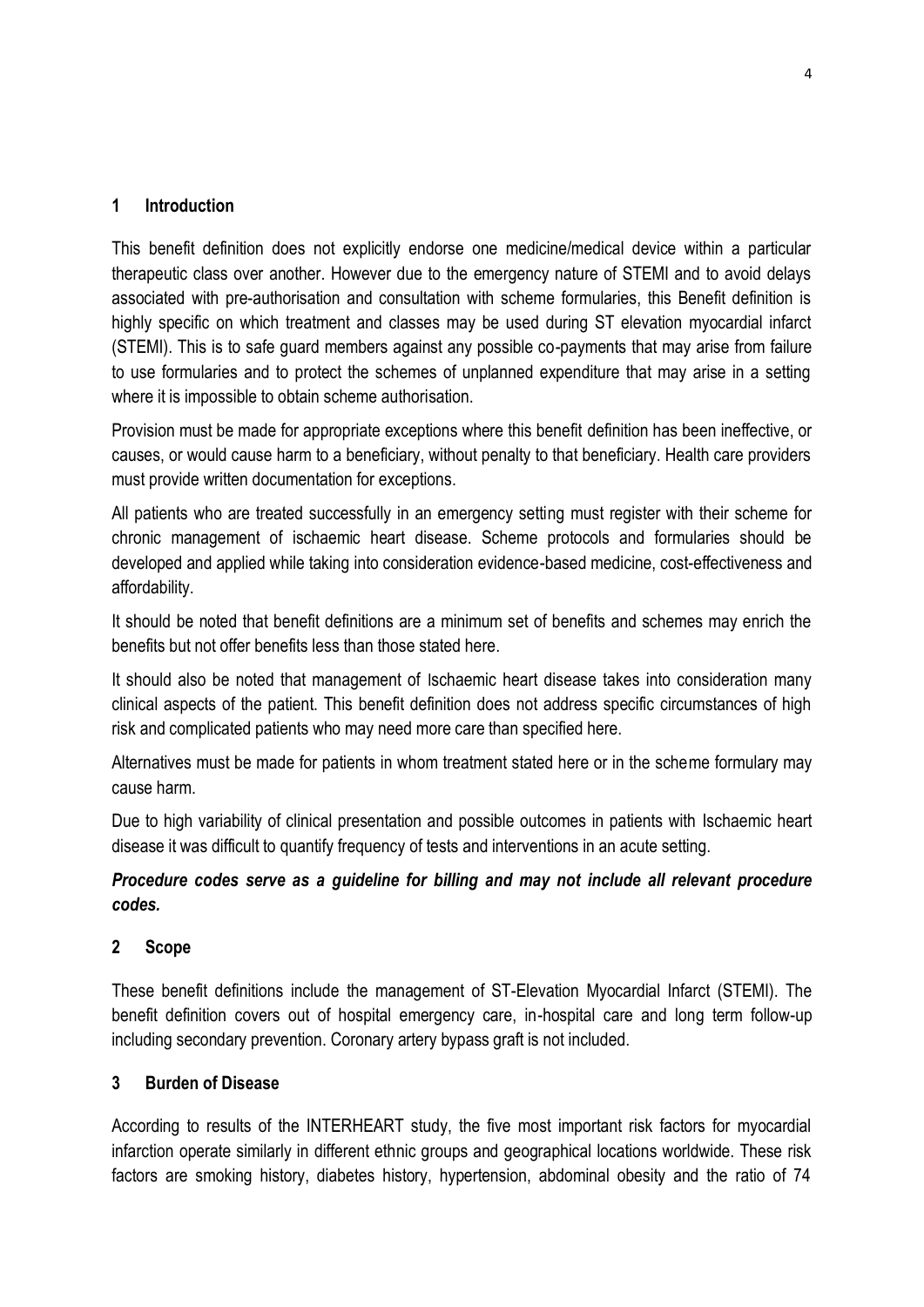apolipoprotein B to apolipoprotein A-1 (1). The emergence of risk factors for atherosclerotic vascular disease in South Africa has been noted for several decades (2). Population based surveys in the early 1990s showed that 13-31% of the population have at least one risk factor for atherosclerotic disease. Later in the 2000s, surveys confirmed high population prevalence of hypertension, diabetes, smoking as well as a high prevalence of obesity affecting about 50% of the female population in Limpopo and Mpumalanga provinces (2). Heart disease, diabetes and stroke together constitute the second most important cause of death in the adult population in South Africa (3). Cardiovascular disease is increasing amongst all age groups in South Africa and is predicted to become the prime contributor to overall morbidity and mortality in the over 50-year age group (4).

## <span id="page-4-0"></span>**4 Emergency Diagnosis and Care for ST-Segment Elevation Myocardial Infarct**

Patients may present with a history of chest pain for more than 20 minutes. The pain may radiate to the left arm, lower jaw and neck. Sometimes, patients may present with atypical symptoms such as fatigue, nausea and vomiting, palpitations or syncope. This atypical presentation is common in the elderly, women and diabetic patients.

The key to successful management is timely diagnosis of STEMI. ECG monitoring should be initiated as soon as possible in all patients with suspected STEMI to detect life-threatening arrhythmias and allow prompt defibrillation if indicated. A 12-lead ECG should be obtained and interpreted as soon as possible.

Management of STEMI; including diagnosis and treatment, start at the point of first medical contact. Point of first medical contact in South Africa includes general practice, emergency rooms, paramedics and other specialists other than physicians and cardiologists.

STEMI is typically diagnosed when there is ST-segment elevation in two consecutive leads on the ECG.

The highest priority in STEMI is to restore coronary blood flow as soon as possible. **Due to successful outcomes associated with early intervention** (5)**; pre-authorisation should not be a pre-requisite for initiating care.**

The aim of emergency medical care is

- i. To establish diagnosis using ECG and blood sampling for cardiac enzymes
- ii. Initiate management depending on the logistical arrangements (ability to refer to a specialist centre without delay, scope of practice of the first contact health provider, availability of resources etc).
- iii. Reduce pain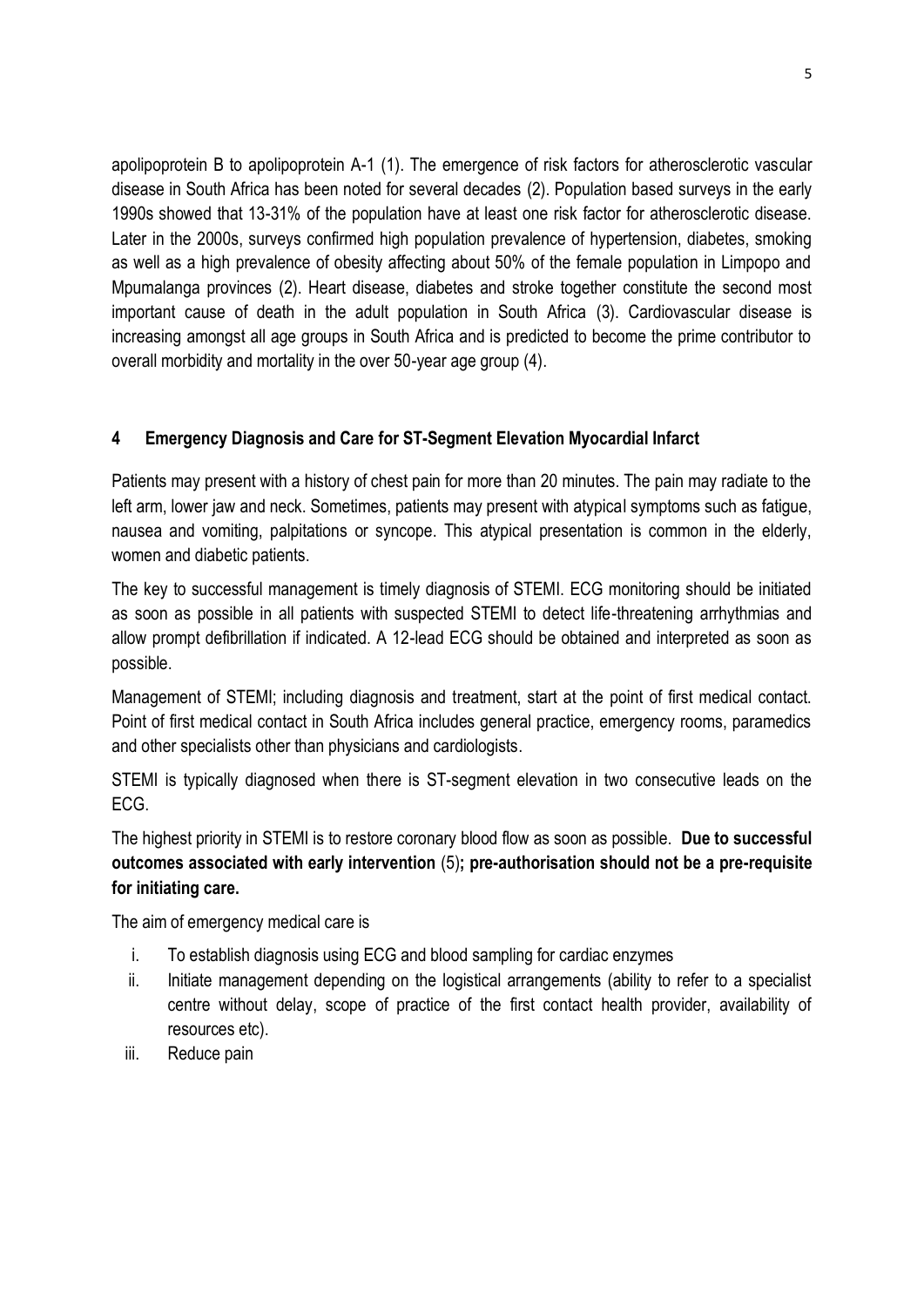| Table 1: Diagnostic and management codes in an emergency or out-of-hospital setting |  |  |
|-------------------------------------------------------------------------------------|--|--|
|                                                                                     |  |  |

| <b>Item</b>           | <b>Description</b>                                                                                                                                                                                                                                        | Codes                                                                | <b>Additional comments</b>                                     |
|-----------------------|-----------------------------------------------------------------------------------------------------------------------------------------------------------------------------------------------------------------------------------------------------------|----------------------------------------------------------------------|----------------------------------------------------------------|
|                       | General Practitioner's fee for the taking of an ECG only: Without effort: 1/2 (item 1232)                                                                                                                                                                 | 1228                                                                 |                                                                |
|                       | General Practitioner's fee for the taking of an ECG only: Without and with effort: 1/2 (item 1233)                                                                                                                                                        | 1229                                                                 |                                                                |
|                       | Note: Items 1228 and 1229 deal only with the fees for taking of the ECG, the consultation fee must still be added                                                                                                                                         |                                                                      |                                                                |
|                       | Physician's fee for interpreting an ECG: Without effort                                                                                                                                                                                                   | 1230                                                                 |                                                                |
| ECG                   | Physician's fee for interpreting an ECG: With and without effort                                                                                                                                                                                          | 1231                                                                 |                                                                |
|                       | A specialist physician is entitled to the fees specified in item 1230 and 1231 for interpretation of an ECG tracing referred for interpretation. This applies also to a<br>paediatrician when an ECG of a child is referred to him/her for interpretation |                                                                      |                                                                |
|                       | Electrocardiogram: Without effort                                                                                                                                                                                                                         | 1232                                                                 |                                                                |
|                       | Electrocardiogram: With and without effort                                                                                                                                                                                                                | 1233                                                                 |                                                                |
|                       | ECG monitoring                                                                                                                                                                                                                                            |                                                                      |                                                                |
| Ambulance<br>services | Ambulance code may include basic life support, intermediate or advanced life support as well as resuscitation                                                                                                                                             | 100, 103', 125, 127, 111<br>,112,129,130,131,133<br>,141,142,152,153 |                                                                |
| Blood<br>sampling     | <b>CKMB</b>                                                                                                                                                                                                                                               | 4152,4153,4138                                                       | (Treatment should proceed<br>without waiting for this results) |
|                       | Troponin (Treatment should proceed without waiting for this results)                                                                                                                                                                                      | 4161                                                                 | (Treatment should proceed<br>without waiting for this results) |
| Oxygen                | V03AN01                                                                                                                                                                                                                                                   |                                                                      | Indicated in patients with<br>hypoxia (SaO2 < 95%)             |
| Medication            | N02                                                                                                                                                                                                                                                       | IV OPIODS                                                            |                                                                |
|                       | <b>B01</b>                                                                                                                                                                                                                                                | Antiplatelets                                                        |                                                                |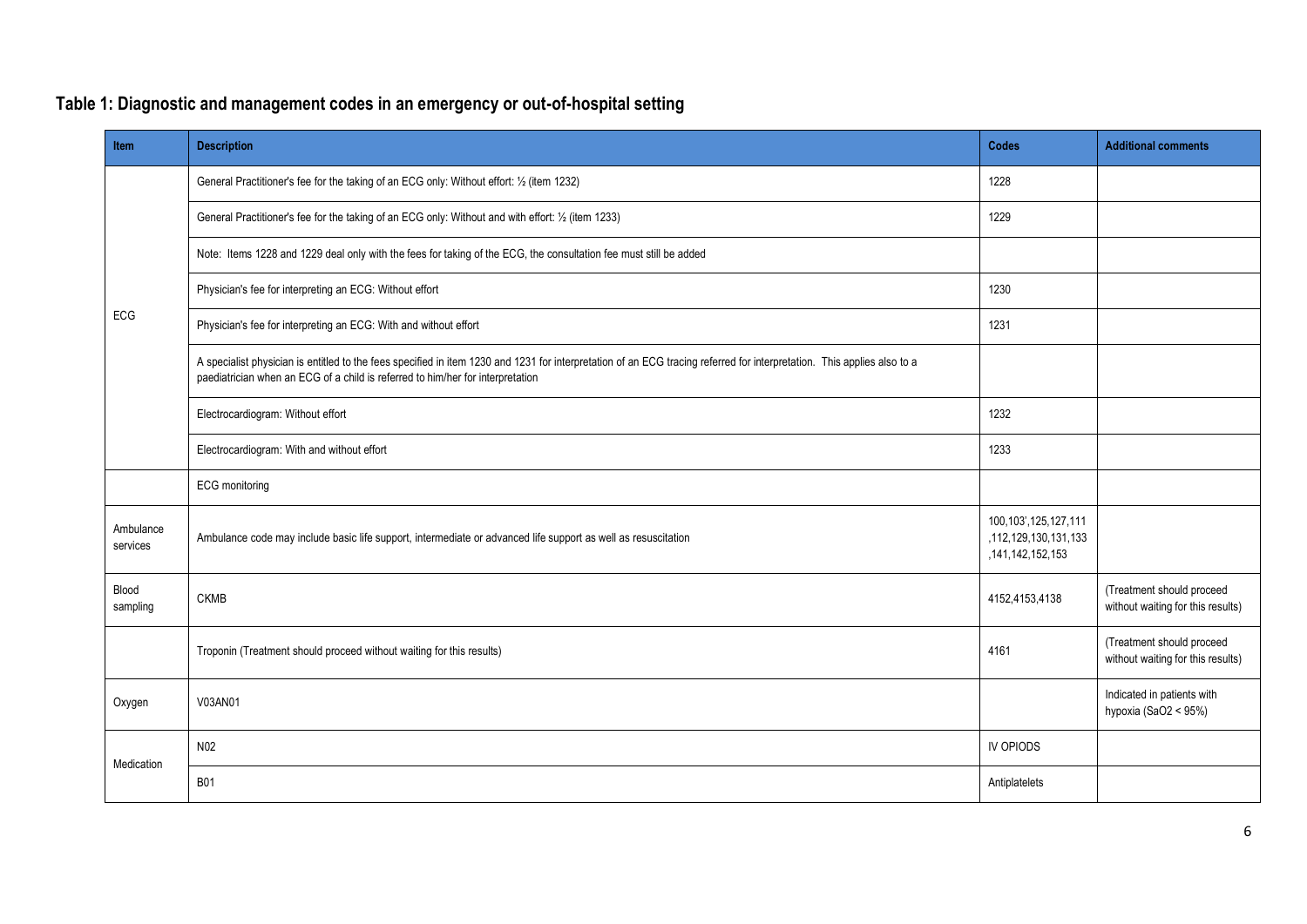|                                               | <b>B01</b> | Fibrinolytics |  |
|-----------------------------------------------|------------|---------------|--|
|                                               | GTN        | <b>GTN</b>    |  |
|                                               | A04        | Antiemetics   |  |
|                                               |            | Anxiolytics   |  |
| Defibrillation<br>and cardiac<br>life support |            |               |  |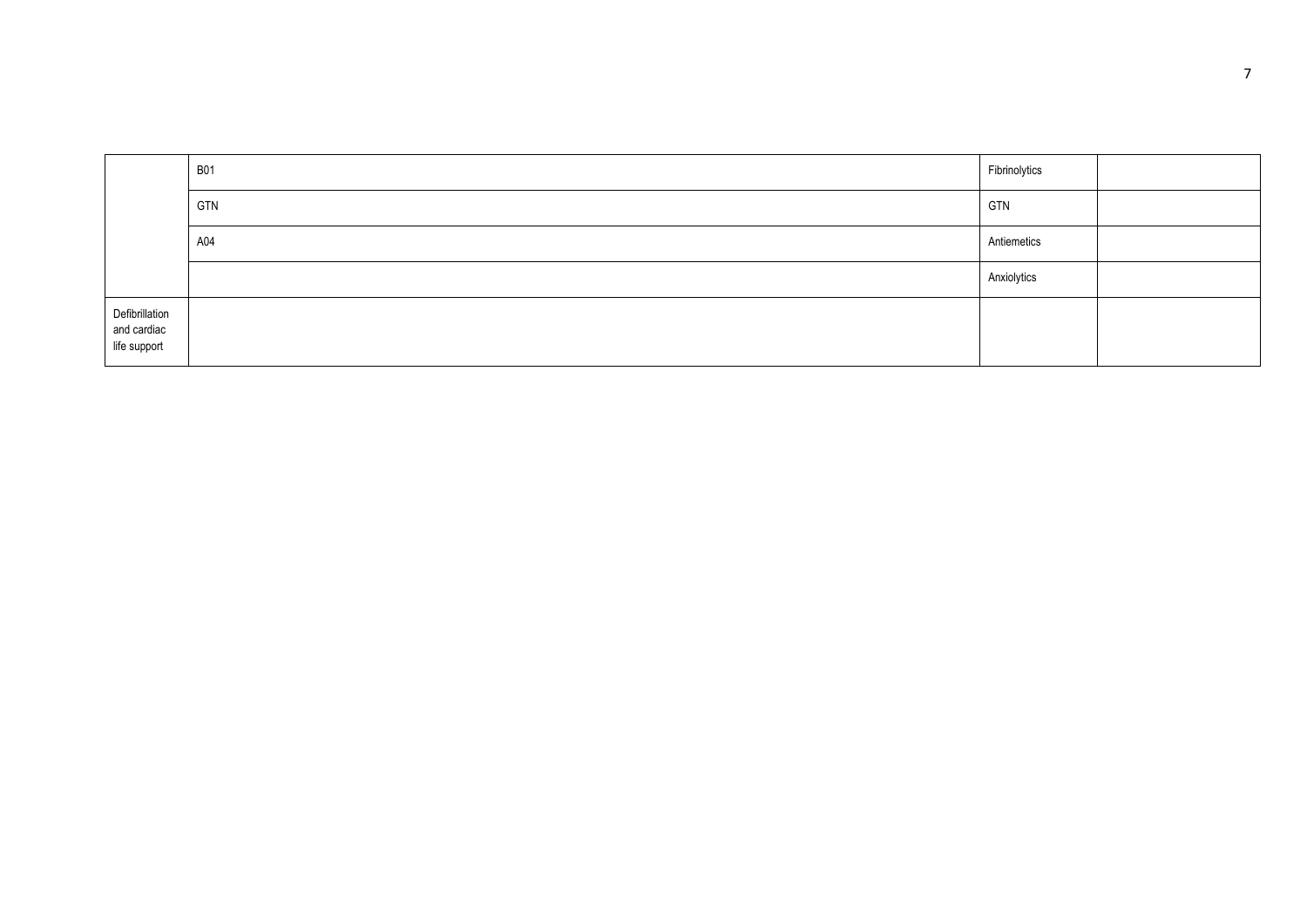| Table 2: Routine Investigations Management of STEMI |  |  |
|-----------------------------------------------------|--|--|
|                                                     |  |  |

| Type                       | <b>Description of the test</b>                                                                                                                                 | Codes                                                                                     | <b>Comments</b>                                             |
|----------------------------|----------------------------------------------------------------------------------------------------------------------------------------------------------------|-------------------------------------------------------------------------------------------|-------------------------------------------------------------|
| Pathology                  | <b>CKMB</b>                                                                                                                                                    | 4152,4153,4138                                                                            |                                                             |
|                            | Troponin                                                                                                                                                       | 4161                                                                                      |                                                             |
|                            | Full Blood Count-                                                                                                                                              | 3755<br>(Incl.<br>3739,3762,3783,3785,3<br>791)                                           |                                                             |
|                            | Platelet count                                                                                                                                                 | 3797                                                                                      |                                                             |
|                            | Glucose-Hypo and hyperglycaemia affect treatment outcomes                                                                                                      | 4057                                                                                      |                                                             |
|                            | Lipogram-Lipid profile can change within 12-24 hours                                                                                                           | 4025                                                                                      |                                                             |
|                            | CRP                                                                                                                                                            | 3947                                                                                      |                                                             |
|                            | ESR: Markers of inflammation                                                                                                                                   |                                                                                           |                                                             |
|                            | U & E and Creatinine                                                                                                                                           | 4171                                                                                      |                                                             |
|                            | Creatinine-EGFR                                                                                                                                                | 4032                                                                                      |                                                             |
|                            | Pulse oximetry                                                                                                                                                 |                                                                                           |                                                             |
| Radiology                  | Chest X-Ray: assess the patient's heart size and the presence or absence of heart failure and pulmonary oedema. This may also assist in differential diagnosis | 30110,30100                                                                               |                                                             |
| Non-invasive<br>procedures | Single-photon emission computed tomography                                                                                                                     | This test should not be<br>used to diagnose and<br>will therefore not be<br>funded as PMB |                                                             |
|                            | Echocardiogram                                                                                                                                                 | 3620, 3621, 3622, 3623, 3<br>624,3625                                                     | is useful in patients with diagnostic<br>uncertainty (ACCA) |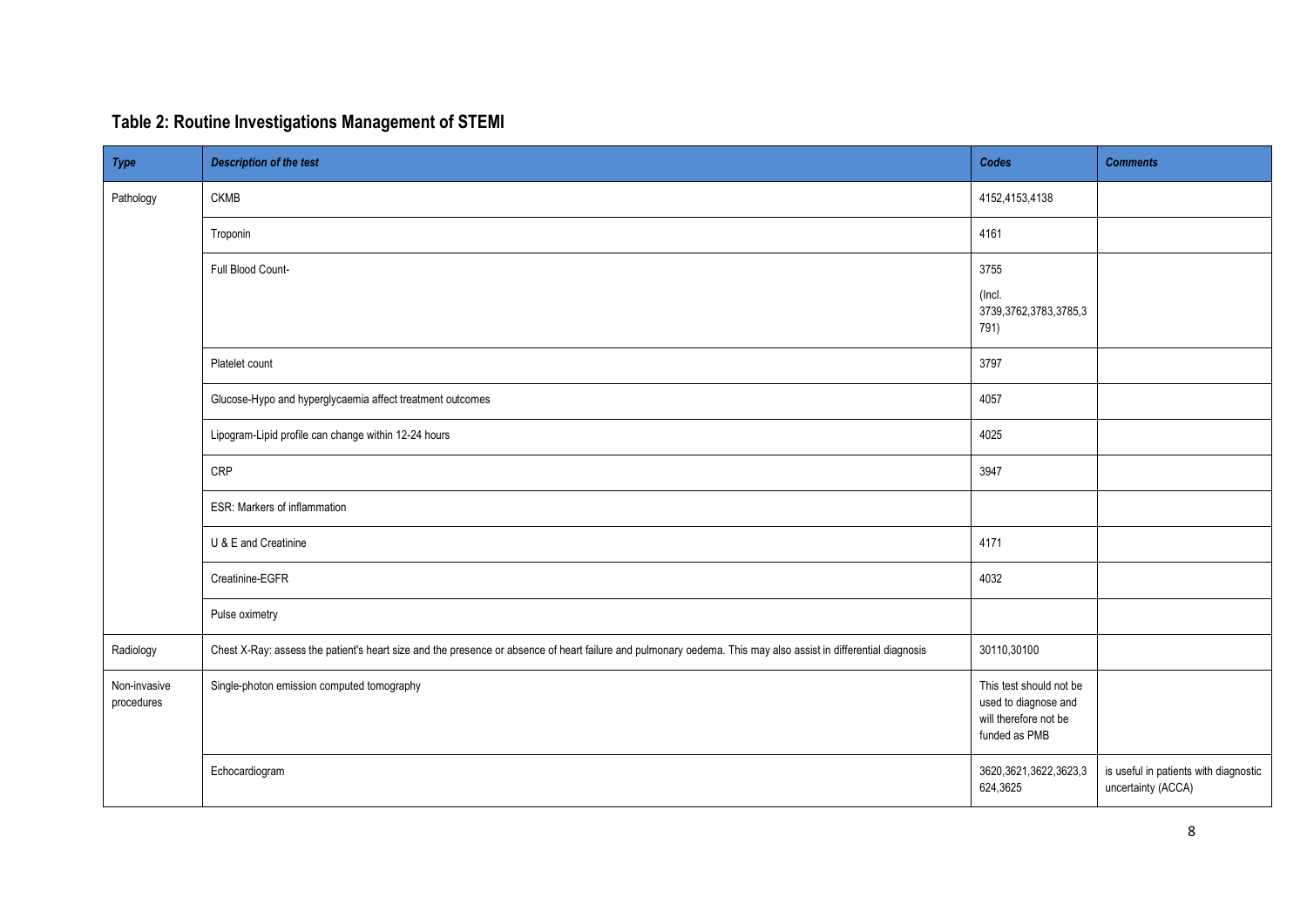## <span id="page-8-0"></span>**5 Logistical considerations for Management of Patients with STEMI**

## **a) Who should participate in care of patients with STEMI**

All STEMI patients should undergo rapid evaluation for reperfusion and have reperfusion strategy implemented promptly after contact with medical system.

The goal is to facilitate rapid recognition and treatment of patients such that door to Needle time for fibrinolytic therapy is achieved within 30 minutes (door to needle) or that time for PCI can be kept under 90 -120 minutes. This goal may not be relevant for patients with diagnostic uncertainties, or comorbidities such as respiratory failure.

Access to emergency treatment and prevention of delays is important in the management of STEMI. There is an understanding that the Cardiologist coverage in the country is insufficient, even in the private sector. There are provinces that do not have cardiologists and some small towns do not have a specialist physician.

## *Due to these limitations, general practitioner, other specialist other than internal physicians or cardiologist, nurses and paramedics play an important role in the management and facilitation of care for patients with acute myocardial infarct*.

According to Regulation 8(6), a medical scheme may not prohibit or enter into arrangements or contracts that prohibit the initiation of an appropriate intervention by a health care provider prior to receiving authorisation from medical scheme or any other party, in respect of an emergency medical condition.

Therefore once a STEMI has been diagnosed, a first contact medical provider must initiate care which should include emergency transfer with a suitable mode of transport, to a facility and provider capable of providing treatment for acute myocardial infarct.

## **b) Facilities for Diagnosis and treatment of STEMI**

Initial diagnosis and emergency care can take place at home, in the ambulance, or at emergency rooms or general practitioner's (GP) rooms depending on where the member first presented.

Whenever possible patients must be transported or transferred to the nearest PCI facility. If a PCI facility is a non-designated service provider (DSP) these constitute involuntary use of a DSP.

If it is anticipated that delays will be longer than 2 hours due to distance, amongst other things, then the first medical contact personnel must provide pharmacological reperfusion treatment under the remote supervision of the cardiologist or physician if necessary in line with their registered scope of practice.

According to explanatory note to Annexure A: The objective of specifying a set of Prescribed Minimum Benefits within these regulations is two-fold:

(i) To avoid incidents where individuals lose their medical scheme cover in the event of serious illness and the consequent risk of unfunded utilisation of public hospitals.

(ii) To encourage improved efficiency in the allocation of private and public health care resources.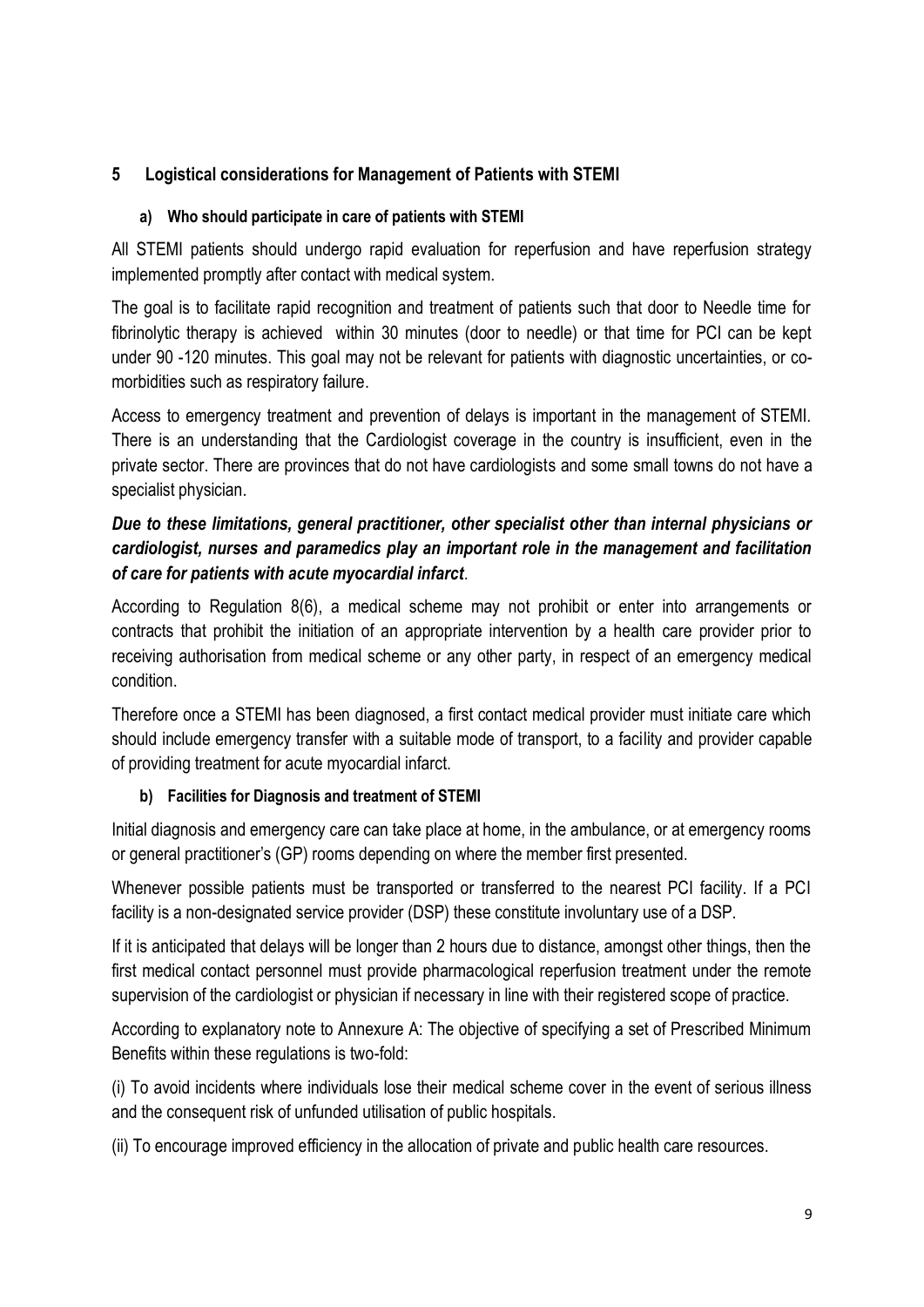In view of point (ii), if state is the schemes DSP; and both the public and private PCI are equally accessible to the member; it is considered a prescribed minimum benefit that a patient who belongs to the medical scheme access the private facility as the use of the public sector will result in inaccessible care for indigent patients. It should be noted that PCI and interventional cardiologist coverage is far lower in the public sector as compared to private sector. Therefore, channelling patients to public sector will defeat objective (ii).

## **c) Selection of Reperfusion Strategy**

Primary PCI without fibrinolytic therapy is the preferred reperfusion strategy in patients with STEMI, provided it can be performed expeditiously by an experienced team (5) (6)(7).

## **d) Clinical presentation of the patient**

## *Time from Onset of symptoms:*

Time from onset of symptoms to pharmacological reperfusions is an important predictor of clinical outcomes. The beneficial effect of pharmacological reperfusion is substantially higher in patients presenting within 2 hours after symptom onset compared to those presenting later (Boersman et al), but the effect is even greater when accessed earlier. There is, however, some benefit when the treatment is offered beyond this period.

## *Risk of bleeding*

When both types of reperfusion are available, patients with high risk of bleeding with pharmacological reperfusion should receive PCI as reperfusion strategy.

## **e) Availability and time required to transfer to PCI facility**

The availability and location of the interventional cardiology facility is a key determinant of whether PCI can be provided or not. If a patient presents in a PCI- capable facility or can be transferred to a PCIcapable facility within 2 hours, PCI approach remains superior to pharmacological reperfusion.

A decision must be made when a patient presents to a non-PCI facility to refer for PCI or initiate pharmacological reperfusion. Fibrinolytic agents can generally be provided sooner than PCI especially in provinces and towns where there is no interventional cardiologist. Fibrinolytic agents do not require a high skilled professional; can be provided by many health care professionals (in line with scope of practice as per regulatory bodies) and even more appropriate in South Africa where the coverage for PCI facilities and interventional cardiology is low.

## <span id="page-9-0"></span>**6 Reperfusion Strategies**

## <span id="page-9-1"></span>**6.1 Percutaneous procedures**

As this component of the treatment of the DTP 907E is not only specified in general terms i.e. "medical management" or "surgery", but also in specific terms i.e. "percutaneous procedures", the latter component it is not subject to the provision made in the explanatory note (2) to Annexure A in the regulations.

Percutaneous coronary interventions (PCIs) as prescribed minimum benefits are therefore not restricted to availability of this intervention in the public sector. A protocol should be developed on the basis of the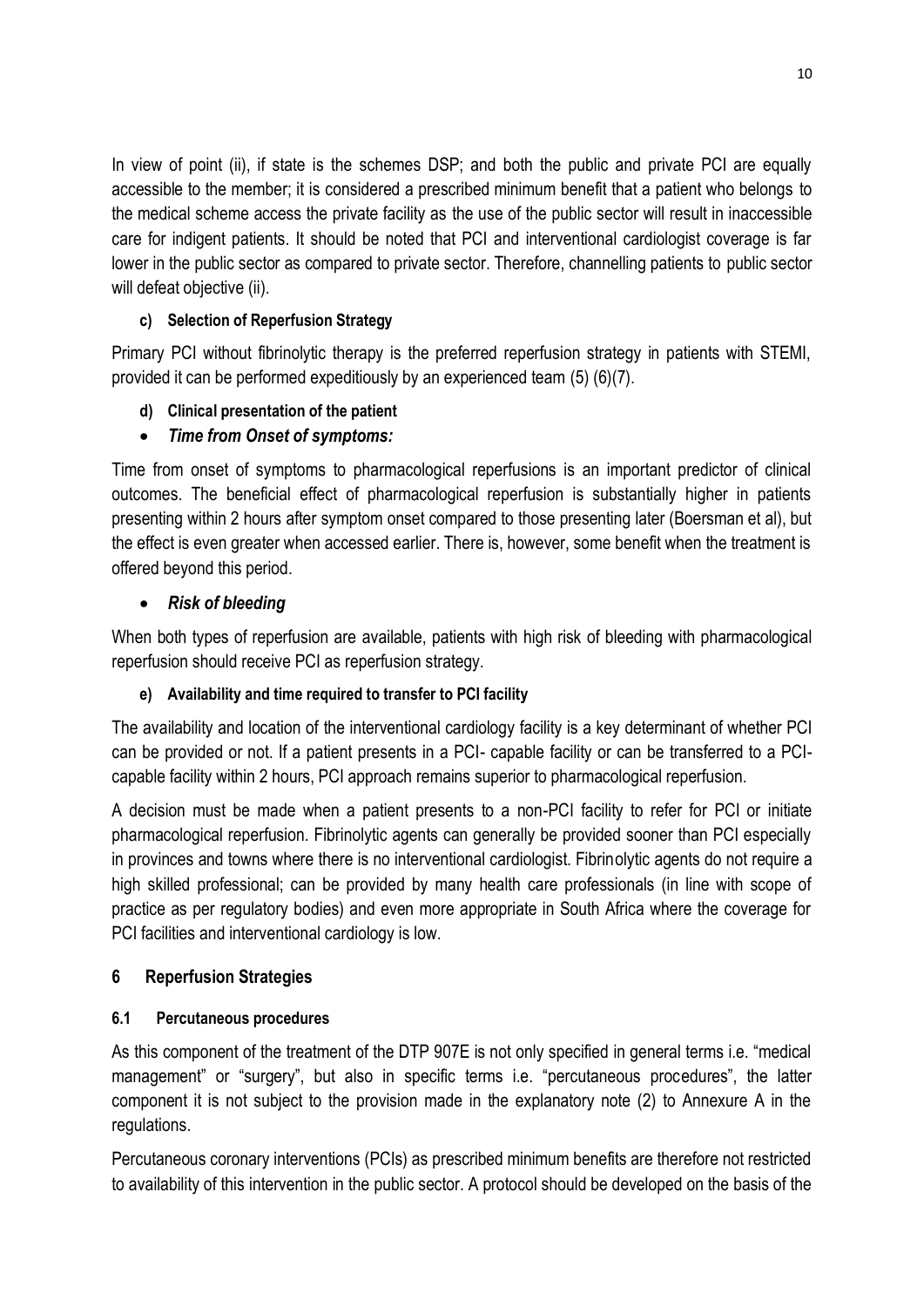principles stated in Regulation 15D (b) and 15H namely, evidence based medicine, taking into account considerations of cost-effectiveness and affordability.

## **i. Indications**

- PCI is the best preferred method of treatment if it can be provided within 90-120 minutes of first medical contact in patients with STEMI
- It can also be provided if the symptoms were within 3 hours and PCI can be done within an hour of diagnosis
- When fibrinolytic ineligible patient present within 12-24 hours
- Patients with a new LBBB within 12 hours of onset of symptoms
- Within 36 hours if a patient develops shock
- If patients has no contraindication to DAPT and is *more likely to be compliant on DAPT*.
- A rescue PCI is indicated in patients with failed fibrinolytic therapy as indicated by residual ST element elevation post fibrinolysis

## *In patients with multi vessel disease, only infarct related artery should be treated during initial intervention. The only exceptions when multi vessel PCI is indicated during STEMI is when patients are in cardiogenic shock with > 90% occlusion.* (6) (5)

- **ii. Contraindication**
	- Inability to take or comply with DAPT
	- Asymptomatic patients more than 12 hours after onset of STEMI
	- Door to balloon delay of > 2hours. In this instance fibrinolytic therapy offers relatively better outcomes.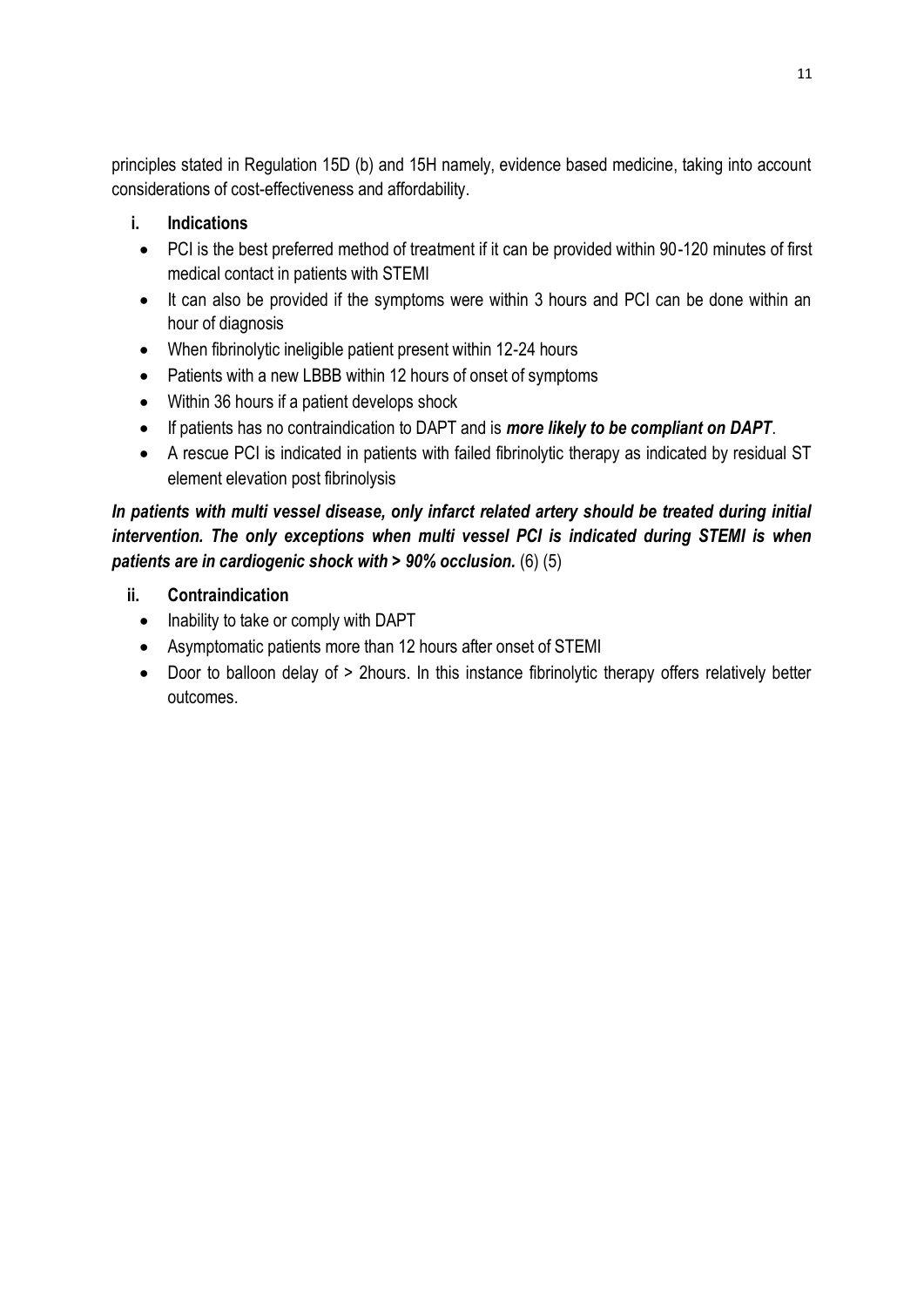## **Table 3: Percutaneous Cardiac Intervention and Procedure**

| <b>Item</b>                  | <b>Description</b>                                                                                                                                                                                                                                   | <b>Procedure</b><br>code          | <b>Discussion and conclusions</b>                                                                                                                                                            |  |
|------------------------------|------------------------------------------------------------------------------------------------------------------------------------------------------------------------------------------------------------------------------------------------------|-----------------------------------|----------------------------------------------------------------------------------------------------------------------------------------------------------------------------------------------|--|
| Catheter Laboratory          |                                                                                                                                                                                                                                                      |                                   |                                                                                                                                                                                              |  |
| Clinicians                   | Cardiologist<br>Anaesthetist (Only when unstable patient)<br>Physicians/2nd cardiologist (maybe required to assist in case of difficult anatomy)<br>Nurse<br>Radiographer<br>Technologist                                                            | 0190<br>0191<br>0192<br>0173-0175 | Anaesthetist sometimes required for PCI of unstable patients when<br>airway management is anticipated.<br>Assistant cardiologist is sometimes required in patients with difficult<br>anatomy |  |
| <b>Clinical Technologist</b> | Preparation and operation of pre-operative, intra-operative or post operative physiological<br>monitoring per patient, per admission                                                                                                                 | 015                               |                                                                                                                                                                                              |  |
|                              | Cardiac catheterisation for the first hour.                                                                                                                                                                                                          | 063                               |                                                                                                                                                                                              |  |
|                              | Dilatation procedures and stents.                                                                                                                                                                                                                    | 073                               |                                                                                                                                                                                              |  |
| Radiographers                | Coronary angiogram per 30 minutes or part thereof provided that such part comprises 50% or<br>more of the time                                                                                                                                       | 193                               |                                                                                                                                                                                              |  |
|                              | Stent procedure per 30 minutes or part thereof provided that such part comprises 50% or<br>more of the time                                                                                                                                          | 197                               |                                                                                                                                                                                              |  |
| <b>Ancillary Drugs</b>       | Glycoprotein Ilb/Illa inhibitor<br>Low molecular weight heparin or unfractionated heparin<br>Aspirin<br>Clopidogrel OR Prasugrel (Non-PMB)<br>Beta Blocker or calcium channel blocker when beta-blockers are contraindicated.<br>Prasugrel (Non-PMB) |                                   | See Annexure A: Prasugrel not considered PMB level of care as it<br>resulted in marginal benefit compared to Clopidogrel, yet it costs almost<br>four times Clopidogrel                      |  |
| Percutaneous procedure       |                                                                                                                                                                                                                                                      |                                   |                                                                                                                                                                                              |  |
| <b>PCI</b>                   | Invasive cardiology: Percutaneous translumical angioplasty                                                                                                                                                                                           |                                   |                                                                                                                                                                                              |  |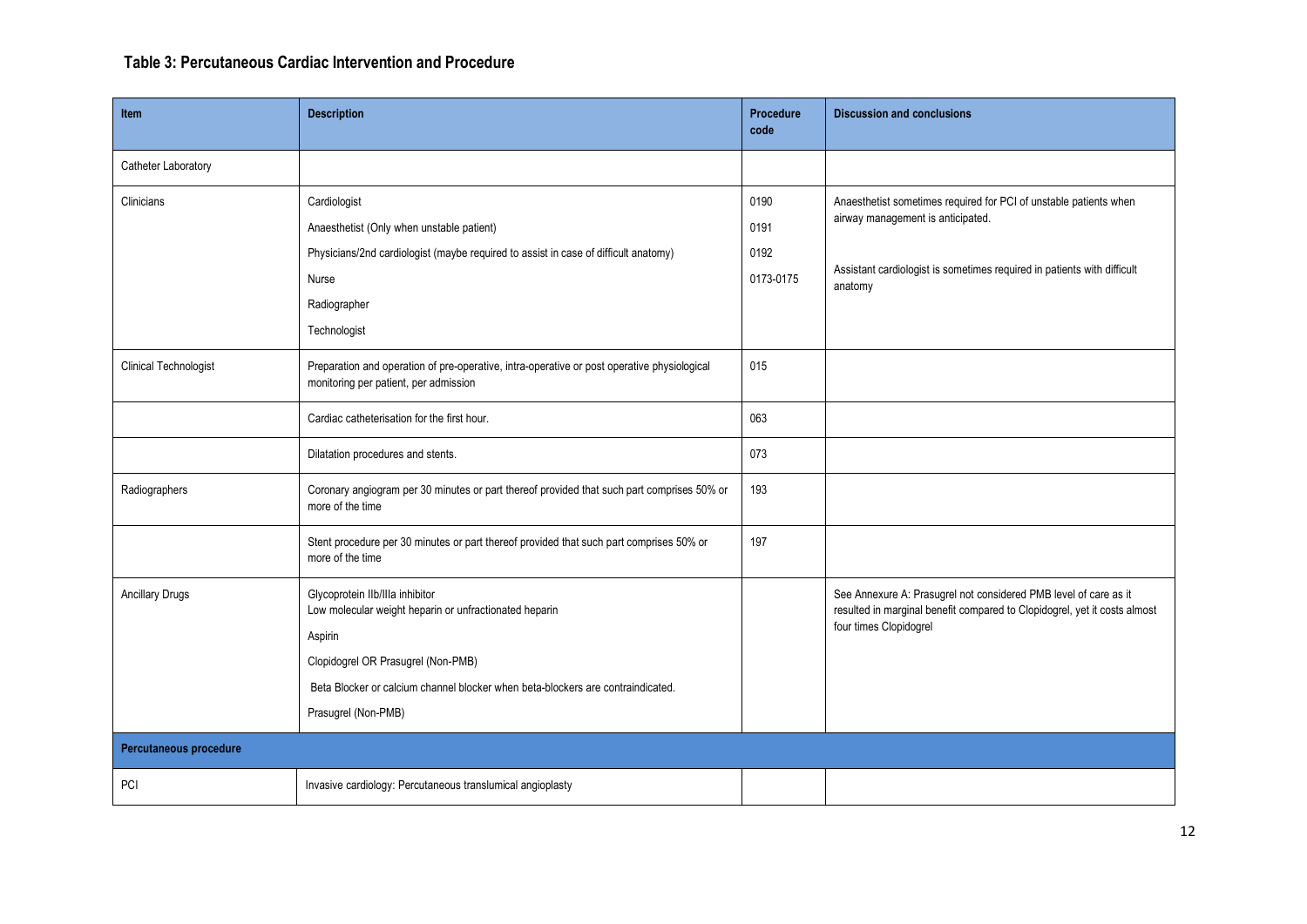|                     | Percutaneous transluminal angioplasty: First cardiologist: Single lesion                                                                                                                   | 1276 |                                                                                                                                                   |
|---------------------|--------------------------------------------------------------------------------------------------------------------------------------------------------------------------------------------|------|---------------------------------------------------------------------------------------------------------------------------------------------------|
|                     | Percutaneous transluminal angioplasty: Second cardiologist: Single lesion                                                                                                                  | 1277 |                                                                                                                                                   |
|                     | Percutaneous transluminal angioplasty: First cardiologist: Second lesion                                                                                                                   | 1278 |                                                                                                                                                   |
|                     | Percutaneous transluminal angioplasty: Second cardiologist: Second lesion                                                                                                                  | 1279 |                                                                                                                                                   |
|                     | Percutaneous transluminal angioplasty: First cardiologist: Third or subsequent lesions (each)                                                                                              | 1280 |                                                                                                                                                   |
|                     | Percutaneous transluminal angioplasty: Second cardiologist: Third or subsequent lesions<br>(each)                                                                                          | 1281 |                                                                                                                                                   |
|                     | Use of balloon procedures including: First cardiologist: Atrial septostomy; Pulmonary valve<br>valvuloplasty; Aortic valve valvuloplasty; Coarctation dilation; Mitral valve valvuloplasty | 1282 |                                                                                                                                                   |
|                     | Use of balloon procedure as in item 1282: Second cardiologist                                                                                                                              | 1283 |                                                                                                                                                   |
| Insertion of stents | Insertion of intravascular stent: First cardiologist                                                                                                                                       | 1286 | The insertion of a stent(s) (item 1286 & 1267) may only be charged once<br>per vessel regardless of the number of stents inserted in this vessel. |
|                     | Insertion of intravascular stent: Second cardiologist                                                                                                                                      | 1287 |                                                                                                                                                   |
| Atherectomy         | Atherectomy: Single lesion: First cardiologist                                                                                                                                             | 1284 |                                                                                                                                                   |
|                     | Atherectomy: Single lesion: Second cardiologist                                                                                                                                            | 1285 |                                                                                                                                                   |
| <b>Stents</b>       | Bare metal stent                                                                                                                                                                           |      |                                                                                                                                                   |
|                     | <b>DES</b>                                                                                                                                                                                 |      | Drug eluting balloons and bioresorbable vascular scaffolds are currently                                                                          |
|                     | Drug Eluting Balloons                                                                                                                                                                      |      | not considered to be at PMB level of care due to lack of sufficient<br>evidence on effectiveness and cost-effectiveness.                          |
|                     | Bioresorbable vascular scaffolds                                                                                                                                                           |      |                                                                                                                                                   |
| Imaging             |                                                                                                                                                                                            |      |                                                                                                                                                   |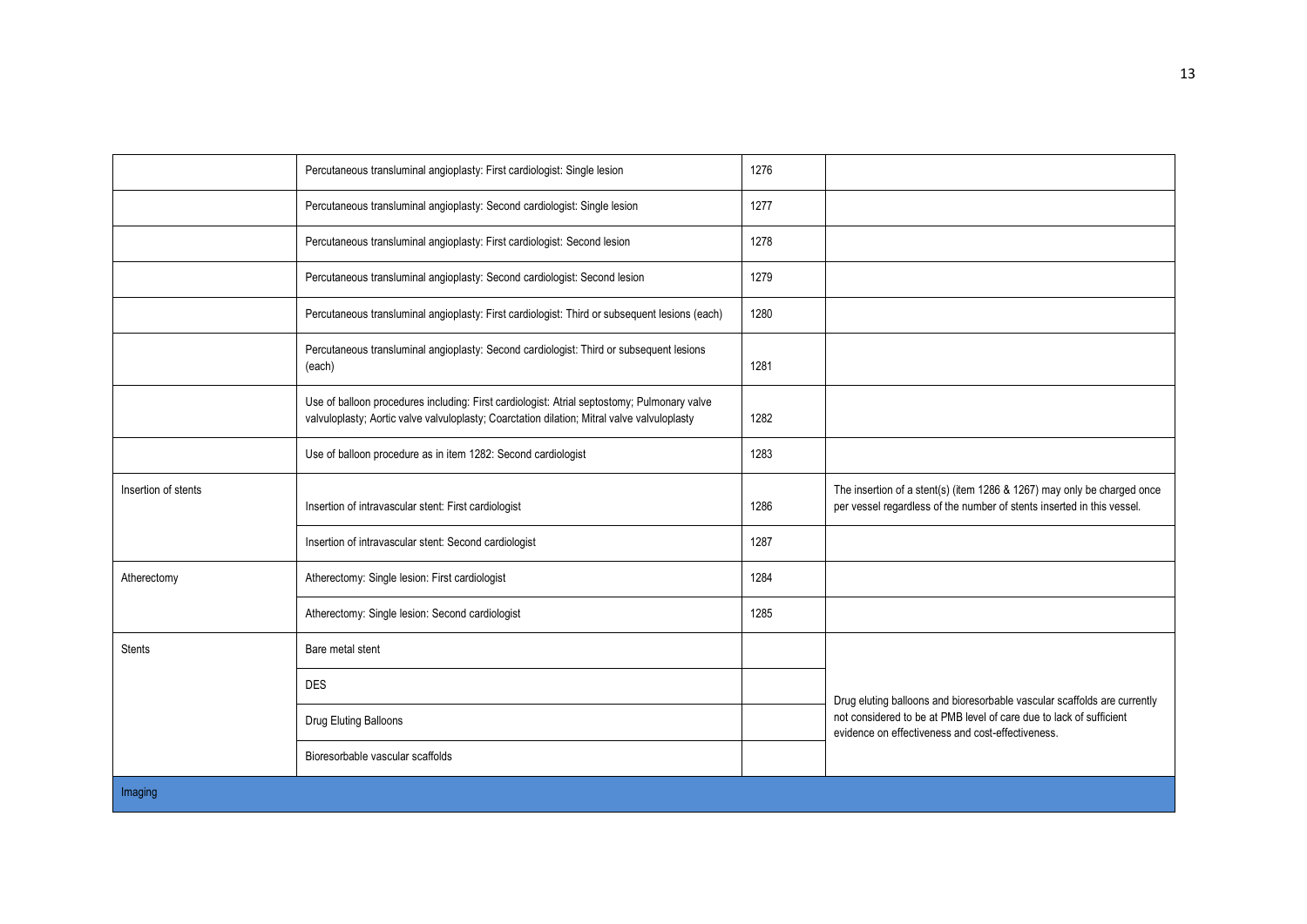| <b>IVUS</b>                   | Diagnostic intravascular ultrasound (IVUS) imaging or wave wire mapping (without<br>accompanying angioplasty). May be used only once per angiographic procedure                                                                                                                                                                                 | 5117 | See Annexure C. The clinical evidence suggests that IVUS is not<br>recommended to be used routinely in stents implantation. IVUS use has<br>however been shown to be superior to angiography in the treatment of<br>complex lesions (long lesions > 28 mm, chronic total occlusions or<br>occlusion older than 3 months, lesions involving a bifurcation, vessels<br>smaller than or equal to 2.5 mm and patients requiring more stents) and<br>high risk patients (diabetes patients). Therefore this treatment is<br>subject to motivation |
|-------------------------------|-------------------------------------------------------------------------------------------------------------------------------------------------------------------------------------------------------------------------------------------------------------------------------------------------------------------------------------------------|------|----------------------------------------------------------------------------------------------------------------------------------------------------------------------------------------------------------------------------------------------------------------------------------------------------------------------------------------------------------------------------------------------------------------------------------------------------------------------------------------------------------------------------------------------|
|                               | Diagnostic intravascular ultrasound imaging or wave wire imaging (with accompanying<br>angioplasty or accompanying intravascular ultrasound imaging or wave wire mapping in a<br>different coronary artery [LAD (left anterior descending), Circumflex or Right coronary artery]).<br>May be used a maximum of twice per angiographic procedure | 5118 |                                                                                                                                                                                                                                                                                                                                                                                                                                                                                                                                              |
| Fractional Flow Reserve (FFR) | FFR: First vessel. (add-on code)                                                                                                                                                                                                                                                                                                                | 1296 |                                                                                                                                                                                                                                                                                                                                                                                                                                                                                                                                              |
|                               | FFR: Each additional vessels (add-on code)                                                                                                                                                                                                                                                                                                      | 1297 |                                                                                                                                                                                                                                                                                                                                                                                                                                                                                                                                              |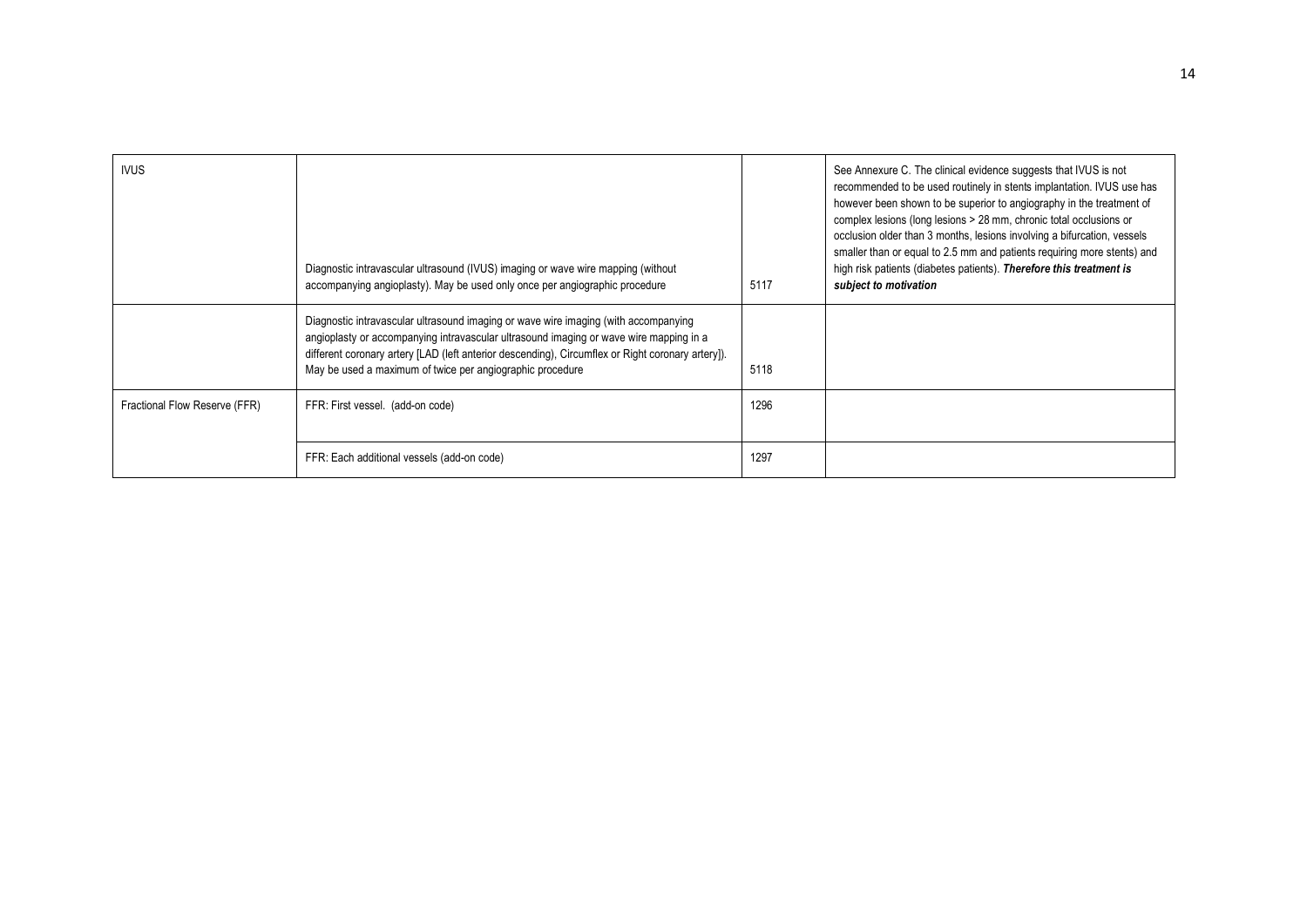## <span id="page-14-0"></span>**6.2 Pharmacological Reperfusion**

## **i. Indications**

In patients presenting with STEMI when PCI is inaccessible or contraindicated

## **ii. Absolute Contraindications**

- History of intracranial bleeding
- Any significant head or face trauma in the previous 90 days
- Major trauma, surgery or gastrointestinal or genitourinary bleed in the last 6 weeks
- $\bullet$  History of bleeding or clotting disorders
- Known structural CV lesion
- Suspected aortic dissection

## **iii. Relative contraindications**

- CPR has been implemented for more than 10 minutes
- Pregnancy
- Active PUD
- Current use of anticoagulants: the higher the INR the higher the risk of bleeding.
- **•** Previous exposure or allergies to certain thrombolytic

## **Table 4: Procedure codes for Pharmacological Reperfusion**

| <b>Item</b>           | <b>Description</b>                                                                                                                                                                       | Code    | <b>Comments</b>                                                                                                                                                                                                                                                        |
|-----------------------|------------------------------------------------------------------------------------------------------------------------------------------------------------------------------------------|---------|------------------------------------------------------------------------------------------------------------------------------------------------------------------------------------------------------------------------------------------------------------------------|
| Professionals         | Any health professional can provide<br>pharmacological reperfusion in line with the<br>registration status with the professional regulatory<br>body scope of practise and local setting. |         | Providing pharmacological reperfusion is essential to<br>survival and should be provided as soon a possible to<br>reduce mortality. This treatment should be widely<br>available as part of emergency care at primary health<br>care (General Practice) level as well. |
| Fibrinolytics         | Streptokinase<br>Alteplase<br>Tenecteplase                                                                                                                                               | B01AD   | See Annexure B. Tenecteplase not considered PMB<br>level of care as cost of treatment is higher than<br>alteplase and streptokinase despite similar outcomes.                                                                                                          |
| Anti-platelets        | Clopidogrel<br>Prasugrel (Non-PMB)                                                                                                                                                       | B01AC   | See Annexure A: Prasugrel not considered PMB level<br>of care as it resulted in marginal benefit compared to<br>Clopidogrel, yet it costs almost four times Clopidogrel.                                                                                               |
|                       | Aspirin                                                                                                                                                                                  | NO2BA01 |                                                                                                                                                                                                                                                                        |
| Anticoagulant therapy | UFH<br>Low molecular weight heparins                                                                                                                                                     | B01AB   |                                                                                                                                                                                                                                                                        |
|                       | Bivalirudin                                                                                                                                                                              |         | Not registered with MCC and therefore not considered<br>PMB level of care.(MSA explanatory note 2 of<br>definitions to annexure A)                                                                                                                                     |

## <span id="page-14-1"></span>**6.3 Acute Phase Coronary By-Pass Graft**

CABG may be performed as an emergency procedure in the context of an ST-segment elevation MI (STEMI) in cases where it has not been possible to perform percutaneous coronary intervention (PCI)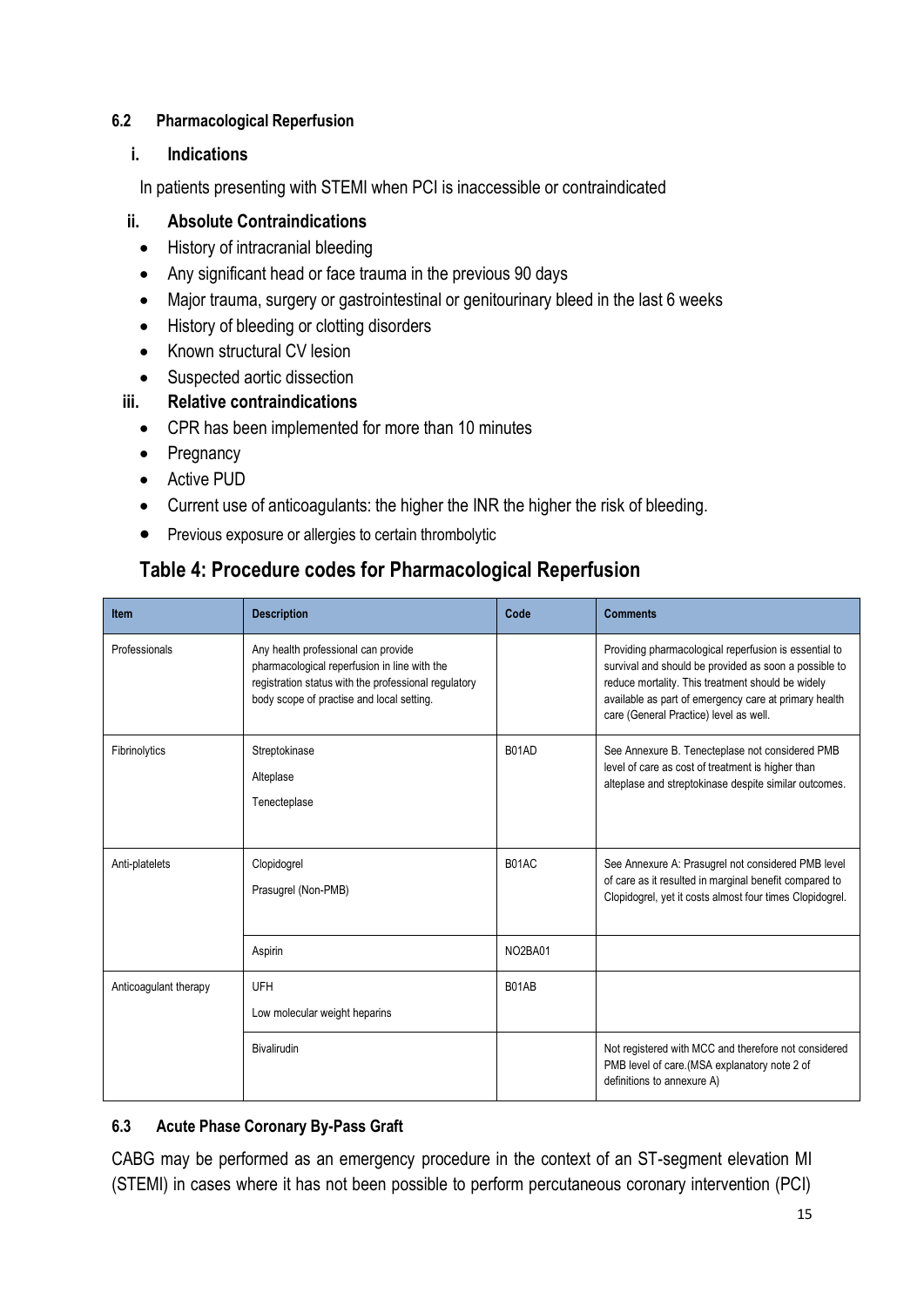or where PCI has failed and there is persistent pain and ischemia threatening a significant area of myocardium despite medical therapy.

Coronary artery by graft surgery will include in-hospital admission, post-operative care which will include allied health care by physiotherapist and out-of hospital care.

At the time of publication, there was lack of industrial clarity on procedure codes regarding CABG, and the matter is undergoing judicial process. Therefore the entire care associated with CABG, is not discussed, although Council will continue adjudicating on a case by case basis.

## <span id="page-15-0"></span>**7 Care post emergency reperfusion**

All patients with STEMI undergoing reperfusion must be admitted in setting capable of monitoring the following:

- a) Adverse events associated with puncture site.
- b) Monitoring of chest pain and ECG.
- c) Monitoring of adverse events associated with fibronylytic therapy
- d) It may be necessary to refer unstable patients to a cardiologist.
- e) In case of shock or unresponsive to pharmaceutical reperfusion, patients should be referred to a center with PCI should rescue of facilitated PCI be required.
- f) Depending on the clinical circumstances and bed availability, patients can be admitted to cardiac unit, ICU, high care or general ward.
- g) Radiological investigations:
	- a. Echocardiography if complications are suspected
	- b. Chest X-ray if cardiac failure is suspected
- h) Blood tests
	- i. Cardiac enzymes
	- ii. U&E and creatinine
	- iii. INR
	- iv. Full Blood Count
	- v. Baseline lipid profile in patient not previously diagnosed with hypercholestrolaemia
- i) Intensive management of co-morbidities such as Diabetes, hypercholestrolaemia and hypertension.

## <span id="page-15-1"></span>**8 Post discharge follow-up**

Longer-term issues post-PCI are very patient-specific and variable but broadly involves detection and treatment of recurrent ischaemia, arrhythmias and heart failure, appropriate antiplatelet therapy and secondary prevention.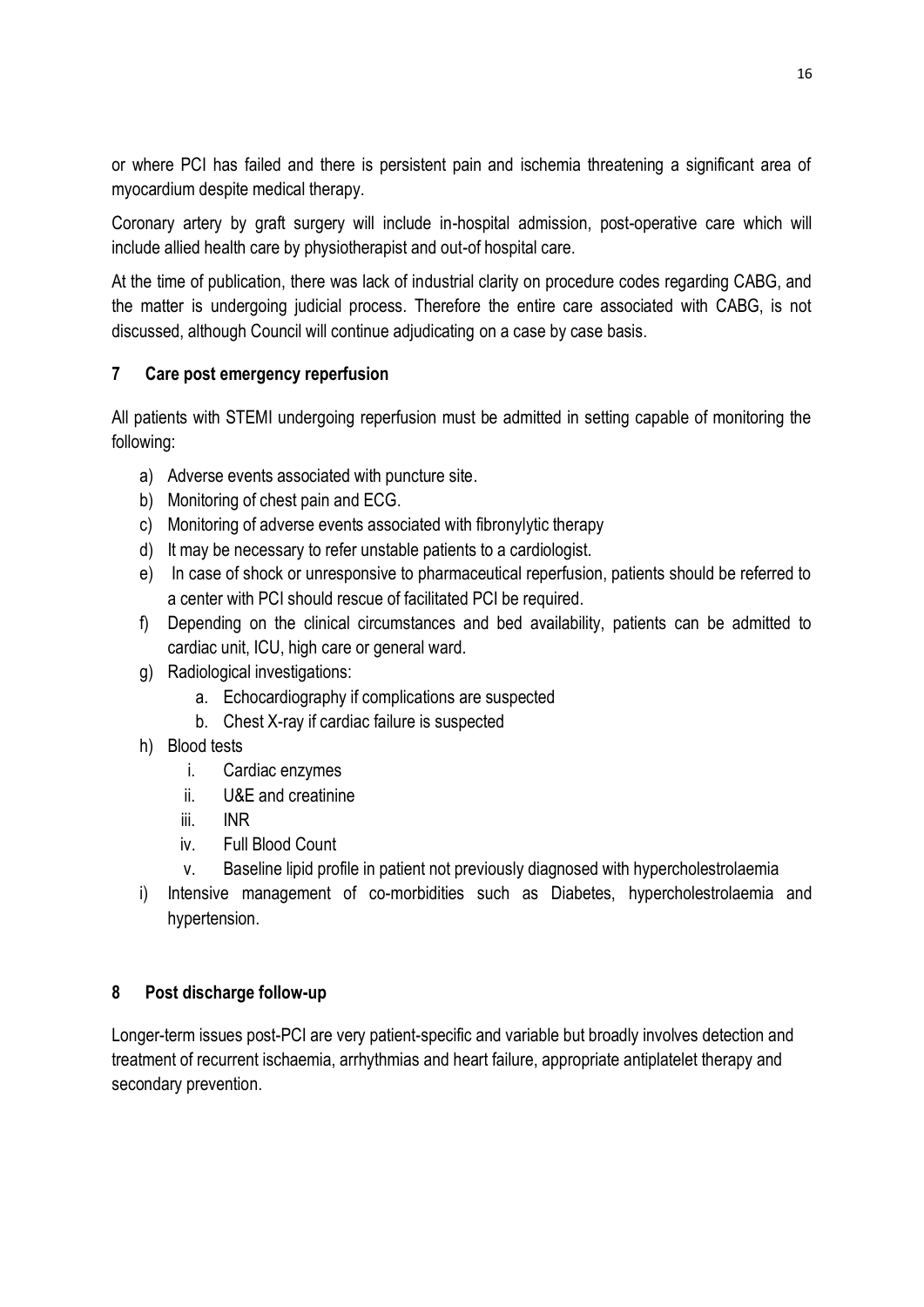## **Table 5: Procedure codes for investigations post-discharge**

|                                             | <b>Description</b>                                                                                                                     | Code       | <b>Comments</b>                                                                                                                                                                                                                                             |
|---------------------------------------------|----------------------------------------------------------------------------------------------------------------------------------------|------------|-------------------------------------------------------------------------------------------------------------------------------------------------------------------------------------------------------------------------------------------------------------|
| <b>ECG</b>                                  | General Practitioner's fee for the taking of an ECG only: Without effort: 1/2 (item 1232)                                              | 1228       | Serial ECG recording throughout assessment in Emergency room                                                                                                                                                                                                |
|                                             | General Practitioner's fee for the taking of an ECG only: Without and with effort: 1/2 (item 1233)                                     | 1229       | Note: Items 1228 and 1229 deal only with the fees for taking of the<br>ECG, the consultation fee must still be added                                                                                                                                        |
|                                             | Physician's fee for interpreting an ECG: Without effort                                                                                | 1230       | A specialist physician is entitled to the fees specified in item 1230 and<br>1231 for interpretation of an ECG tracing referred for interpretation. This<br>applies also to a paediatrician when an ECG of a child is referred to him<br>for interpretation |
|                                             | Physician's fee for interpreting an ECG: With and without effort                                                                       | 1231       |                                                                                                                                                                                                                                                             |
|                                             | Electrocardiogram: Without effort                                                                                                      | 1232       |                                                                                                                                                                                                                                                             |
|                                             | Electrocardiogram: With and without effort                                                                                             | 1233       | For inducible ischaemia                                                                                                                                                                                                                                     |
| Exercise testing                            | Effort electrocardiogram with the aid of a special bicycle ergometer, monitoring apparatus and availability<br>of associated apparatus | 1252       | Can be considered in patients without contradiction to exercise before<br>discharge or early after discharge to assess inducible ischemia; to                                                                                                               |
|                                             | Multi-stage treadmill test                                                                                                             | 1234, 1235 | evaluate functional significance of coronary lesion; risk stratify<br>according to likelihood of coronary events, establish ability and to<br>exercise for life style modification                                                                          |
| Angiography                                 | Right and left cardiac catheterisation without coronary angiography (with or without biopsy)                                           | 1249       | Indicated in patients with ECG changes of ischaemia post STEMI                                                                                                                                                                                              |
|                                             | Left heart catheterisation with coronary angiography (with or without biopsy)                                                          | 1252       | In patients with positive finding during non-invasive testing                                                                                                                                                                                               |
|                                             | Right heart catheterisation (with or without biopsy)                                                                                   | 1253       | In patients who are persistently unstable                                                                                                                                                                                                                   |
|                                             | Catheterisation of coronary artery bypass grafts and/or internal mammary grafts                                                        | 1254       | For risk assessment in patients who had fibrinolytic therapy                                                                                                                                                                                                |
| Echocardiography                            | Cardiac examination plus Doppler colour mapping                                                                                        | 3620       | It is indicated in patients with STEMI when there is a negative change in                                                                                                                                                                                   |
|                                             | Cardiac examination (MMode)                                                                                                            | 3621       | clinical status. It is reasonable to repeat the procedure in 1 to 3 months                                                                                                                                                                                  |
|                                             | Cardiac examination: 2 Dimensional                                                                                                     | 3622       | time.                                                                                                                                                                                                                                                       |
|                                             | Cardiac examination + effort                                                                                                           | 3623       | It is used to assess and re-evaluate LV function and to evaluate                                                                                                                                                                                            |
|                                             | Cardiac examinations + contrast                                                                                                        | 3624       | suspected complications. It can be used in patient with suspected RV                                                                                                                                                                                        |
|                                             | Cardiac examinations + Doppler                                                                                                         | 3625       | infarction and inferior STEMI.                                                                                                                                                                                                                              |
|                                             | Cardiac examination + phonocardiography                                                                                                | 3626       |                                                                                                                                                                                                                                                             |
| Pharmacological<br><b>stress</b><br>testing |                                                                                                                                        |            |                                                                                                                                                                                                                                                             |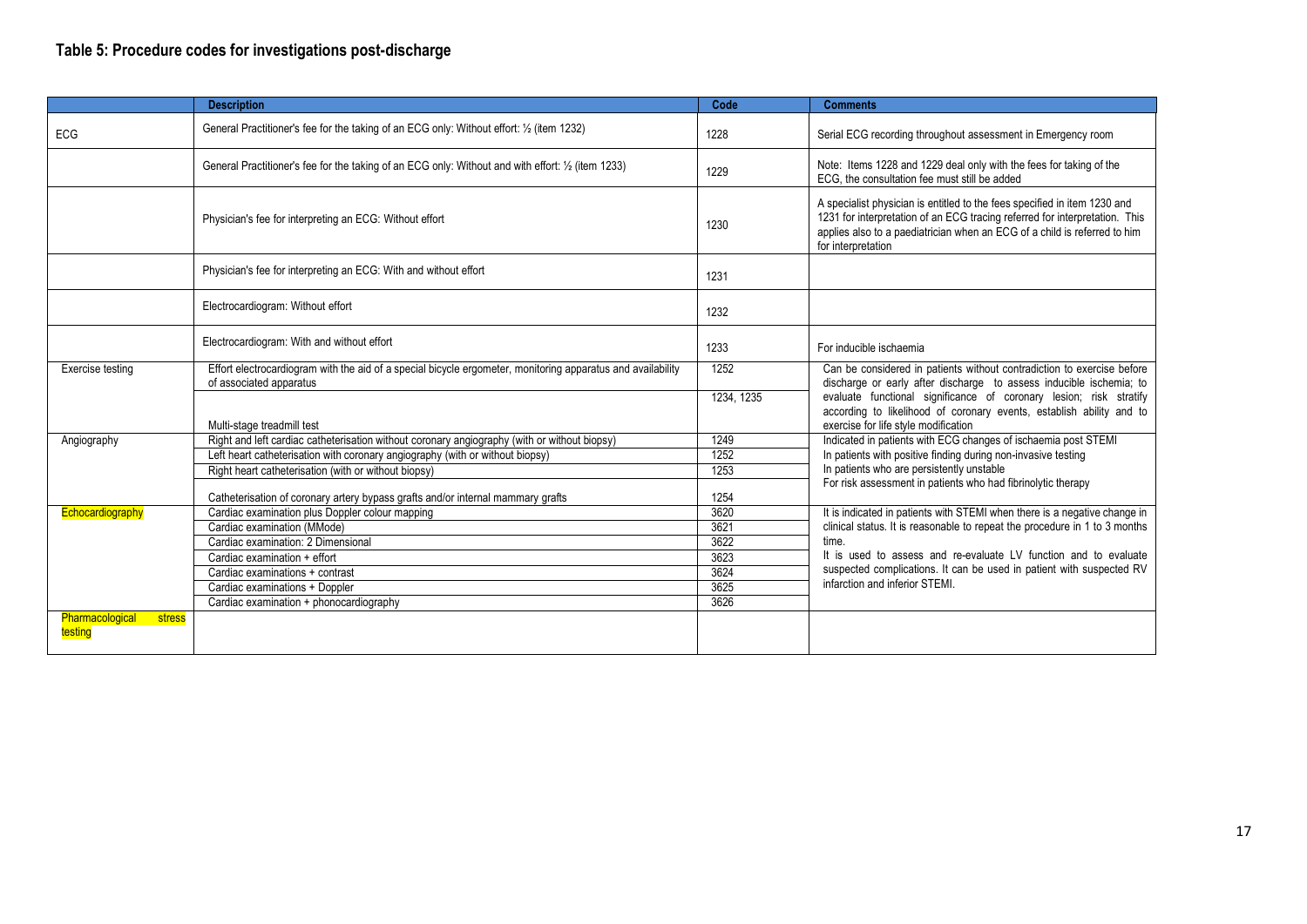## <span id="page-17-0"></span>**9 Secondary prevention for STEMI Patients**

Secondary prevention is a prescribed minimum benefit and constitutes the following

## **i. Lifestyle modification** (7)

All persons with risk factors for ischaemic heart disease should be encouraged to make the following lifestyle changes as appropriate:

- Smoking cessation.
- $\bullet$  Weight reduction in overweight patients, i.e. BMI > 25 kg/m<sup>2</sup>
- Maintain ideal weight, i.e. BMI < 25 kg/m
- Reduce alcohol intake to no more than 2 standard drinks/day
- Follow a prudent eating plan i.e. Low saturated fat, high fibre and unrefined carbohydrates, with adequate fresh fruit and vegetables.
- Moderate aerobic exercise, e.g. 30 minutes brisk walking at least 3 times a week
- Members must be encouraged to participate in wellness and prevention activities as offered by the scheme in line with scheme rules.

## **ii. Lipid lowering agents**

The 2012 Essential drug list recommends lipid lowering agents in all Ischaemic heart disease **irrespective of cholesterol and triglyceride plasma concentration**. The intention is to reduce LDL by at least 25%.

## **iii. Control of Diabetes**

Maintain to HbA1 C < 7%.

## **iv. Antiplatelets agents**

Post STEMI patients must receive dual antiplatelet therapy. Aspirin must be continued indefinitely. Clopidogrel must be used for at least a month if bare metal stents were used and for 6 to 12 months if drug eluting stents were used.

## **v. Blood pressure control**

The main aim is to maintain BP at < 140/90 or < 130/80 in patients with chronic kidney disease and diabetes mellitus.

<span id="page-17-1"></span>Antihypertensive as per scheme's formulary and CDL algorithm must be used however this should include beta blockers and angiotensin converting enzyme (ACE) inhibitors as a minimum benefit.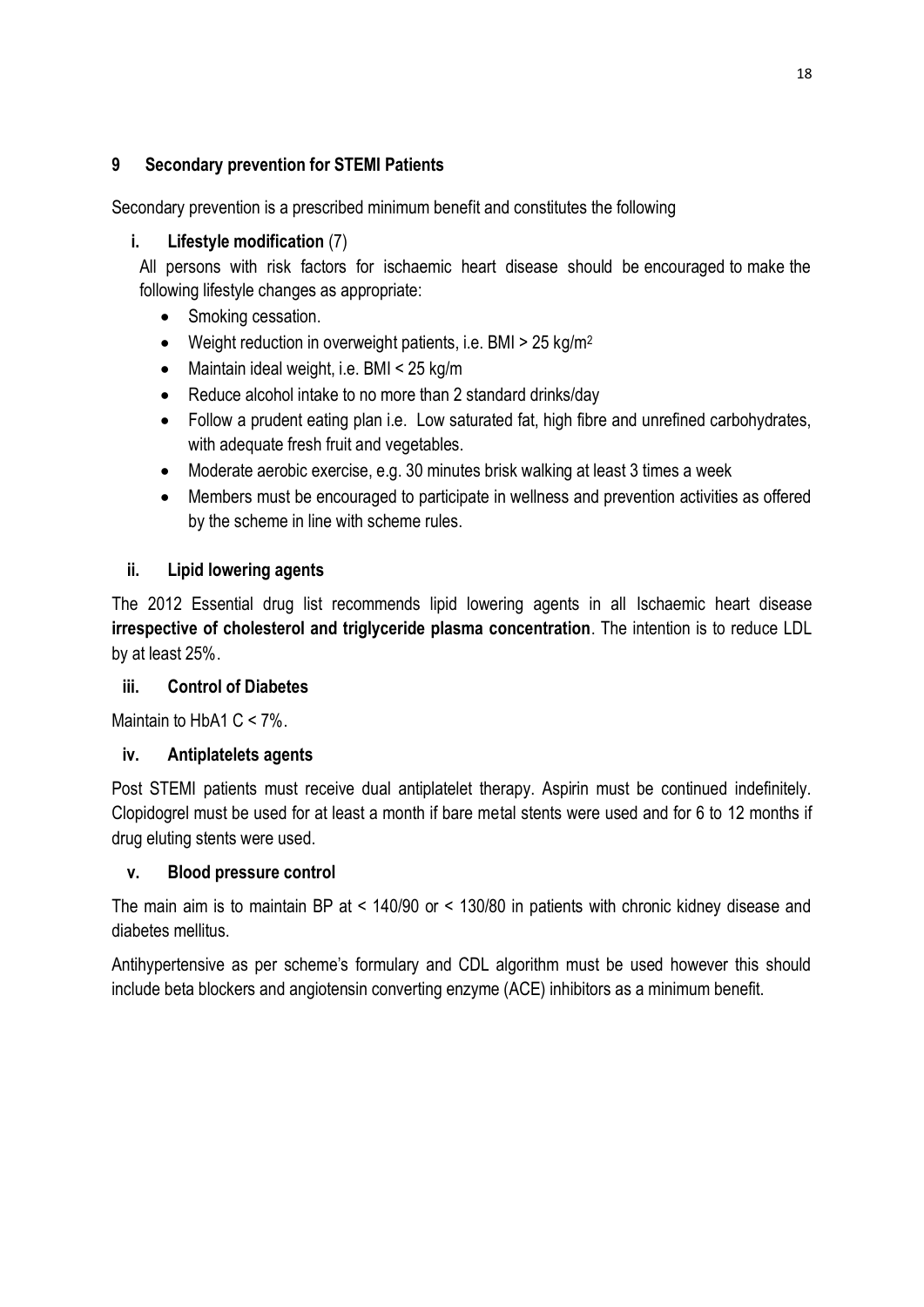#### **10 Bibliography**

1. *Risk factors associated with myocardial infarct in Africa-The INTERHEART study.* Steyn, K, Silwa, K and Hawkins, S. 2005, Circulation, pp. 3554-61.

2. *Budern of non-communicable disease in South Africa.* Mayosi, B, et al. s.l. : Lancet, 2009, Vol. 374.

3. *Initial burden of disease estimates for South Africa. 2000.* Bradshaw, D, Groenewald, P and Laubscher, R. s.l. : S Afr Med J, 2003, Vol. 93.

4. *A hidden menace: Cardiovascular disease in South Africa and the costs of an inadequate policy response.* • Maredza M, Hofman KJ, Tollman SM. A hidden menace: Cardiovascular disease in South Africa and the costs of an inadequate policy response. SAHeart 2011, et al. : SAHeart, 20, Vol. 8.

5. *ESC Guidelines for the management of acute myocardial infarction in patients presentingwith ST-segment elevation .* The Task Force on the management of ST-segment elevation acute. s.l. : European Heart Journal, 2012, Vol. 33. doi:10.1093.

6. *Guidelines for the management of Patients with ST-Elevation Infarction-Executive summary: A reprot of the American Cardiology/American Heart Association Task Force on Practice guidelines.* American Heart Association. s.l. : Circulation, 2004, Vol. 110. doi:10.116/01.CIR00001347891.68010.FA.

7. Department of Health. Hospital Essential Drug List. 2012.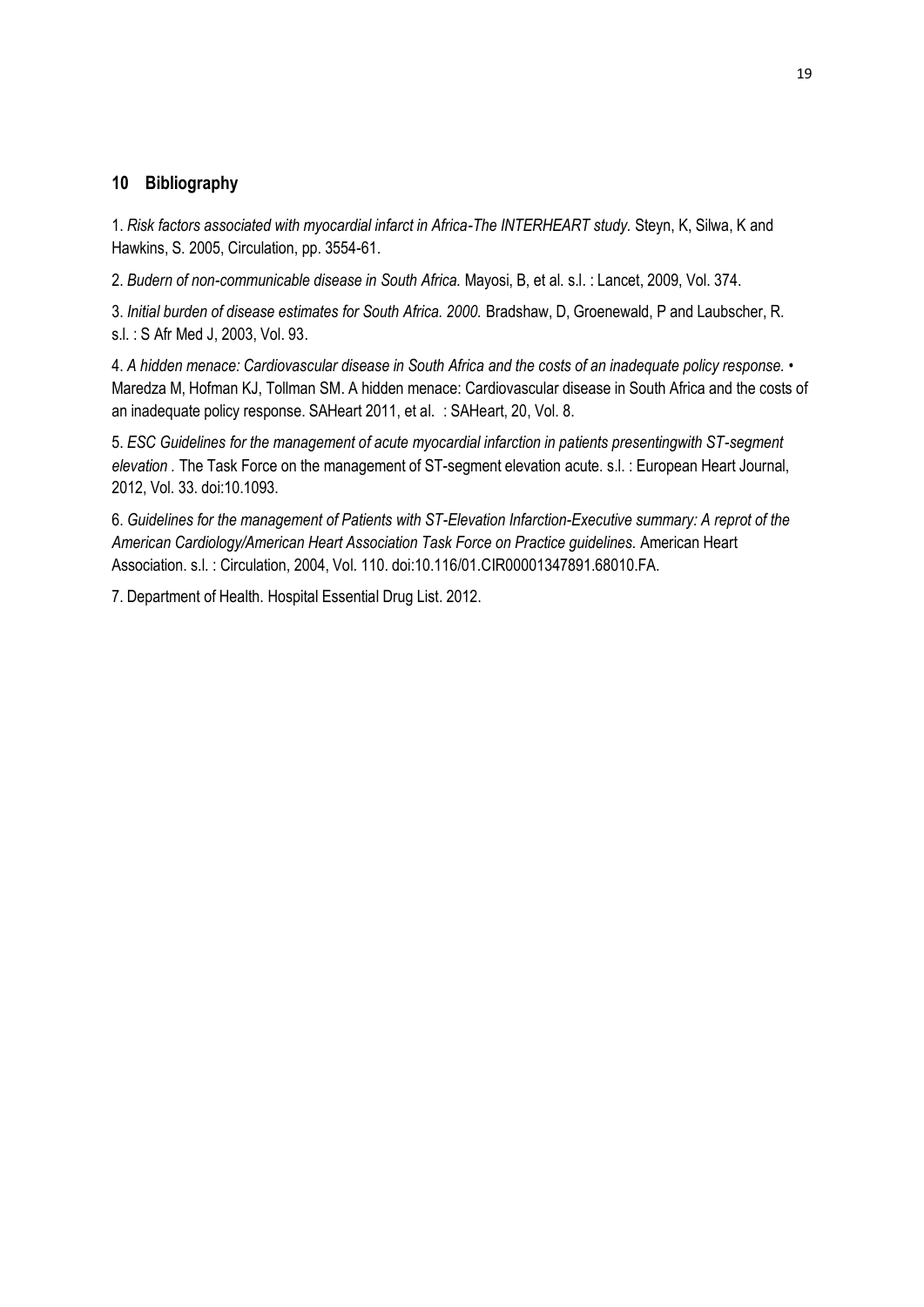## **Annexure A**

## **Review of Prasugrel versus Clopidogrel in the Management of Acute Coronary Syndrome**

#### **1. Introduction**

Antiplatelets therapy remains the cornerstone for the treatment of patients with acute coronary syndromes (ACS) and patients undergoing percutaneous coronary interventions[\[1\]](#page-39-0). The use of dual antiplatelets therapy in the form of P2Y12 inhibitor combined with aspirin is well established [\[2\]](#page-39-1). Currently, clopidogrel, prasugrel and ticagrelor are used in the treatment of acute coronary syndromes [\[3\]](#page-39-2).

Clopidogrel is an irreversible adenosine diphosphate-receptor antagonist that reduces the risk of vascular events when given with aspirin. Clopidogrel is indicated for the prevention of atherothrombotic events in patients suffering from myocardial infarction (from a few days until less than 35 days), ischaemic stroke (from 7 days until less than 6 months) or established peripheral arterial disease. Contraindications to clopidogrel include severe liver impairment and active pathological bleeding such as peptic ulcer or intracranial haemorrhage [\[4,](#page-39-3) [5\]](#page-39-4).

Prasugrel is an oral antiplatelet drug that irreversibly blocks the P2Y12 platelet receptor. Prasugrel is indicated together with aspirin for the prevention of atherothrombotic events in adults with acute coronary syndrome [\[3\]](#page-39-2).

#### **2. Objective**

The objective of this literature review is to compare the clinical effectiveness of clopidogrel versus prasugrel in the management of acute coronary syndromes.

#### **3. Methods**

A systematic review was performed by an electronic search of the PubMed and Science Direct databases and by a manual search of reference lists for randomized controlled trials published until December 2014. The database search was supplemented with bibliographies of relevant articles and reports. The databases of the major HTA institutions were also searched for related information and policies.

#### *Inclusion criteria*

Systematic reviews and randomized controlled trials were included in this study. The studies met the following description:

- Patients: Patients with acute coronary syndromes with a sample size larger than 50.
- Intervention: Anti-platelets agents
- Comparator: other anti-platelets agents
- Outcomes: Major adverse cardiac events
- Follow-up: hours to months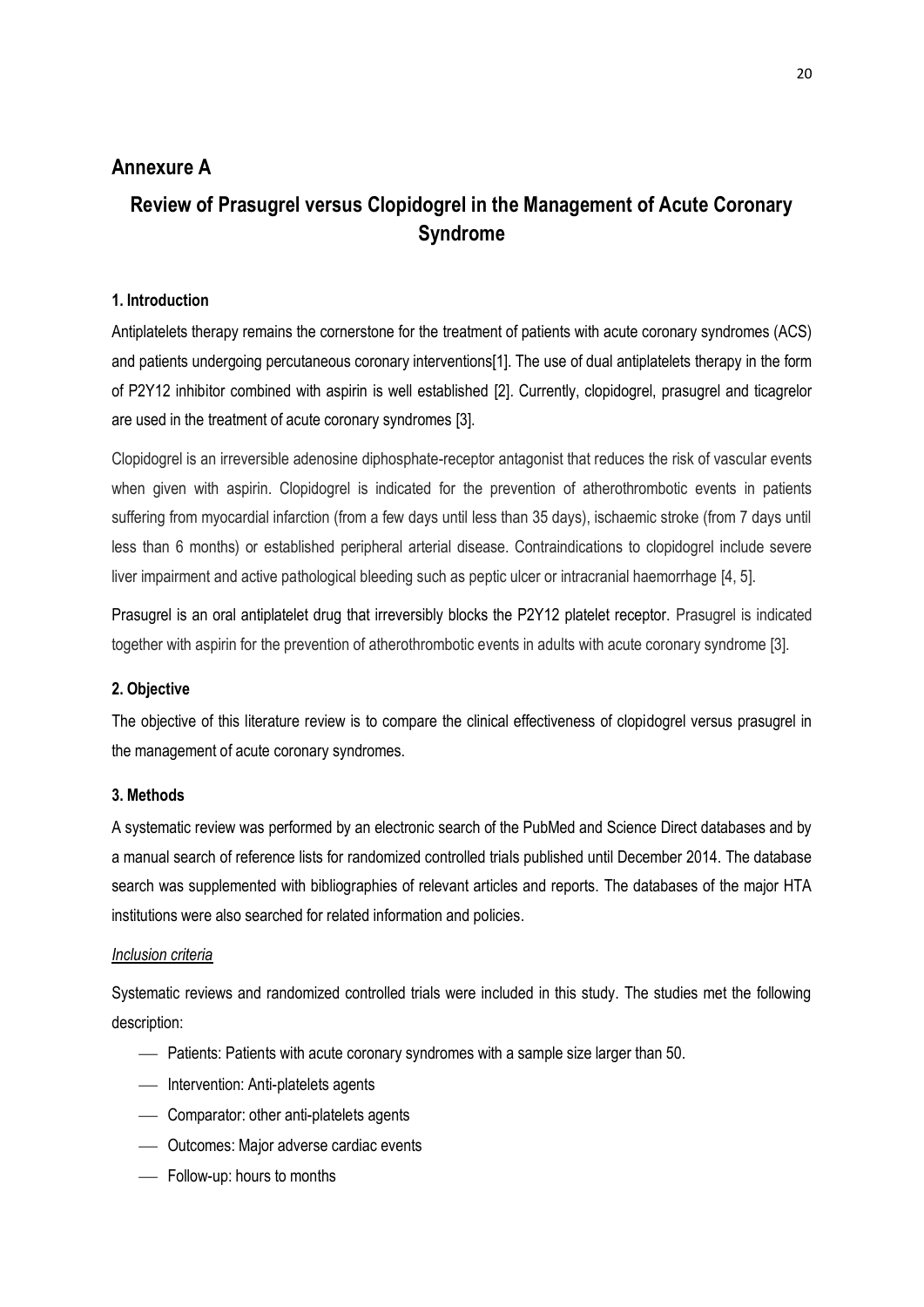#### *Exclusion criteria*

Non-randomized studies, non-systematic reviews, editorials, letters, comments, case series and case reports were excluded.

#### **4.** *Results*

Six clinical trial studies were selected according to the inclusion criteria. Table 1 is an overview of the studies that were included.

#### *Triology trial*

The Triology ACS trial was a double-blind, randomized trial involving 7243 patients under the age of 75 years receiving aspirin. Patients were randomised to treatment with Prasugrel (10 mg daily) versus Clopidogrel (75 mg daily) and evaluated up to 30 months. The results of the study showed that treatment with prasugrel does not significantly reduce the frequency of the primary end point, as compared with clopidogrel. Similar risks of bleeding were observed amongst patients with unstable angina or myocardial infarction without ST-segment elevation.

Cardiovascular causes, myocardial infarction, or stroke among patients under the age of 75 years occurred in 13.9% of the prasugrel group and 16.0% of the Clopidogrel group. In the prasugrel group, 0.91; 95% confidence interval [CI], 0.79 to 1.05; P = 0.21). All components of the primary end point suggested a lower risk for prasugrel among patients under the age of 75 years (hazard ratio, 0.85; 95% CI, 0.72 to 1.00; P = 0.04). Rates of severe and intracranial bleeding were similar in the two groups in all age groups. There was no significant betweengroup difference in the frequency of non-hemorrhagic serious adverse events, except for a higher frequency of heart failure in the clopidogrel group[\[6\].](#page-39-5)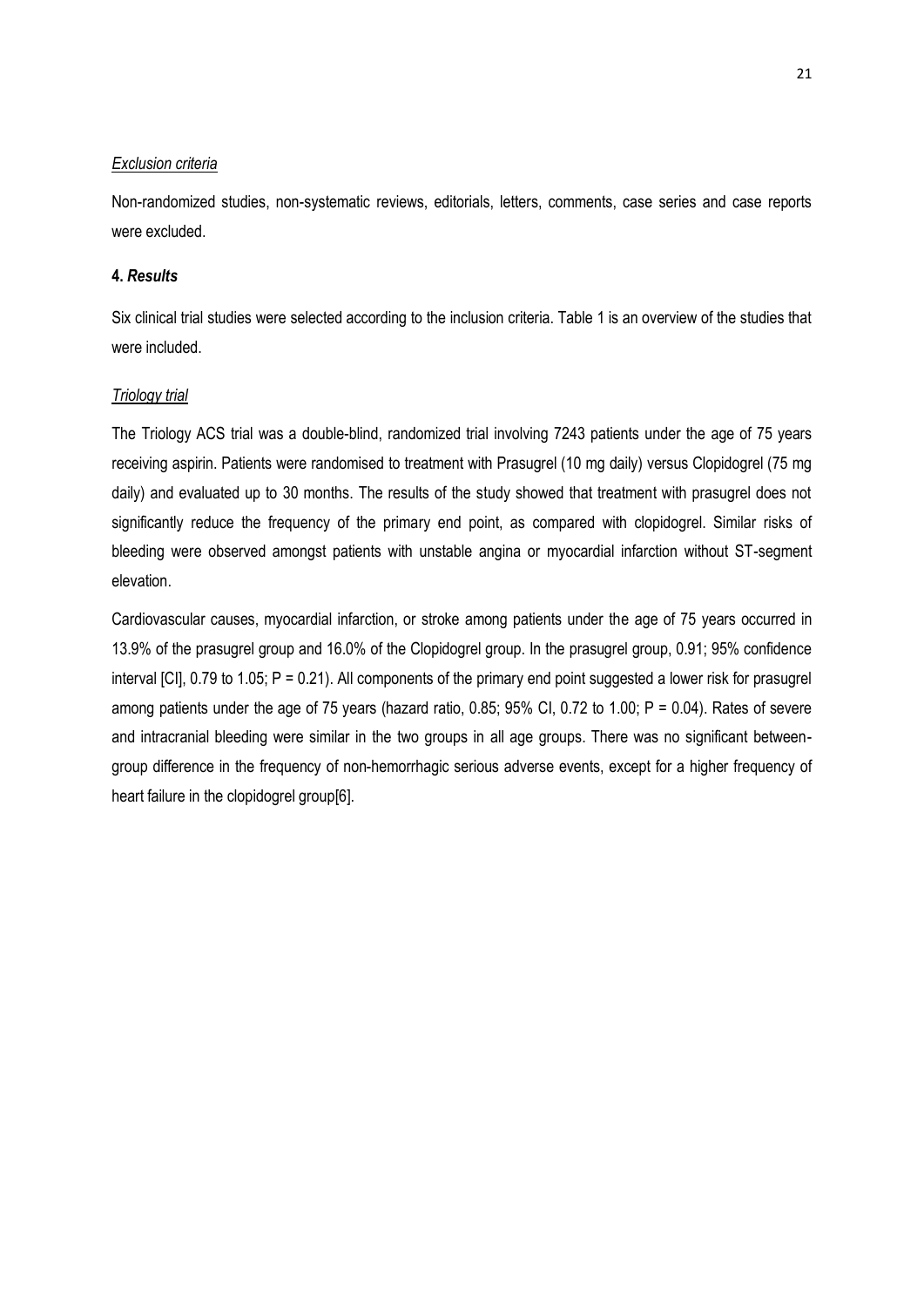| <b>Authors</b>                | <b>Population</b>                                                                         | <b>Intervention strategy</b> | Follow-up period | <b>End-point</b>                                                                                                                                                                                                            | <b>Secondary End points</b>                                                                                                             | <b>Results</b>                                                                                                              |
|-------------------------------|-------------------------------------------------------------------------------------------|------------------------------|------------------|-----------------------------------------------------------------------------------------------------------------------------------------------------------------------------------------------------------------------------|-----------------------------------------------------------------------------------------------------------------------------------------|-----------------------------------------------------------------------------------------------------------------------------|
| <b>TRIOLOGY</b><br><b>ACS</b> | 7243 patients under<br>the age of 75 years<br>receiving aspirin                           | Prasugrel<br>Clopidogrel     | 17 months        | Death from cardiovascular causes,<br>nonfatal myocardial<br>infarction, or nonfatal stroke                                                                                                                                  |                                                                                                                                         | Fewer cardiovascular<br>deaths, myocardial<br>infarctions, or strokes in<br>the prasugrel group                             |
| <b>PRASFIT-</b><br><b>ACS</b> | 1,363 patients with<br>ACS undergoing PCI                                                 | Prasugrel<br>Clopidogrel     | 14 days          | MACE at 24 weeks, which was<br>defined as a composite of<br>cardiovascular death, nonfatal<br>myocardial infarction (MI), and<br>nonfatal ischemic stroke                                                                   | Incidence of all-cause<br>death, myocardial<br>ischemia requiring re-<br>hospitalization,<br>revascularization,<br>and stent thrombosis | Prasugrel was<br>associated with a low<br>incidence of ischemic<br>events and low risk of<br>clinically serious<br>bleeding |
| <b>JUMBO Trial</b>            | 904 patients<br>undergoing elective<br>or urgent<br>percutaneous<br>coronary intervention | Prasugrel<br>Clopidogrel     | 30 days          | Non-CABG-related "significant<br>haemorrhage" at 30 days, all-cause<br>mortality, myocardial infarction,<br>stroke,<br>recurrent myocardial ischemia<br>requiring hospitalization, and<br>clinical target vessel thrombosis |                                                                                                                                         | Prasugrel and<br>clopidogrel both<br>resulted in low rates of<br>bleeding                                                   |
| <b>TRITON TIMI-</b><br>38     | 13,608 patients with<br>an ACS                                                            | Prasugrel<br>Clopidogrel     | 30 days, 90 days | Cardiovascular causes, nonfatal<br>myocardial infarction, or nonfatal<br>stroke                                                                                                                                             | Composite<br>end point and a<br>composite of death<br>from cardiovascular                                                               | Overall mortality did not<br>differ significantly<br>between treatment<br>groups                                            |

Table1. Clinical trial of prasugrel versus clopidogrel in the management of acute coronary symptoms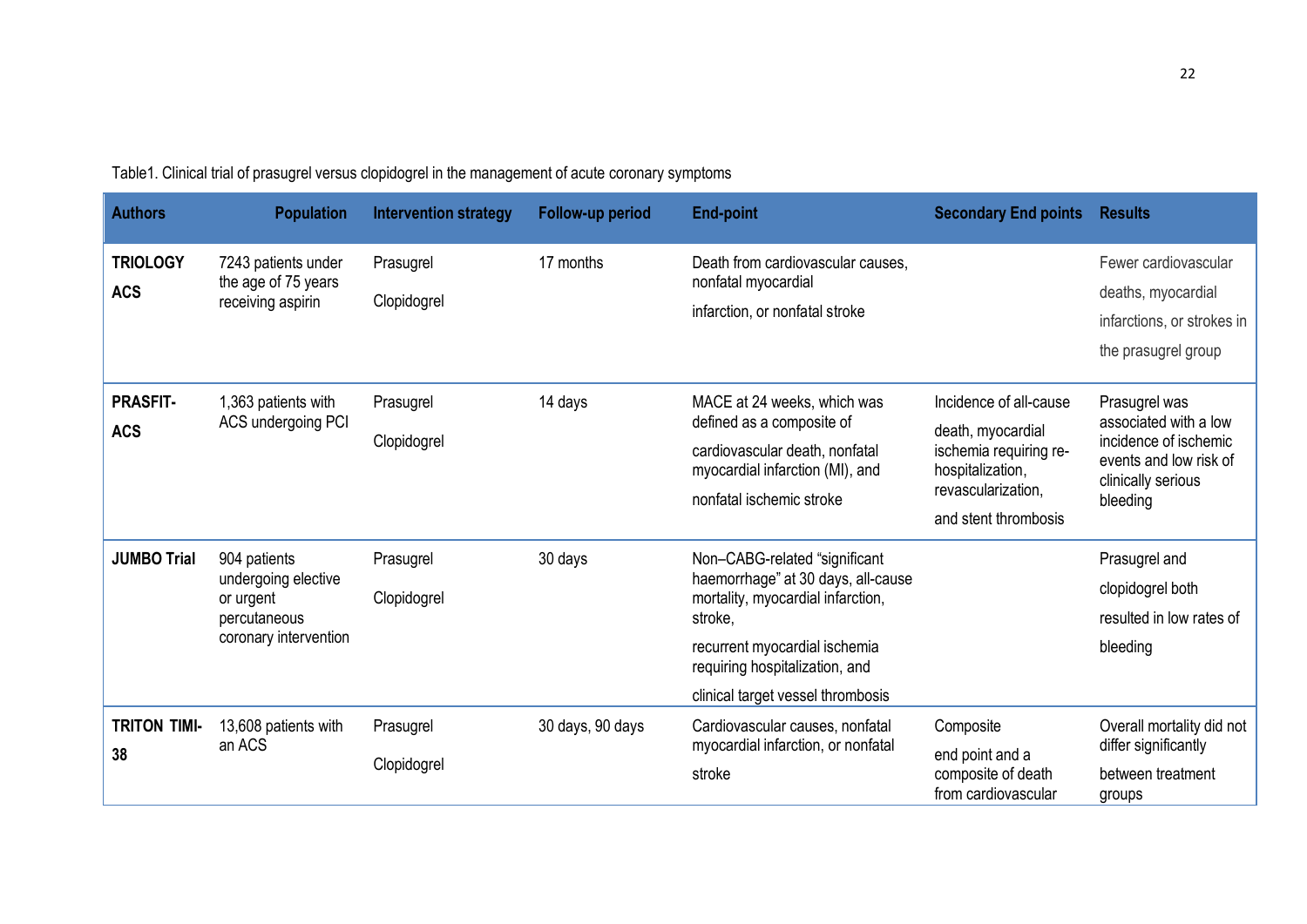|                                    |                                  |                          |                  |                                                                                                                                                                   | causes, nonfatal<br>myocardial infarction,<br>or urgent target-vessel<br>revascularization, stent<br>thrombosis and a<br>composite of death<br>from cardiovascular<br>causes, nonfatal<br>myocardial infarction,<br>nonfatal stroke, or re-<br>hospitalization due to a<br>cardiac ischemic event. | Significantly reduced<br>rates of ischemic<br>events, including stent<br>thrombosis, but with an<br>increased risk of major<br>bleeding, including fatal<br>bleeding was reported<br>in the prasugrel group |
|------------------------------------|----------------------------------|--------------------------|------------------|-------------------------------------------------------------------------------------------------------------------------------------------------------------------|----------------------------------------------------------------------------------------------------------------------------------------------------------------------------------------------------------------------------------------------------------------------------------------------------|-------------------------------------------------------------------------------------------------------------------------------------------------------------------------------------------------------------|
| <b>TRITON TIMI-</b><br>38          | 13,608 patients with<br>an ACS   | Prasugrel<br>Clopidogrel | 30 days, 90 days | MI, urgent target vessel<br>revascularization, stent thrombosis,<br>TIMI major non-CABG-associated<br>bleeding, and net clinical benefit as<br>in the main trial. |                                                                                                                                                                                                                                                                                                    | Loading dose and<br>maintenance dose of<br>prasugrel were superior<br>to clopidogrel for the<br>reduction of ischemic<br>events<br>Excess major bleeding<br>was observed with the<br>use of prasugrel       |
| <b>TRITON TIMI-</b><br>38 substudy | 13 608 undergoing<br>PCI for ACS | Prasugrel<br>Clopidogrel | 30 days          | Composite of death from CV<br>causes, nonfatal MI, or nonfatal<br>stroke                                                                                          | Composite of the<br>primary end point plus<br>urgent target vessel<br>revascularization and<br>individual components<br>of the primary end<br>point. Safety end points<br>included TIMI major<br>bleeding not associated                                                                           | Prasugrel therapy<br>tended to reduce<br>clinical ischemic events<br>and to increase<br>bleeding events                                                                                                     |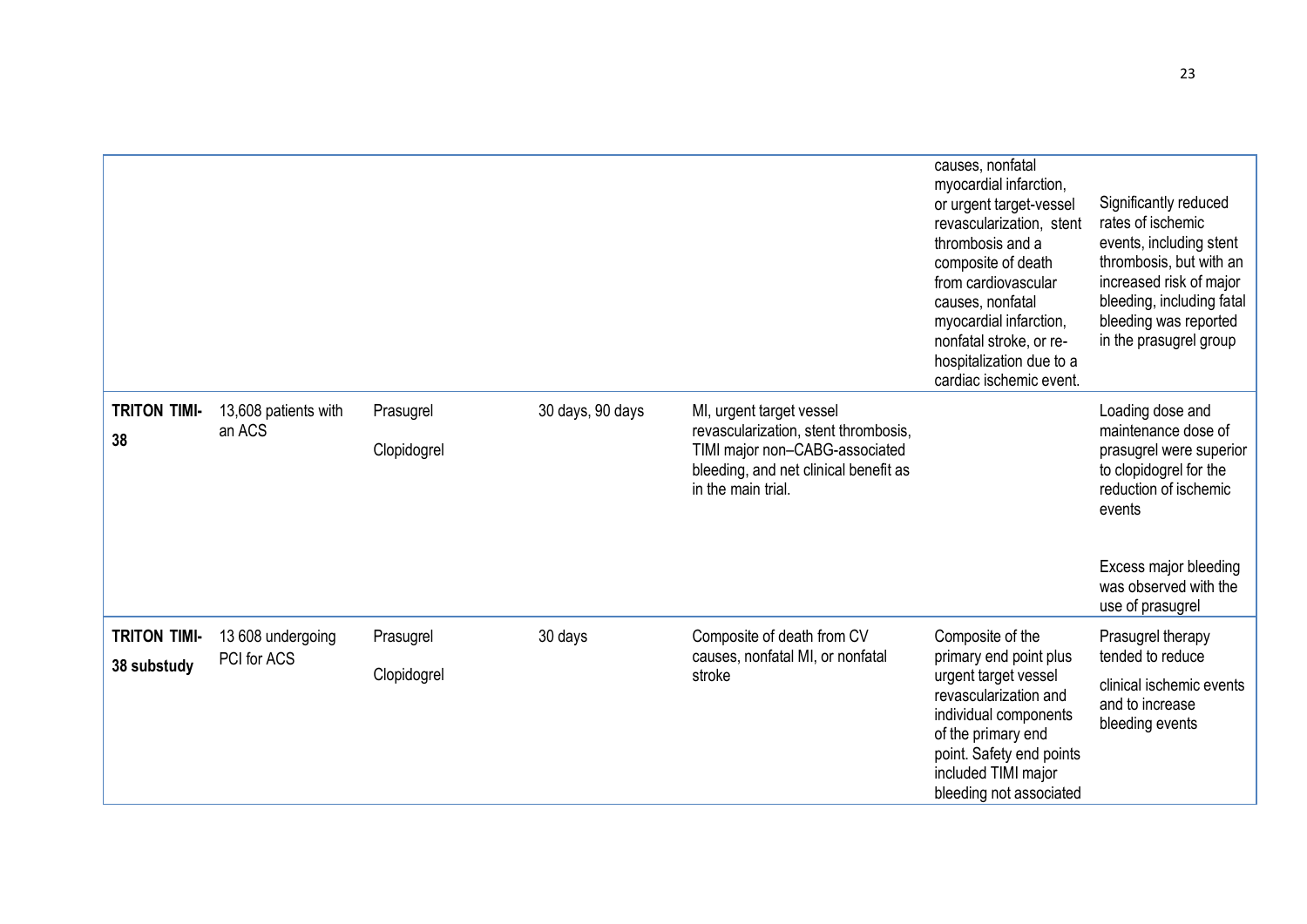|                                               |                                                                      |                          |         |                                                                                            | with coronary artery<br>bypass<br>surgery (CABG), non-<br><b>CABG-related TIMI life-</b><br>threatening bleeding<br>and non-CABG-related<br>TIMI major or minor<br>bleeding |                                                                                                                                                                                                                  |
|-----------------------------------------------|----------------------------------------------------------------------|--------------------------|---------|--------------------------------------------------------------------------------------------|-----------------------------------------------------------------------------------------------------------------------------------------------------------------------------|------------------------------------------------------------------------------------------------------------------------------------------------------------------------------------------------------------------|
| <b>TRITTON-</b><br><b>TIMI 38</b><br>substudy | 13 608 patients with<br>acute coronary<br>syndrome undergoing<br>PCI | Prasugrel<br>Clopidogrel | 30 days | Cardiovascular Death, Nonfatal<br>Myocardial Infarction (MI), or<br><b>Nonfatal Stroke</b> | Number of subjects<br>reaching the composite<br>endpoint of<br>cardiovascular death,<br>non-fatal myocardial<br>infarction, or urgent<br>target vessel<br>revascularization | Prasugrel significantly<br>reduces the risk of MIs<br>that are procedure<br>related<br>and spontaneous and<br>those that are small<br>and large, including<br>new MIs occurring<br>during maintenance<br>therapy |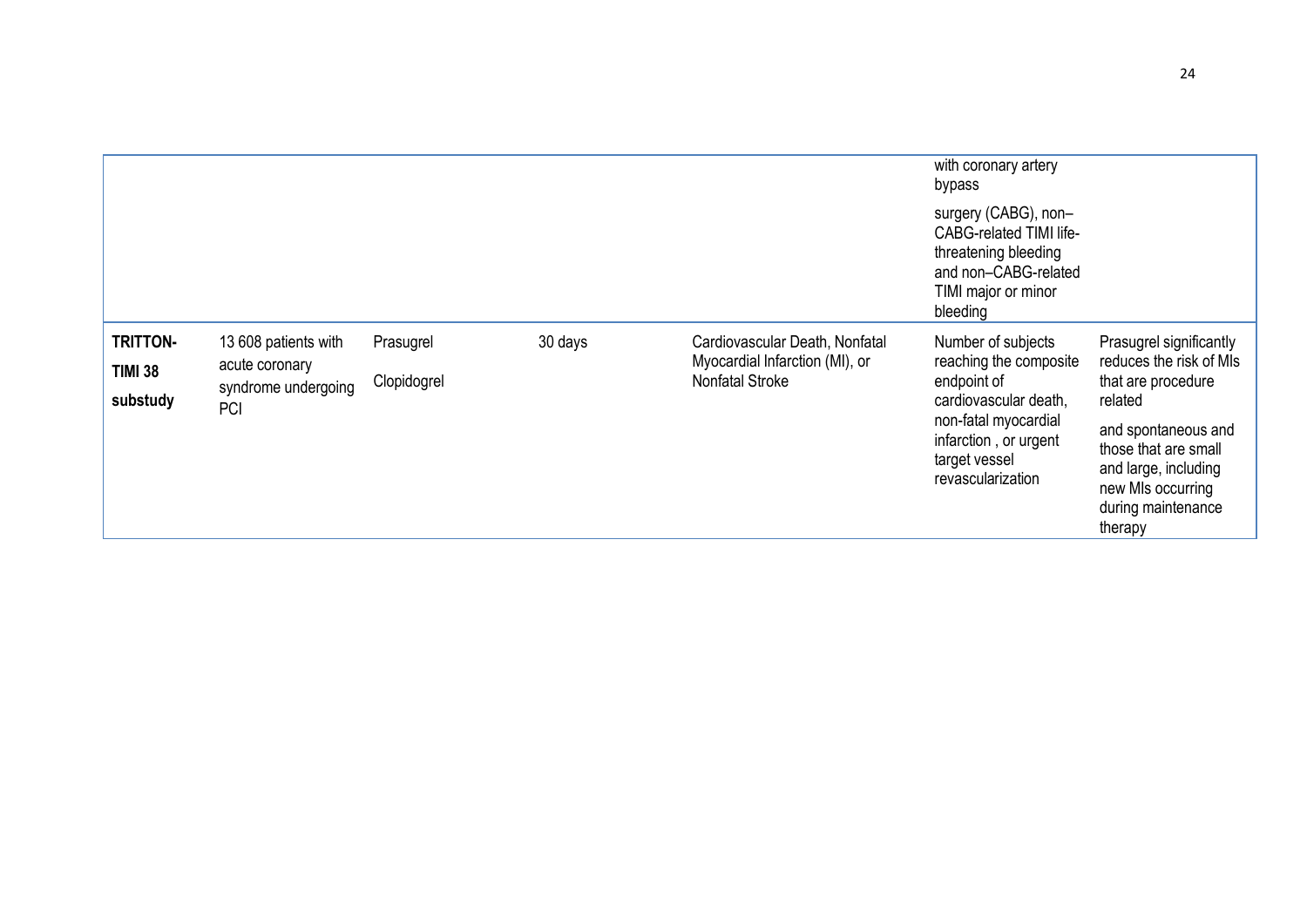#### *Prasfit ACS trial*

The objective of the Prasfit ACS study was to confirm the efficacy and safety of prasugrel at loading dose of 20 mg and maintenance doses of 3.75 mg. Patients with acute coronary syndrome undergoing percutaneous coronary intervention (PCI) were randomized to either prasugrel (20/3.75 mg) or clopidogrel (300/75 mg) in combination with aspirin (81–330 mg for the first dose and 81–100 mg/day thereafter), for 24–48 weeks. The incidence of major acute cardiac events (MACE) at 24 weeks was 9.4% in the prasugrel group and 11.8% in the clopidogrel group (risk reduction 23%, hazard ratio 0.77, 95% confidence interval 0.56–1.07). The incidence of non-coronary artery bypass graft-related major bleeding was similar in both groups (1.9% vs. 2.2%). Prasugrel 20/3.75 mg was associated with a low incidence of ischemic events and with a low risk of clinically serious bleeding in ACS patients[\[7\].](#page-39-6)

#### *JUMBO-TIMI trial*

JUMBO-TIMI 26 was a phase 2, randomized, dose-ranging, double-blind safety trial of prasugrel versus clopidogrel in 904 patients undergoing elective or urgent PCI. Patients were randomised to low (40-mg loading dose followed by 7.5 mg daily); intermediate (60-mg loading dose followed by 10 mg daily); high (60-mg loading dose followed by 15 mg daily) dose of Prasugrel or 300mg of Clopidogrel. All subjects received concomitant aspirin. Hemorrhagic complications were infrequent, with no significant difference between patients treated with prasugrel or clopidogrel in the rate of significant bleeding (1.7% versus 1.2%; hazard ratio, 1.42; 95% CI, 0.40, 5.08). Patients treated with prasugrel had lower incidences of MACE and of the secondary end points myocardial infarction, recurrent ischemia, and clinical target vessel thrombosis although the differences were not statistically significant. Prasugrel and clopidogrel both resulted in low rates of bleeding [\[8\]](#page-39-7).

#### *TRITON-TIMI trial 38*

The objective of the phase 3 TRITON-TIMI trial 38 trial was to compare a regimen of prasugrel with the standarddose regimen of clopidogrel in patients with acute coronary syndromes with scheduled PCI. 13,608 patients with moderate-to-high-risk acute coronary syndromes with scheduled percutaneous coronary intervention were randomly assigned to receive prasugrel (a 60-mg loading dose and a 10-mg daily maintenance dose) or clopidogrel (a 300-mg loading dose and a 75-mg daily maintenance dose), for 6 to 15 months. Cardiovascular causes, nonfatal myocardial infarction, or nonfatal stroke occurred in 12.1% of patients receiving clopidogrel and 9.9% of patients receiving prasugrel (HR for prasugrel vs. clopidogrel, 0.81; 95% CI, 0.73 to 0.90; P<0.001). Myocardial infarction (9.7% for clopidogrel vs. 7.4% for prasugrel; P<0.001), urgent target-vessel revascularization (TVR) (3.7% vs. 2.5%; P<0.001), and stent thrombosis (2.4% vs. 1.1%; P<0.001) was significantly reduced in the prasugrel group than in the clopidogrel group. Although the results are statistically significant, the benefits are marginal. Major bleeding was observed in 2.4% of patients receiving prasugrel and in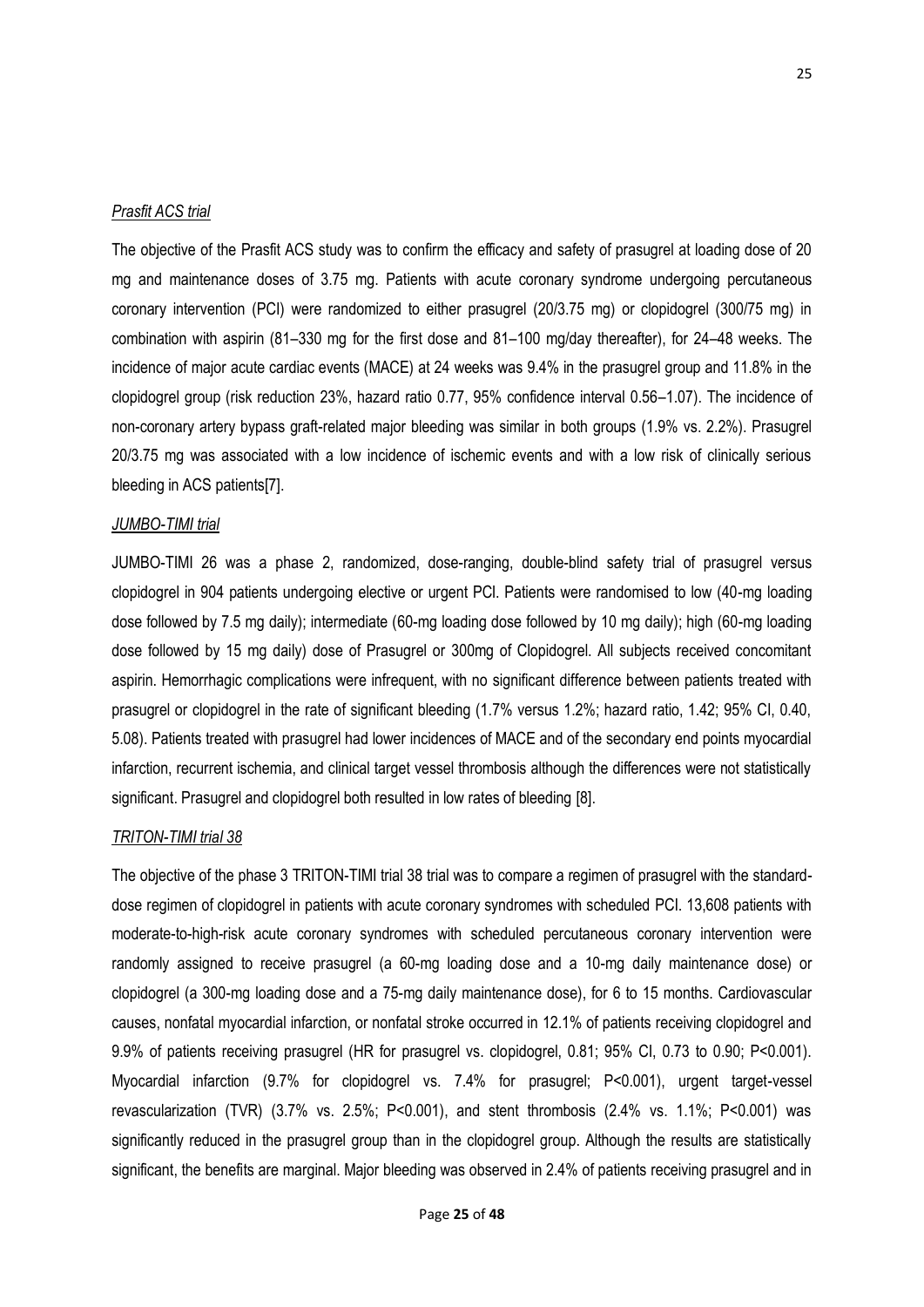1.8% of patients receiving clopidogrel (HR, 1.32; 95% CI, 1.03 to 1.68; P = 0.03). Life-threatening bleeding (1.4% vs. 0.9%; P = 0.01), including nonfatal bleeding (1.1% vs. 0.9%; hazard ratio, 1.25; P = 0.23) and fatal bleeding  $(0.4\%$  vs.  $0.1\%$ ; P = 0.002) was also observed in the prasugrel group than in the clopidogrel group[\[9\]](#page-39-8).

#### *TRITON-TIMI trial 38 (early and late complications substudy)*

TRITON-TIMI 38 was a randomised trial that compared prasugrel with clopidogrel to determine which drug is better at reducing deaths, future heart attacks, or stroke. In this substudy of the trial a total of 13,608 patients with ACS were randomised to receive prasugrel or clopidogrel before PCI. Patients also received a daily dose of aspirin of 75 to 162 mg together with blinded drug during the maintenance phase. The rate of MI was 5.2% in the clopidogrel vs. 4.7%; (p=0.0008) in the prasugrel group 3 days post interventions. The risk difference was 0.5 % and NNT = 200. Three days after trial started, MI was 3.4 in the prasugrel vs. 4.7% in the clopidogrel group, p<0.001, stent thrombosis was 0.67 in the clopidogrel vs. 0.33% in the prasugrel group (p=0.047). Three days before the end of trial stent thrombosis was 2.97 % in the clopidogrel vs. 1.74 % in the prasugrel group (p=0.03). The use of prasugrel resulted in statistically significant but marginal reductions in ischemic events, including myocardial infarction, stent thrombosis, and urgent target vessel revascularization during the first 3 days and from 3 days to the end of the trial. [\[10\]](#page-39-9).

#### *TRITON –TIMI 38 trial (PCI without stent implantation substudy)*

In the second sub study of the TRITON-TIMI 38 trial, patients undergoing PCI for ACS without stent implantation were randomized to aspirin plus clopidogrel or prasugrel. Amongst these patients, prasugrel reduced clinical ischemic events and increased bleeding events similar to patients who received stents. Patients who underwent PCI without stent implantation were older and had a higher incidence of hypertension, diabetes, prior myocardial infarction (MI), prior coronary artery bypass (CABG) surgery, and renal dysfunction than patients who underwent stent implantation. In the group that did not undergo stent implantation, baseline characteristics were similar between patients receiving clopidogrel and prasugrel. The composite of cardiovascular death, nonfatal MI, and nonfatal stroke occurred in 14.2% of patients receiving prasugrel and 17.1% of patients receiving clopidogrel (HR 0.82, P = 0.27), a risk reduction of 2.9 % with NNT equal to 34. There were significant reductions favouring prasugrel in the composite of any revascularization procedure (6.3% vs. 12.9%, HR 0.48, 95% CI 0.27-0.87, P =0.014). CABG-related TIMI major bleeding was more frequent among patients receiving prasugrel 12.5% vs. 19.4% in the clopidogrel group. There were no significant interactions between treatment and PCI type [\[11\]](#page-39-10).

#### *TRITON-TIMI 38 trial (spontaneous procedural myocardial infarction substudy)*

In another TRITON-TIMI 38 study the effect of prasugrel compared with clopidogrel on myocardial Infarction was studied. Each MI underwent supplemental classification as spontaneous, secondary, or sudden cardiac death (types 1, 2, and 3) or procedure related (Types 4 and 5). Myocardial infarction events were fewer in patients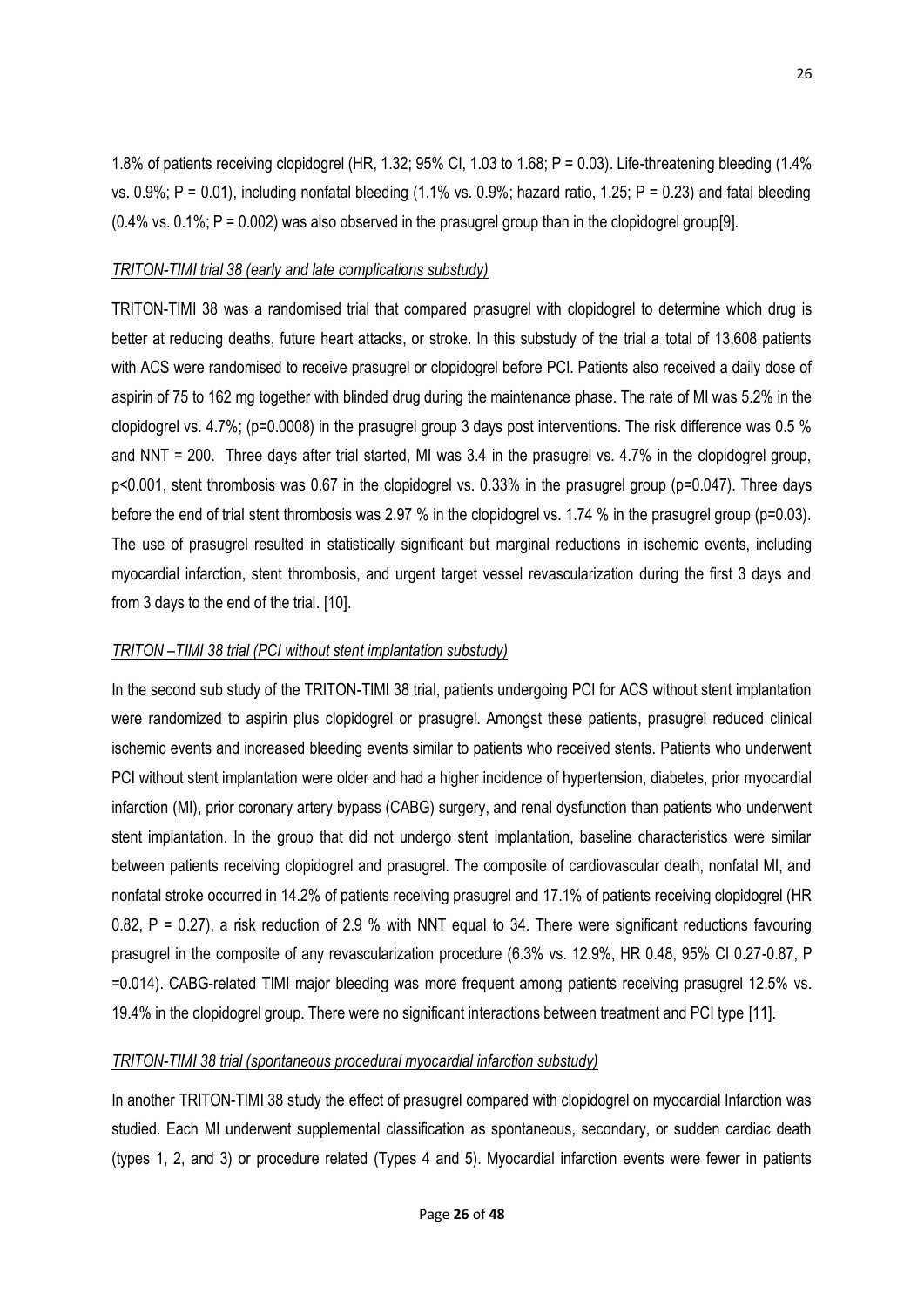treated with prasugrel (7.4% versus 9.7%; HR, 0.76; 95% CI, 0.67 - 0.85; P=0.0001). This reduction was observed in procedure-related MIs (4.9% versus 6.4%; HR, 0.76; 95% CI, 0.66 to 0.88; P=0.0002) and nonprocedural (type 1, 2, or 3) MIs (2.8% versus 3.7%; HR, 0.72; 95% CI, 0.59 to 0.88; P=0.0013) and consistently across MI size, including MIs with a biomarker peak 5 times the reference limit (HR=0.74; 95% CI, 0.64 to 0.86; P=0.0001). At 30 days, patients treated with prasugrel had a lower risk of any MI (2.9% versus 3.7%; HR, 0.77; P=0.014), including nonprocedural MI (2.3% versus 3.1%; HR, 0.74; 95% CI, 0.60 to 0.92; *P* =0.0069). The risk reduction of any MI was 0.8% with NNT of 125.This study showed that treatment with prasugrel in patients with acute coronary syndrome undergoing percutaneous coronary intervention significantly but marginally reduces the risk of MIs that are procedure related and spontaneous and those that are small and large, including new MIs occurring during maintenance therapy[\[12\].](#page-28-0)

#### **5. Discussion**

The results of the clinical trials have shown the benefits and limitations of using prasugrel and clopidogrel in the treatment of acute coronary syndromes.

- The results of the Triology study showed that prasugrel did not significantly reduce the frequency of the primary end point, as compared with clopidogrel. Similar risks of bleeding were observed amongst patients with unstable angina or myocardial infarction without ST-segment elevation
- Prasugrel was associated with a low incidence of ischemic events and with a low risk of clinically serious bleeding TIMI in the Prasfit trial. Although the benefit was marginal.
- In the phase 2 Jumbo study trial, prasugrel and clopidogrel both resulted in low rates of bleeding.
- Overall mortality did not differ significantly between treatment groups in the phase 3 TRITON-TIMI trial. Significantly reduced rates of ischemic events, including stent thrombosis, but with an increased risk of major bleeding, including fatal bleeding was reported in the prasugrel group
- Loading dose and maintenance dose of prasugrel were superior to clopidogrel for the reduction of ischemic events in the TRITON- TIMI trial. Excess major bleeding observed with the use of prasugrel occurred during the maintenance phase.
- From the TRITON-TIMI 38 trial, patients who underwent PCI without stent implantation had fewer clinical ischemic events and increased bleeding events to a similar magnitude as among patients who received stents in the prasugrel group
- Treatment with prasugrel compared with clopidogrel for up to 15 months in patients with acute coronary syndrome undergoing PCI significantly reduces the risk of myocardial infarctions that are procedure related and spontaneous and those that are small and large, including new MIs occurring during maintenance therapy.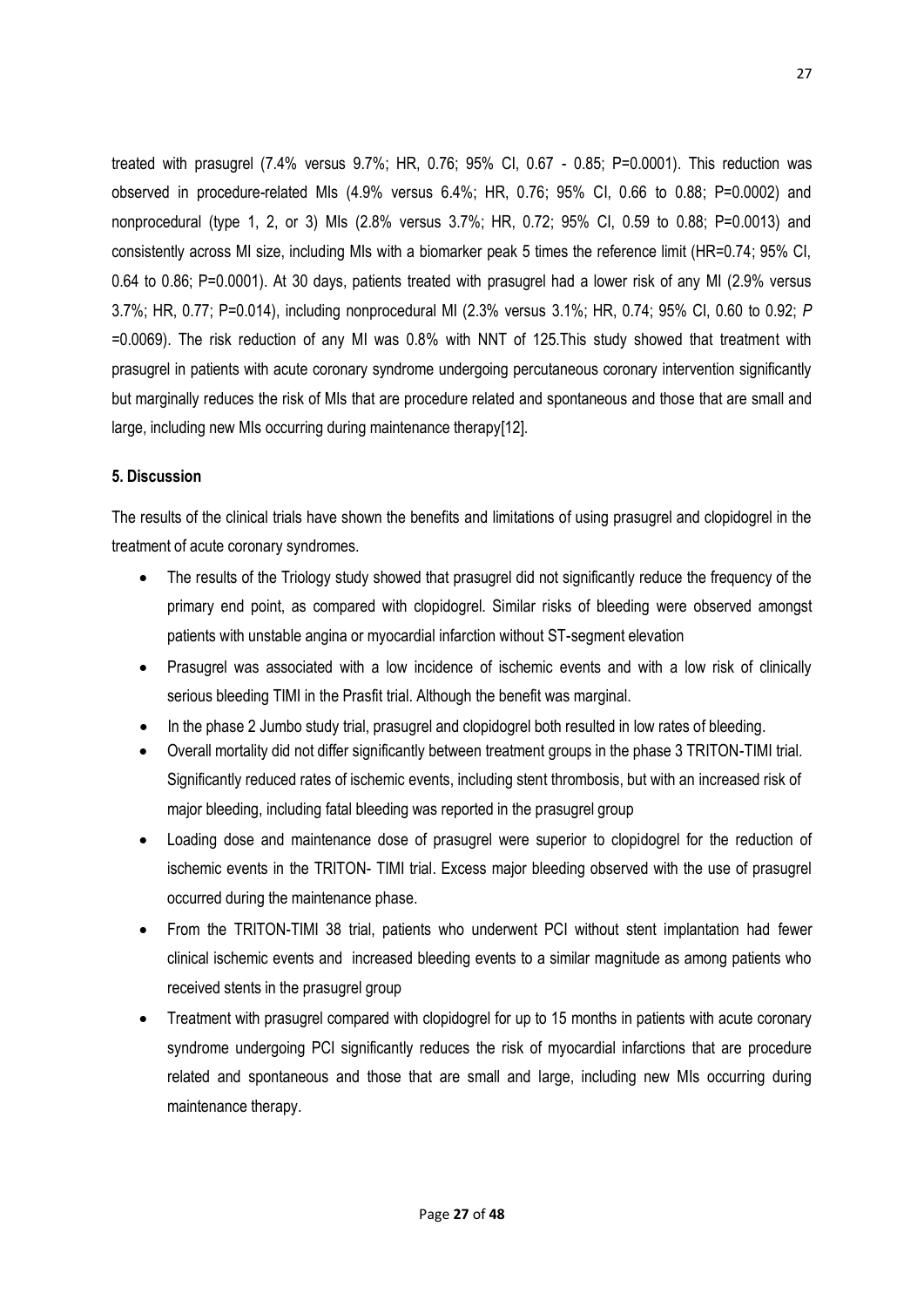#### **6. Conclusion**

The results of these clinical trials have shown that prasugrel is superior to clopidogrel with regards to reducing rates of ischemic events. Although prasugrel was statistically superior, the benefits were marginal. In addition, prasugrel resulted in excess major bleeding than clopidogrel. The results of these trials still leave uncertainty about whether prasugrel is clinically superior to clopidogrel in patients with myocardial infarct.

#### **References**

- 1. Harrington RA, Hodgson PK, Larsen RL: Cardiology patient page. Antiplatelet therapy. *Circulation* 2003, 108(7):e45-47.
- 2. Levine GN, Jeong YH, Goto S, Anderson JL, Huo Y, Mega JL, Taubert K, Smith SC, Jr.: Expert consensus document: World Heart Federation expert consensus statement on antiplatelet therapy in East Asian patients with ACS or undergoing PCI. *Nature reviews Cardiology* 2014, 11(10):597-606.
- 3. Thomas D, Giugliano RP: Antiplatelet therapy in percutaneous coronary intervention: integration of prasugrel into clinical practice. *Critical pathways in cardiology* 2009, 8(1):12-19.
- 4. Angiolillo DJ, Guzman LA, Bass TA: Current antiplatelet therapies: benefits and limitations. *American heart journal* 2008, 156(2 Suppl):S3-9.
- 5. NICE: Clopidogrel and modified-release dipyridamole for the prevention of occlusive vascular events. In*.*, December 2010 edn. UK: National Institute for Health and Care Excellence; 2010.
- 6. Wiviott S, White H, Ohman E, Fox K, Armstrong P, Prabhakaran D, Hafley G, Lokhnygina Y, Boden W, Hamm C *et al*: Prasugrel versus clopidogrel for patients with unstable angina or non-ST-segment elevation myocardial infarction with or without angiography: a secondary, prespecified analysis of the TRILOGY ACS trial. *Lancet* 2013, 382(9892):605-613.
- 7. Saito S, Isshiki T, Kimura T, Ogawa H, Yokoi H, Nanto S, Takayama M, Kitagawa K, Nishikawa M, Miyazaki S *et al*: Efficacy and Safety of Adjusted-Dose Prasugrel Compared With Clopidogrel in Japanese Patients With Acute Coronary Syndrome. *Circulation Journal* 2014, 78(7):1684-1692.
- 8. Wiviott SD, Antman EM, Winters KJ, Weerakkody G, Murphy SA, Behounek BD, Carney RJ, Lazzam C, McKay RG, McCabe CH *et al*: Randomized comparison of prasugrel (CS-747, LY640315), a novel thienopyridine P2Y12 antagonist, with clopidogrel in percutaneous coronary intervention: results of the Joint Utilization of Medications to Block Platelets Optimally (JUMBO)-TIMI 26 trial. *Circulation* 2005, 111(25):3366-3373.
- 9. Wiviott SD, Braunwald E, McCabe CH, Montalescot G, Ruzyllo W, Gottlieb S, Neumann FJ, Ardissino D, De Servi S, Murphy SA *et al*: Prasugrel versus Clopidogrel in Patients with Acute Coronary Syndromes. *The New England journal of medicine* 2007, 357(20).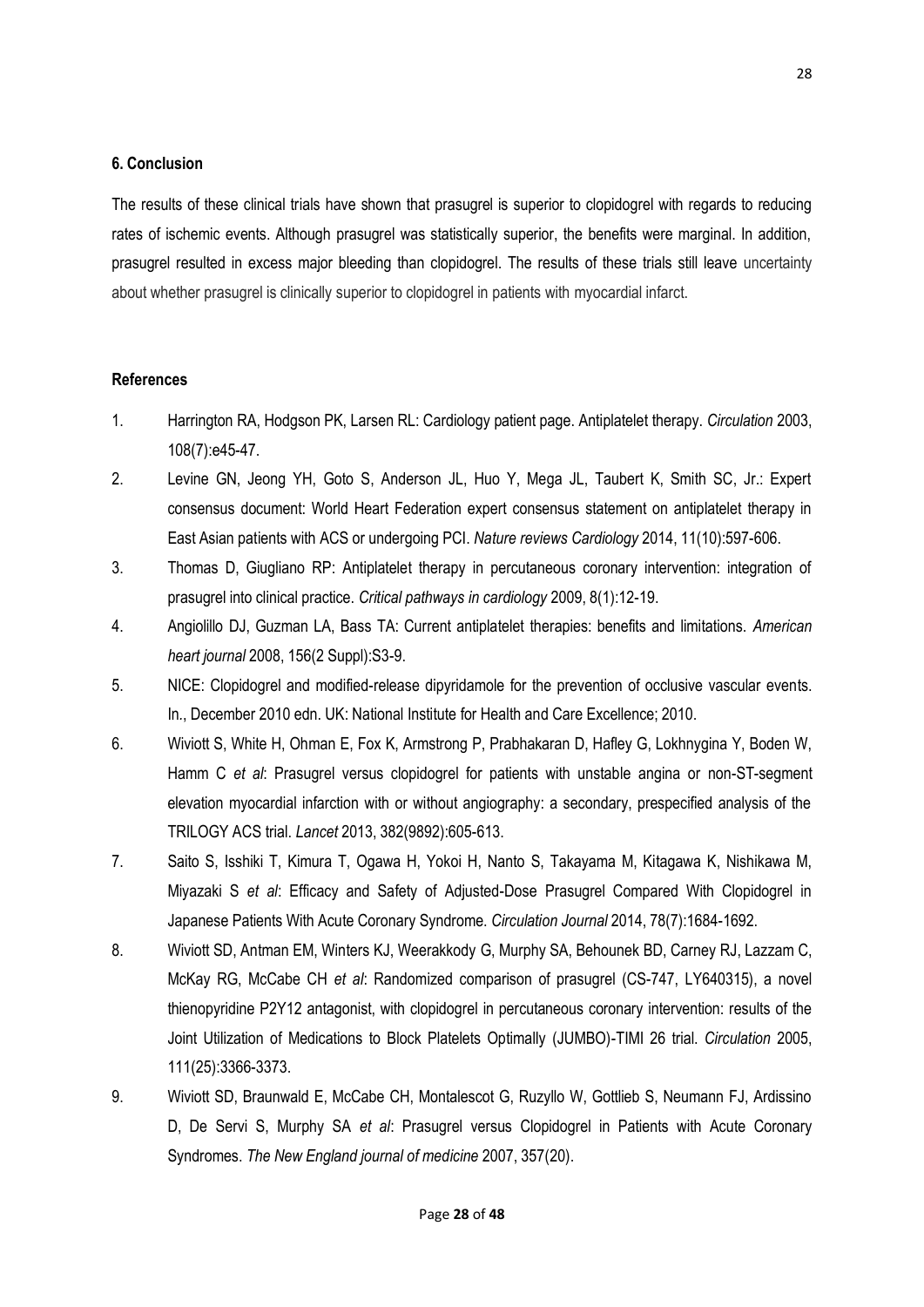- 10. Antman EM, Wiviott SD, Murphy SA, Voitk J, Hasin Y, Widimsky P, Chandna H, Macias W, McCabe CH, Braunwald E: Early and late benefits of prasugrel in patients with acute coronary syndromes undergoing percutaneous coronary intervention: a TRITON-TIMI 38 (TRial to Assess Improvement in Therapeutic Outcomes by Optimizing Platelet InhibitioN with Prasugrel-Thrombolysis In Myocardial Infarction) analysis. *Journal of the American College of Cardiology* 2008, 51(21):2028-2033.
- 11. Pride YB, Wiviott SD, Buros JL, Zorkun C, Tariq MU, Antman EM, Braunwald E, Gibson CM, Group TS: Effect of prasugrel versus clopidogrel on outcomes among patients with acute coronary syndrome undergoing percutaneous coronary intervention without stent implantation: a TRial to assess Improvement in Therapeutic Outcomes by optimizing platelet inhibitioN with prasugrel (TRITON)- Thrombolysis in Myocardial Infarction (TIMI) 38 substudy. *American heart journal* 2009, 158(3):e21-26.
- <span id="page-28-0"></span>12. Morrow DA, Wiviott SD, White HD, Nicolau JC, Bramucci E, Murphy SA, Bonaca MP, Ruff CT, Scirica BM, McCabe CH *et al*: Effect of the novel thienopyridine prasugrel compared with clopidogrel on spontaneous and procedural myocardial infarction in the Trial to Assess Improvement in Therapeutic Outcomes by Optimizing Platelet Inhibition with Prasugrel-Thrombolysis in Myocardial Infarction 38: an application of the classification system from the universal definition of myocardial infarction. *Circulation*  2009, 119(21):2758-2764.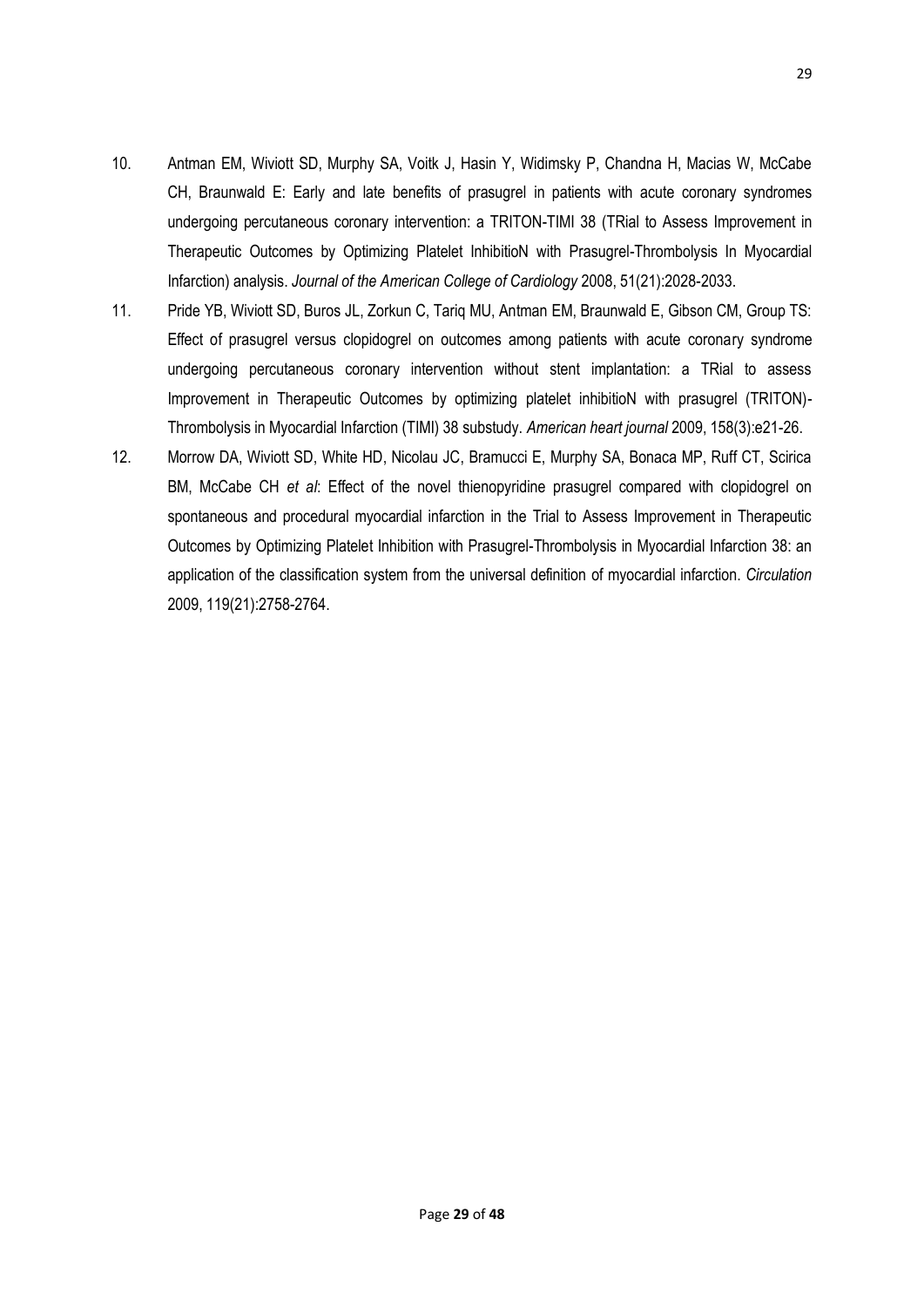## **Annexure B**

## **Fibrinolytic therapy in the management of ST-segment Elevation Myocardial Infarction and Acute Coronary Syndromes**

### **1. Introduction**

Fibrinolytic therapy is still an important option for reperfusion in many ST-segment elevation myocardial infarction patients. Fibrinolytic agents are the preferred class because of their ability to achieve reperfusion and to restore blood flow when administered within 12 hours of symptom onset[\[1\]](#page-39-0). Currently, streptokinase, alteplase, reteplase and tenecteplase are used in the management of STsegment elevation myocardial infarction [\[2\]](#page-39-1). In South Africa streptokinase, alteplase, and tenecteplase are approved for the treatment of coronary syndromes.

Streptokinase is administered as an intravenous infusion over 1 hour up to 12 hours after onset of symptoms[\[1\]](#page-39-0). Streptokinase is associated with hypotension, infrequent allergic reactions and sometimes anaphylaxis. Patients treated with streptokinase develop anti-streptococcal antibodies, which can inactivate the drug if subsequent treatment is needed. The use of streptokinase is contraindicated in patients with prior treatment with the previous 6 months [\[2\]](#page-39-1)

Alteplase can be delivered in a standard or accelerated regimen. The accelerated regimen is indicated up to 6 hours after symptom onset and is delivered by an initial intravenous (IV) bolus injection, followed by two IV infusions between 30 and 60 minutes. The standard regimen is indicated between 6 and 12 hours after symptom onset and requires a bolus injection followed by five infusions over 3 hours. Unlike streptokinase, alteplase does not stimulate the production of antibodies, so it can be used repeatedly[\[1\]](#page-39-0).

Reteplase is indicated up to 12 hours after symptom onset. It is given as two IV bolus injections over 30-60 minutes. Tenecteplase is indicated up to 6 hours after symptom onset. It is administered as a single weight-adjusted IV bolus injection[\[1\]](#page-39-0).

## **2. Objective**

The objective of this literature review is to compare the clinical effectiveness of Streptokinase, Alteplase, Reteplase and Tenecteplase in the management of myocardial infarction.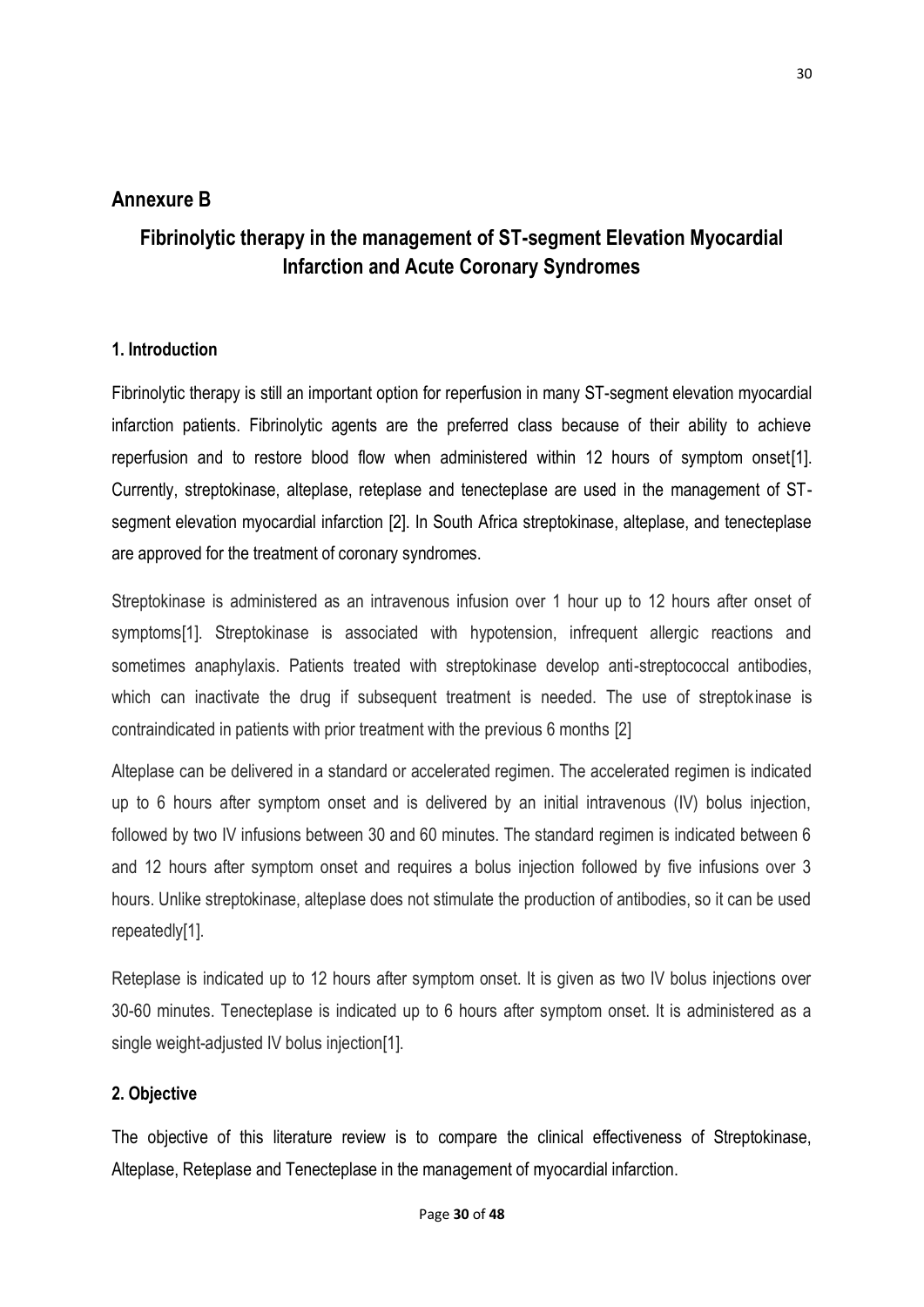## **3. Methods**

A systematic review was performed by an electronic search of the PubMed and Science Direct databases and by a manual search of reference lists for randomized controlled trials published until November 2014. The database search was supplemented with bibliographies of relevant articles and reports. The databases of the major HTA institutions were also searched for related information and policies.

## *Inclusion criteria*

Systematic reviews and randomized controlled trials were included in this study. The studies met the following description:

- Patients: Patients with myocardial infarction undergoing thrombolytic therapy with a sample size larger than 50.
- Intervention: thrombolytic agents
- Comparator: other thrombolytic agents
- Outcomes: Major adverse cardiac events
- Follow-up: hours to months

## *Exclusion criteria*

Non-randomized studies, non-systematic reviews, editorials, letters, comments, case series and case reports were excluded.

## **4. Results**

Six clinical trial studies were selected according to the inclusion criteria. Table 1 is an overview of the included studies.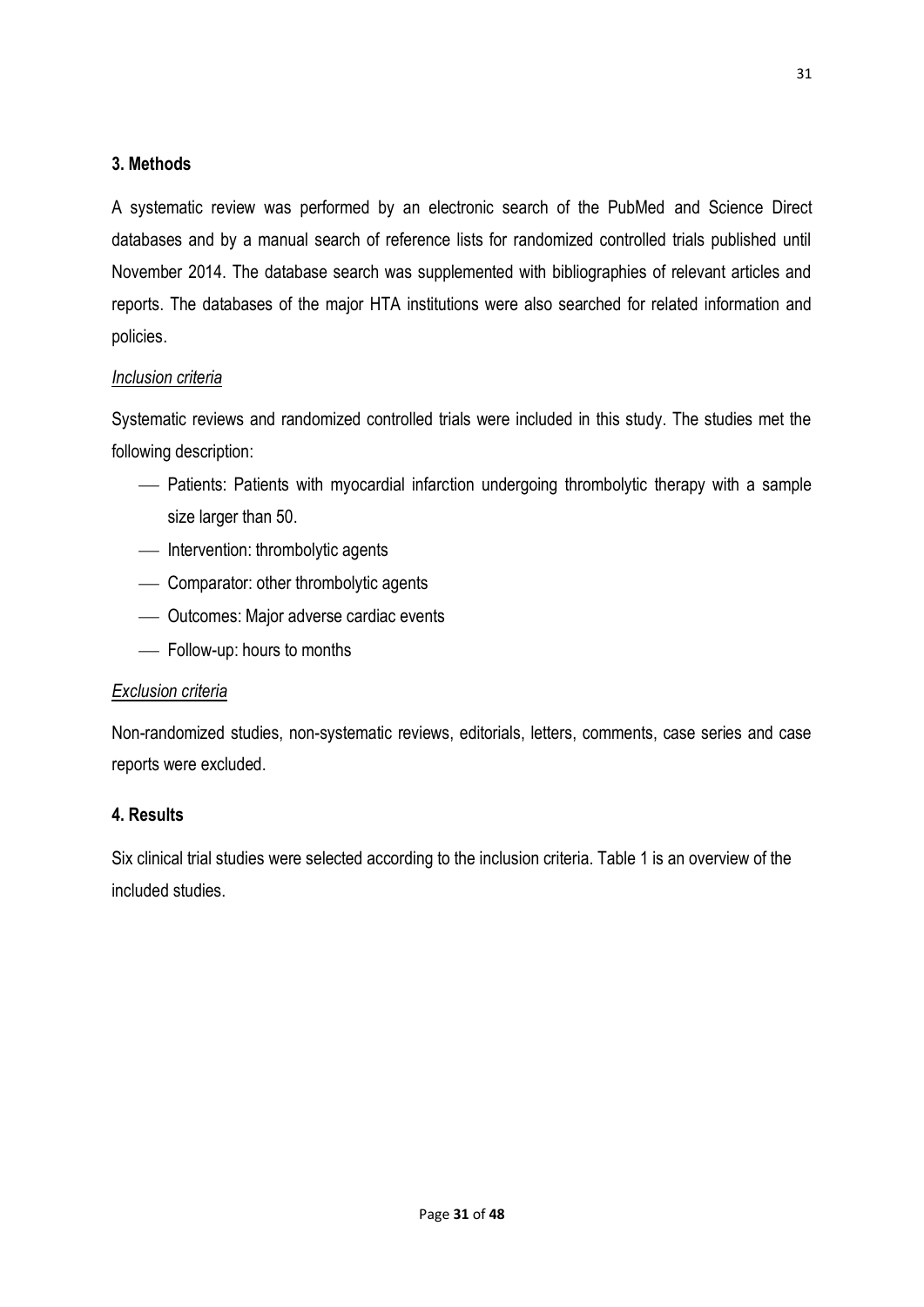| <b>Authors</b>      | <b>Population</b>                                                                                                                                                                                                                                                                                                                                                                                                                      | <b>Intervention</b><br>strategy | <b>Follow-up</b><br>period | <b>End-point</b>                                 | <b>Secondary End points</b> | <b>Results</b>                                                                                                      |
|---------------------|----------------------------------------------------------------------------------------------------------------------------------------------------------------------------------------------------------------------------------------------------------------------------------------------------------------------------------------------------------------------------------------------------------------------------------------|---------------------------------|----------------------------|--------------------------------------------------|-----------------------------|---------------------------------------------------------------------------------------------------------------------|
| GISSI-2 Study       | 20768 patients with chest<br>pain accompanied by (a) ST<br>segment elevation of 1 mm or<br>more in any limb lead of the<br>ECG and/or of 2 mm or more<br>in any precordial lead; (b) if<br>they had been admitted to<br>the coronary care unit (CCU)<br>within 6 h of the onset of<br>symptoms; and (c) if they had<br>no clear contraindication to<br>the fibrinolytic treatments or<br>to heparin. No age restriction<br>was imposed | Streptokinase<br>Alteplase      | 6 months                   | Death, reinfarction,<br>cerebrovascular accident |                             | Mortality rates, reinfarction and<br>cerebrovascular accidents were<br>similar in all treatment groups              |
| <b>INJECT</b> trial | 6010 patients from 208<br>centres in 9 countries who<br>were seen within 12 hours of<br>the onset of symptoms                                                                                                                                                                                                                                                                                                                          | Reteplase<br>Streptokinase      | 35 days                    |                                                  | Mortality                   | Mortality rates, bleeding events,<br>recurrent myocardial infarction<br>were similar in the two treatment<br>groups |

## **Table 6: An overview of the included randomised clinical trials**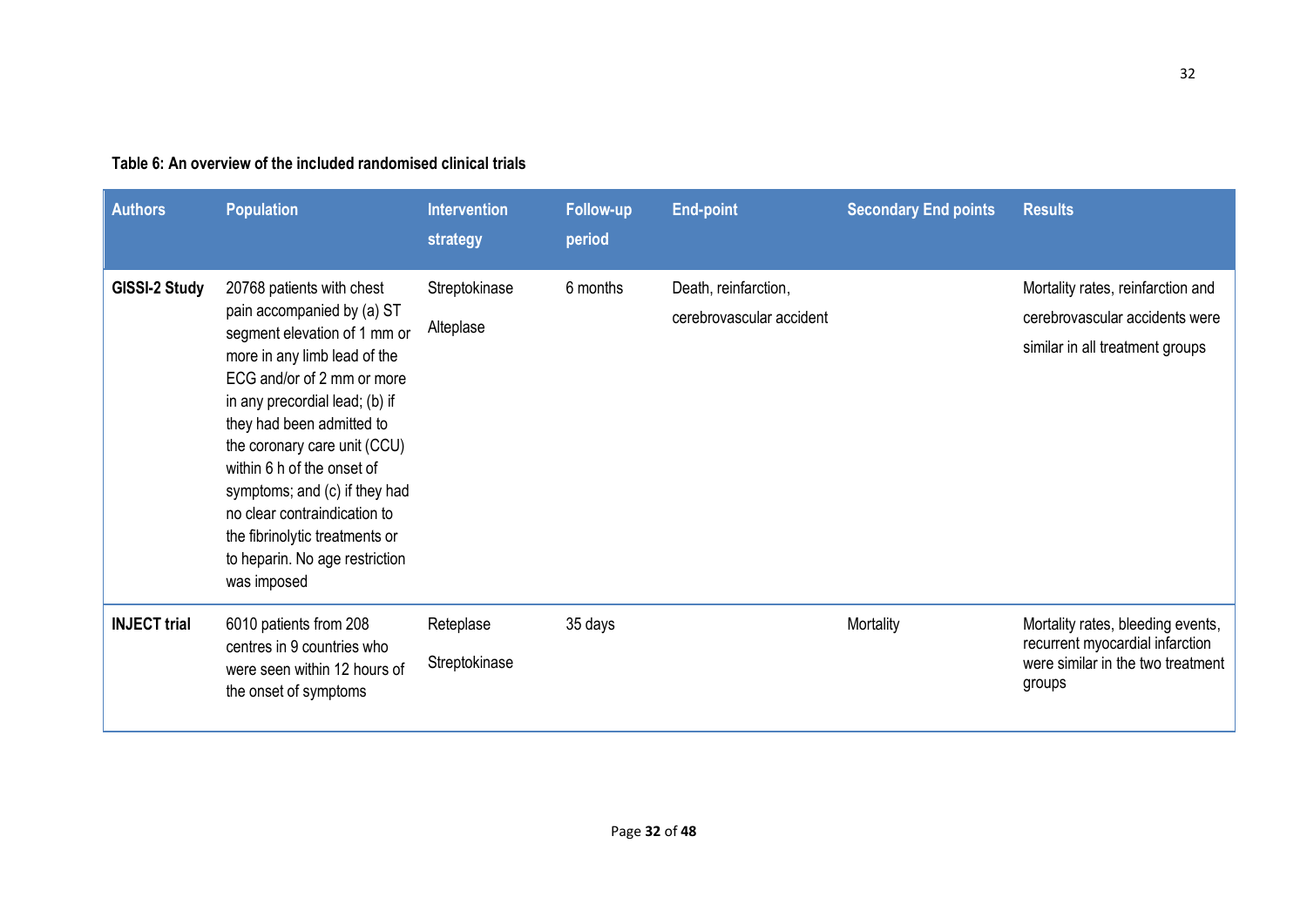| Rapid-I  | 606 patients seen less than 6<br>hours after onset of<br>symptoms at 38 centres in<br>US, Germany, England and<br>Austria                                                                                                                                                                   | Alteplase<br>Reteplase                                                                                 | 5 days                               | 90 minute thrombolysis<br>in myocardial infarction                                             | TIMI grade 2 or 3<br>patency at 30 and 60<br>minutes and 5-14 days<br>after initiation of<br>thrombolytic therapy.<br>Reocclusion within 5-14<br>days after administration<br>of thrombolytic therapy,<br>left ventricular ejection<br>fraction and regional<br>function at hospital<br>admission and discharge | complete,<br>More<br>rapid,<br>and<br>sustained thrombolysis of the<br>infarct-related<br>than<br>artery<br>standard-dose by reteplase                                                                                                                  |
|----------|---------------------------------------------------------------------------------------------------------------------------------------------------------------------------------------------------------------------------------------------------------------------------------------------|--------------------------------------------------------------------------------------------------------|--------------------------------------|------------------------------------------------------------------------------------------------|-----------------------------------------------------------------------------------------------------------------------------------------------------------------------------------------------------------------------------------------------------------------------------------------------------------------|---------------------------------------------------------------------------------------------------------------------------------------------------------------------------------------------------------------------------------------------------------|
| Rapid-II | 324 patients within 6 and up<br>to 12 hours of onset of acute<br>myocardial infarction                                                                                                                                                                                                      | Reteplase<br>Alteplase                                                                                 | 30<br>60<br>and<br>minutes<br>5 days | Patency of the infarct-<br>related coronary artery<br>90 minutes after<br>thrombolytic therapy | TIMI flow grade<br>Reocclusion<br>Left ventricular function<br>Coronary interventions                                                                                                                                                                                                                           |                                                                                                                                                                                                                                                         |
| GUSTO-1  | 41 021 patients with evolving<br>myocardial infarction, chest<br>pains lasting at least 20<br>minutes and accompanied by<br>electrocardiogram signs of $\geq$<br>0.1 mV of St-Segment<br>elevation in two or more limb<br>leads or $\geq$ 0.2 in two or more<br>contagious precordial leads | Streptokinase +<br>subcutaneous<br>heparin<br>Streptokinase +<br>intravenous<br>heparin<br>Alteplase + | 30 days                              | Death at 30 days from<br>any cause                                                             | Combined end point of<br>death and non fatal<br>stroke, death and non-<br>fatal hemorrhagic stroke,<br>death and disabling<br>stroke.<br>Bleeding: life threatening<br>(severe), moderate o<br>minor r                                                                                                          | Reduction in mortality by 1.1%<br>in alteplase group<br>Significant excess hemorrhagic<br>strokes for accelerated alteplase<br>Combined end point of death or<br>disabling<br>stroke<br>significantly<br>the<br>in<br>accelerated<br>lower<br>alteplase |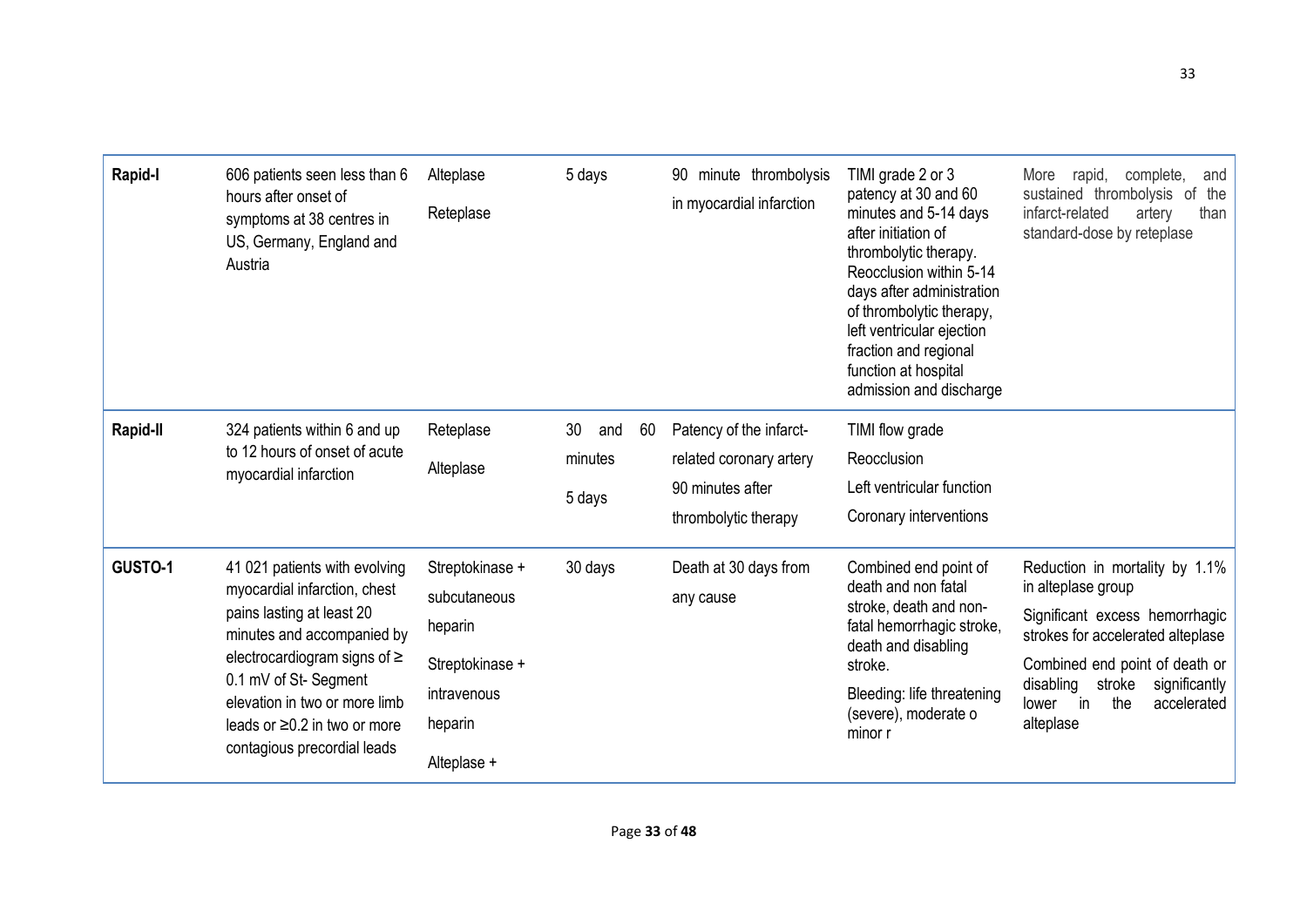|                  |                                                          | intravenous     |    |           |                                                                            |                                                                  |
|------------------|----------------------------------------------------------|-----------------|----|-----------|----------------------------------------------------------------------------|------------------------------------------------------------------|
|                  |                                                          | heparin         |    |           |                                                                            |                                                                  |
|                  |                                                          | Streptokinase + |    |           |                                                                            |                                                                  |
|                  |                                                          | Alteplase +     |    |           |                                                                            |                                                                  |
|                  |                                                          | intravenous     |    |           |                                                                            |                                                                  |
|                  |                                                          | heparin         |    |           |                                                                            |                                                                  |
| <b>GUSTO-III</b> | 15,059 patients presented<br>within 6 hours              | Reteplase       |    | Mortality | Clinical benefit, defined<br>as freedom from death or                      | Death or nonfatal, disabling<br>stroke, were similar for the two |
|                  | after the onset of symptoms<br>with ST-segment elevation | Alteplase       |    |           | disabling stroke; death or<br>nonfatal stroke;<br>reinfarction; congestive | plasminogen activators                                           |
|                  | or bundle-branch block                                   |                 |    |           | heart failure; and<br>mortality at 24 hours.                               |                                                                  |
| <b>ASSENT-2</b>  | 16,949 patients with ST-                                 | Alteplase       | 12 | Mortality |                                                                            | Mortality rates remain similar in                                |
|                  | elevation acute myocardial<br>infarction.                | Tenecteplase    |    |           |                                                                            | patients with acute myocardial                                   |
|                  |                                                          |                 |    |           |                                                                            | infarction treated                                               |
|                  |                                                          |                 |    |           |                                                                            |                                                                  |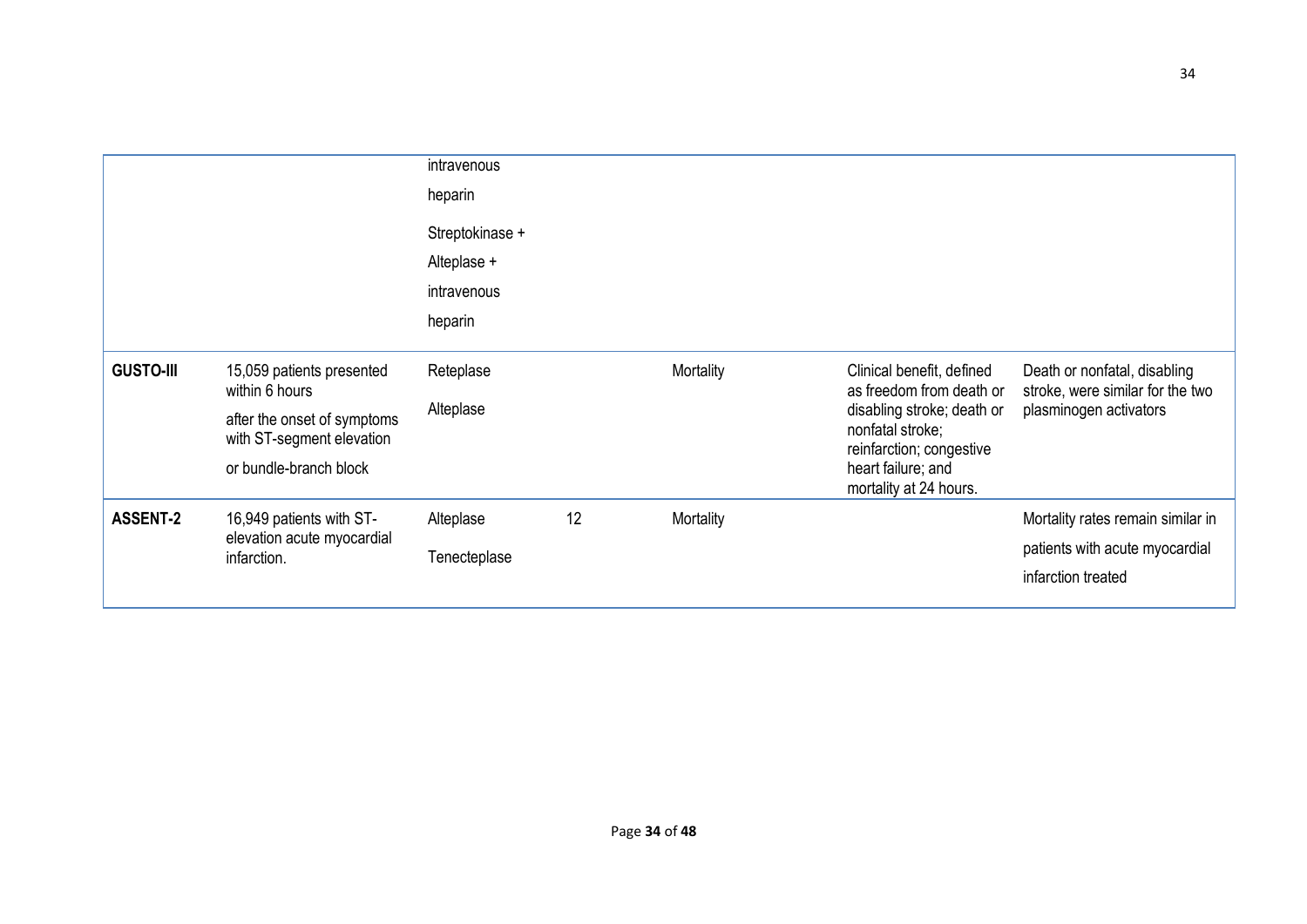#### **4.1 Streptokinase and Alteplase**

#### *GISSI-2 trial*

The aim of the GISSI-2 study was to compare the effectiveness and safety of alteplase and streptokinase, and of heparin and no heparin, in patients with acute myocardial infarction in an open multicentre randomized trial with a 2x2 factorial study design. Six-months mortality rates of the study were similar for patients randomized to alteplase or streptokinase (12.3% vs. 11.7%, RR = 106, 95% CI 0.97-1.15). The rate of reinfarction was 3.1 for alteplase and 3.2 for streptokinase (CI: 0-89-1-25) with similar cerebrovascular accidents in all treatment groups (0.5 vs. 0.6 for alteplase and streptokinase with CI of 0.73-1.6. Adjusted analysis indicated that age and higher Killip class were the most important predictors of a poor prognosis. Previous myocardial infarction, female sex and longer delay from onset of symptoms were also indicators of poor prognosis[\[3\]](#page-39-2).

#### *Gusto-I trial*

The Gusto trial randomly assigned 41 021 patients with ST-elevation myocardial infarct presenting within 6 hours of symptoms, to one or four treatment strategies consisting of streptokinase + subcutaneous heparin, streptokinase + intravenous heparin, accelerated Alteplase + intravenous heparin and streptokinase plus alteplase with intravenous heparin for reperfusion. The results of the four treatment groups for mortality we 7.2% for Streptokinase and subcutaneous heparin, 7.4% for Streptokinase and intravenous heparin, 6.3% for accelerated tPA and intravenous heparin and 7.0% for the combination of both thrombolytic and heparin. There was no difference in mortality between the streptokinase groups; however there was a significant reduction in mortality in the alteplase group compared to the two streptokinase strategies. The risk reduction was 1.1 % in the accelerated alteplase when compared to streptokinase plus heparin and 0.9% when compared to streptokinase plus subcutaneous heparin (p=0.001). Numbers needed to treat to prevent 1 death was 90. The rate of strokes was 1.22% for Streptokinase + subcutaneous heparin, 1.5%for Streptokinase and intravenous heparin, 1.55%for accelerated t-PA and intravenous heparin and 1.64 % for the combined thrombolytics and heparin. The rate of hemorrhagic stroke were 0.49% for Streptokinase + subcutaneous heparin, 0.54% for Streptokinase and intravenous heparin, 0.72% for accelerated t-PA and intravenous heparin and 0.94% for the combined thrombolytics and heparin (P=0.03). Compared to both streptokinase groups, alteplase caused a significantly high rate of hemorrhagic strokes. The rate of hemorrhagic, those converted to hemorrhagic and unknown strokes was similar in all 4 groups [\[4\]](#page-39-3). One-year mortality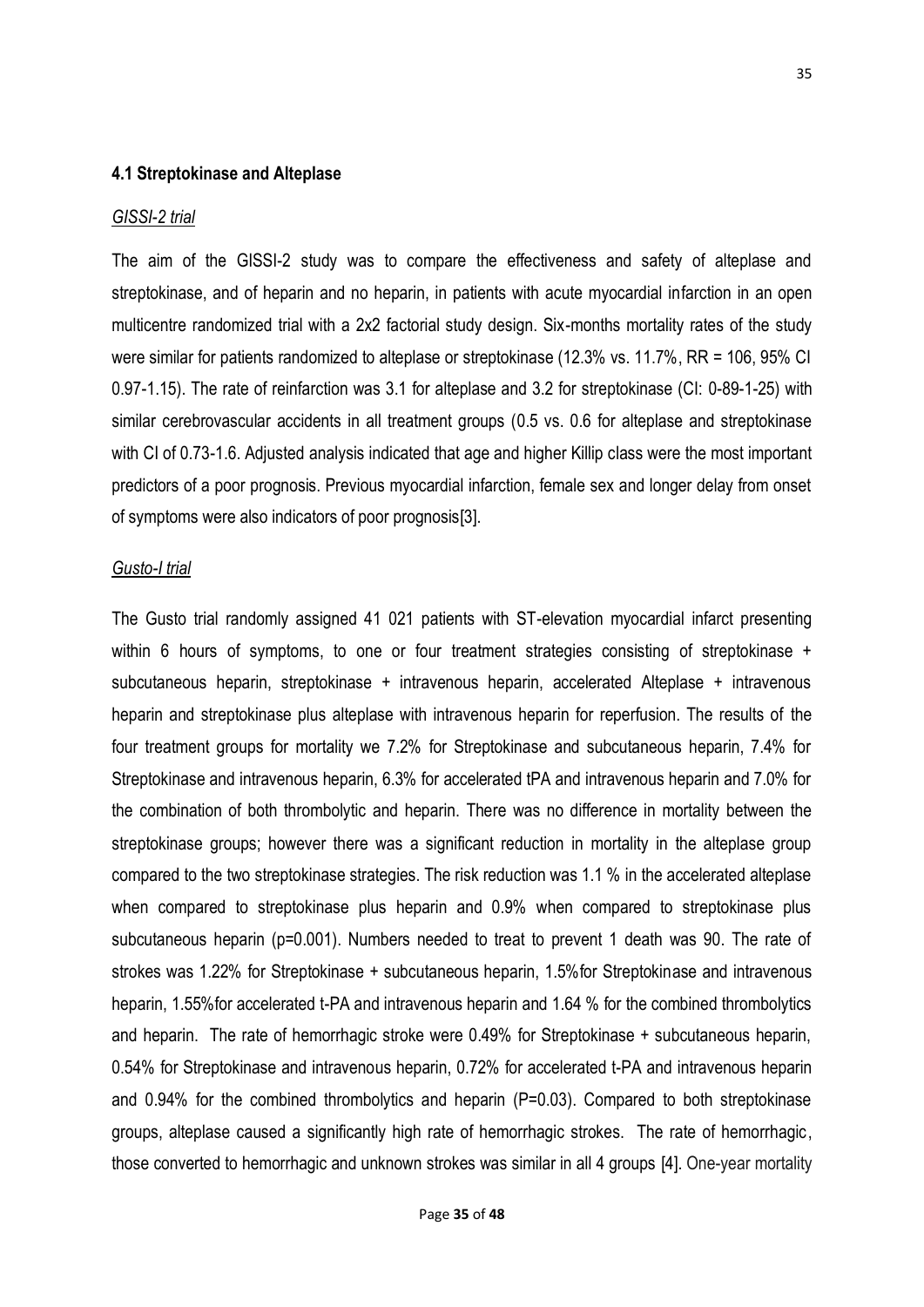rates were (9.1%) for alteplase and 10.1% for streptokinase with subcutaneous heparin (*P*=.011) and streptokinase 10.1% (*P*=.009) with intravenous heparin [\[5\]](#page-39-4).

### **4.2 Streptokinase Reteplase**

#### *Inject trial*

The INJECT trial was a randomized, double blind study designed to compare the effects of Reteplase and Streptokinase on survival of patients with acute myocardial infarction. The study involved 6010 patients from 208 centres in 9 countries who were seen within 12 hours of the onset of symptoms. Patients were randomized to receive either Reteplase as two boluses 10 U each given 30 minutes apart, or Streptokinase 1.5 MU given over 60 minutes. The thrombolytic drug was preceded by intravenous heparin 5000 U, followed by 1000 U hour for at least 24 hours, adjusted to maintain the activated partial thromboplastin time (aPTT) 1.5-2 times normal. Aspirin 250-320 mg was given initially and followed by 75-150 mg/day. Thirty five days mortality in patients receiving Reteplase was 9.02% while that of Streptokinase was 9.53%. The results were statistically significant (p=0.0003), however reteplase was equivalent to streptokinase the confidence interval includes zero (CI -1.74-0.73%).

Reteplase also significantly reduced mortality in patients with a previous acute myocardial infarction (11.3% vs. 17.3%) when compared to Streptokinase. Mortality at 6 months was not significantly different with Reteplase at 11.02% and Streptokinase at 12.05% (p =0.217, 95% CI -2.65, 0.59). Reteplase was associated with modest but significant (p<0.05) reductions in several categories of cardiovascular events, including heart failure (23.6 vs. 26.3%), hypotension (15.5 vs. 17.6%), and atrial fibrillation (7.2 vs. 8.8%). The total frequency of stroke was slightly but not significantly higher in the Reteplase group than in the Streptokinase group (1.23% vs. 1.00%). Bleeding events requiring transfusion were similar in the two groups Reteplase 0.7% and streptokinase 1.0% (p =0.0001)[\[6\]](#page-39-5).

## **4.3 Alteplase and Reteplase**

#### *RAPID-I trial*

The aim of the RAPID-1 study was to test the hypothesis that bolus administration of reteplase is superior to standard-dose alteplase administered 100 mg over 3 hours in achieving infarct-related artery at 90 minutes. Patients were randomized to alteplase or one of three dosages of reteplase: 15 U in a single bolus; 10 U followed by 5 U 30 minutes later (total 15 U); or 10 U followed by 10 U 30 minutes later (double bolus). A total dose of alteplase 100 mg was administered as 60 mg over the first hour (6-10 mg initial bolus) followed by 20 mg hour for an additional 2 hours to a total dose of 100 mg.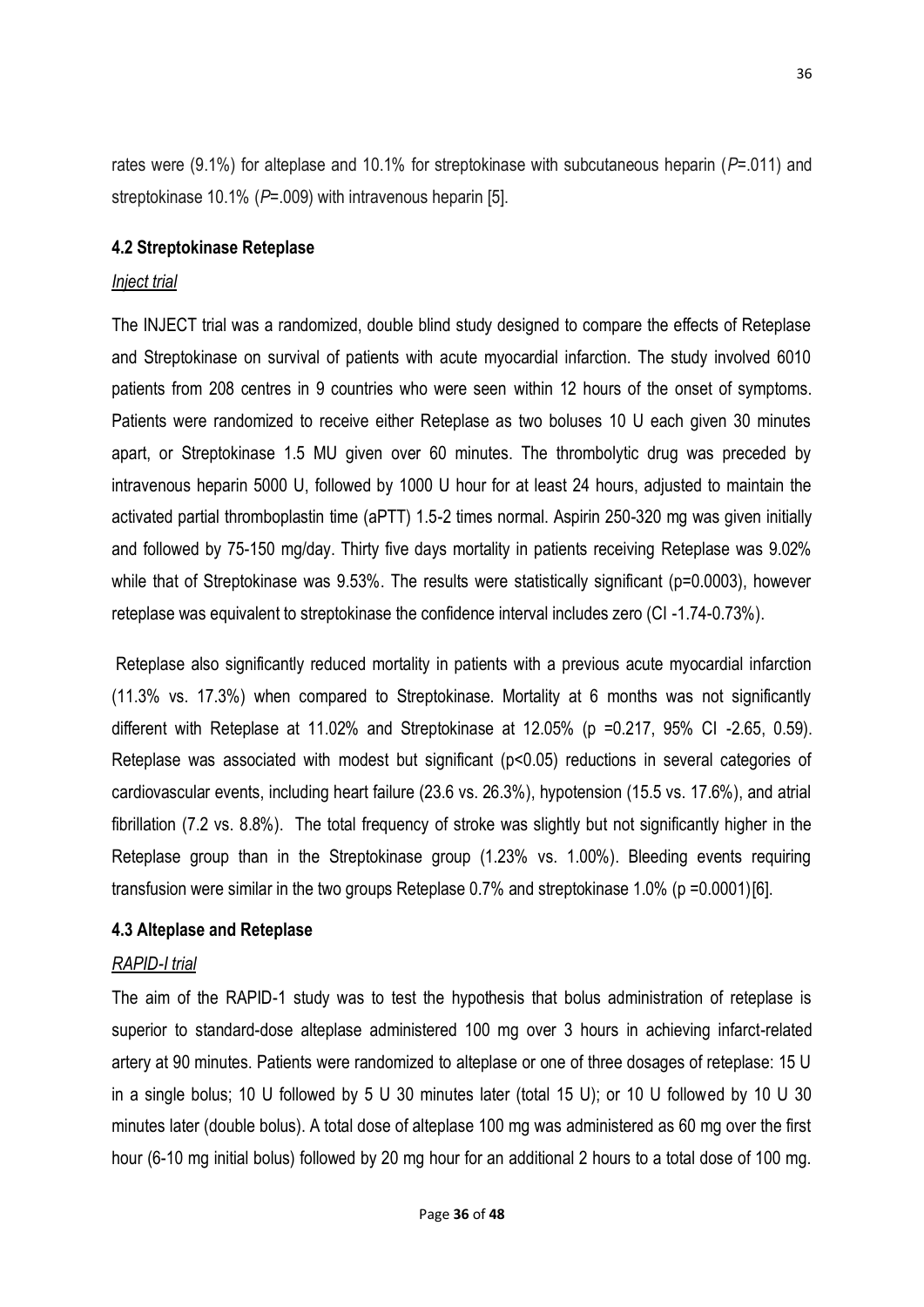Aspirin 200-325 mg was given immediately before the thrombolytic drug and continued daily. Heparin was administered as a 5000-U bolus just before the thrombolytic drug and followed by 1000 U/hour for at least 24 hours.

Double-bolus reteplase achieved 90-minute TIMI grade 3 flow in 63% of patients, which was superior (p<0.02) to the 49% attained with the Alteplase 3-hour infusion. Reteplase was associated with a higher proportion of patients with TIMI grade 3 flow at 5-14 days than Alteplase (82% vs. 71%, p<0.00l). TIMI grade 3 flow at 60 minutes with double-bolus Reteplase was comparable to that of Alteplase at 90 minutes (51% vs. 49%). Left ventricular function **(**LVF) significantly improved with double-bolus reteplase compared with alteplase. Left ventricular ejection fraction at hospital discharge was 53% and 49%, respectively (p<0.03). Regional (infarct) zone revealed evidence of less impairment in the Reteplase group than in the Alteplase group at discharge (-2.19 vs. -2.61/cord, respectively; p<0.02). The effects on patency and left ventricular function of the other two regimens of Reteplase were similar to those of Alteplase and inferior to those of double-bolus Reteplas[e\[7\]](#page-39-6).

## *RAPID-II*

The aim of the RAPID-II study was to assess angiographic patency after acute myocardial infarction following treatment with reteplase. Three hundred and twenty four patients were randomised to 10 MU+10MU double bolus regimen of reteplase and the accelerated regimen (90 min infusion) of alteplase. TIMI 3 flow was 60% for reteplase vs. 45% for alteplase (P<005)[\[8\]](#page-39-7).

## *Gusto III trial*

The GUSTO-III study randomly assigned in a 2:1 ratio patients to receive Reteplase, in two bolus doses of 10 MU each given 30 minutes apart, or an accelerated infusion of Alteplase, up to 100 mg infused over a period of 90 minutes. The mortality rate at 30 days was 7.47 percent for Reteplase and 7.24 percent for Alteplase (adjusted P= 0.54; odds ratio, 1.03; 95 percent confidence interval, 0.91 to 1.18). The 95 percent confidence interval for the absolute difference in mortality rates was 1.1 to 0.66 percent. Stroke occurred in 1.64 percent of patients treated with Reteplase and in 1.79 percent of those treated with Alteplase (P 0.50). The respective rates of the combined end point of death or nonfatal, disabling stroke were 7.89 percent and 7.91 percent (P 0.97; odds ratio, 1.0; 95% CI, 0.88 to 1.13)[\[9\]](#page-39-8).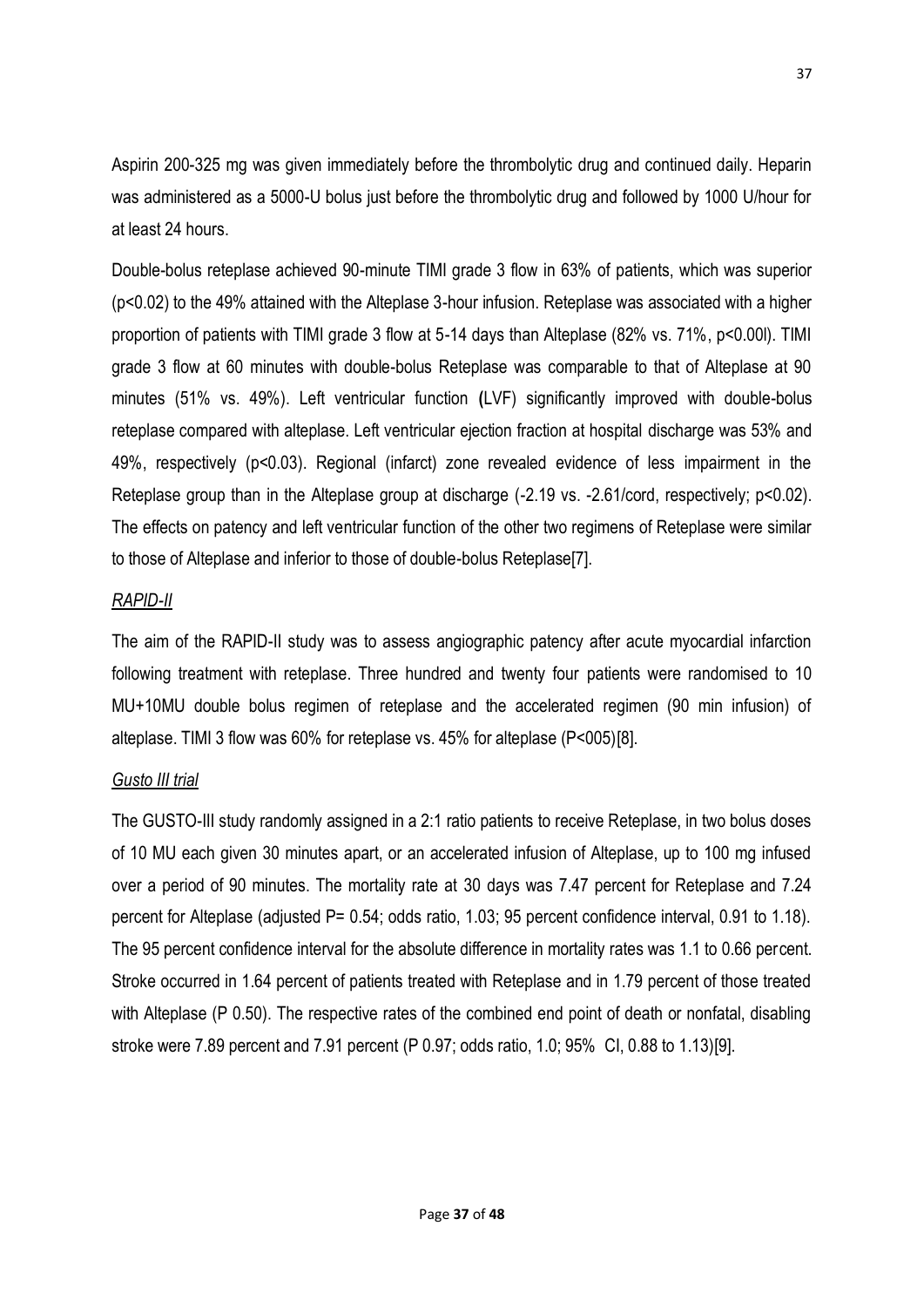## **4.4 Alteplase and Tenecteplase**

### *ASSENT 2*

The second Assessment of the Safety and Efficacy of a New Thrombolytic (ASSENT-2) trial randomised over 16 000 patients to compare Tenecteplase and Alteplase in patients with myocardial infarction. The study found that 30-day mortality was almost the same in the Tenecteplase group (6.18%) and the accelerated Alteplase (6.15%) group. Tenecteplase and accelerated alteplase were considered equivalent in terms of mortality due to the confidence interval. Rates of intracranial haemorrhage were similar (0·93% for tenecteplase and 0·94% for alteplase), but fewer non-cerebral bleeding complications (26·43 *vs.* 28·95%, p=0·0003) and less need for blood transfusion (4·25 *vs.* 5·49%, p=0·0002) were seen with tenecteplase. The rate of death or non-fatal stroke at 30 days was 7·11% with tenecteplase and 7·04% with alteplase (relative risk 1·01 [95% CI 0·91–1·13][\[10\]](#page-39-9).

Mortality rates were 9.1% for alteplase and 9.2% for tenecteplase (RR, 1.01; 95% CI, 0.91-1.12) at one year. The mortality rate between 30 and 365 days after enrolment was 2.6% for alteplase and 2.8% for tenecteplase (RR, 1.07; 95% CI, 0.88-1.30). A lower 30-day mortality rate in patients treated with tenecteplase after 4 hours of symptom-onset persisted at 1-year follow-up (10.9% vs. 12.6% for alteplase), but was no longer statistically significant. There were also no significant differences in mortality rates between the 2 treatments in other major subgroups[\[11\]](#page-39-10).

#### **5. Discussion**

The results of these trials provide important data on the clinical effectiveness of streptokinase, alteplase reteplase and tenecteplase in the treatment of acute coronary syndromes.

- The GISSI-2 study showed no statistically significant differences in mortality between patients randomized to alteplase and those randomized to streptokinase or for patients randomized to heparin and those randomized to no heparin. The rate of reinfarction and cerebrovascular accidents was also similar in all treatment groups.
- The results of the Gusto-I trial showed reduction in mortality and stroke and excess hemorrhagic stroke in the alteplase group.
- In the INJECT trial, reteplase was associated with lower rates of left ventricular dysfunction and several other adverse cardiovascular events than streptokinase.
- $\bullet$  A double bolus of 10  $+$  10 MU of reteplase achieved more rapid, complete, and sustained thrombolysis of the infarct-related artery than standard-dose alteplase, without an apparent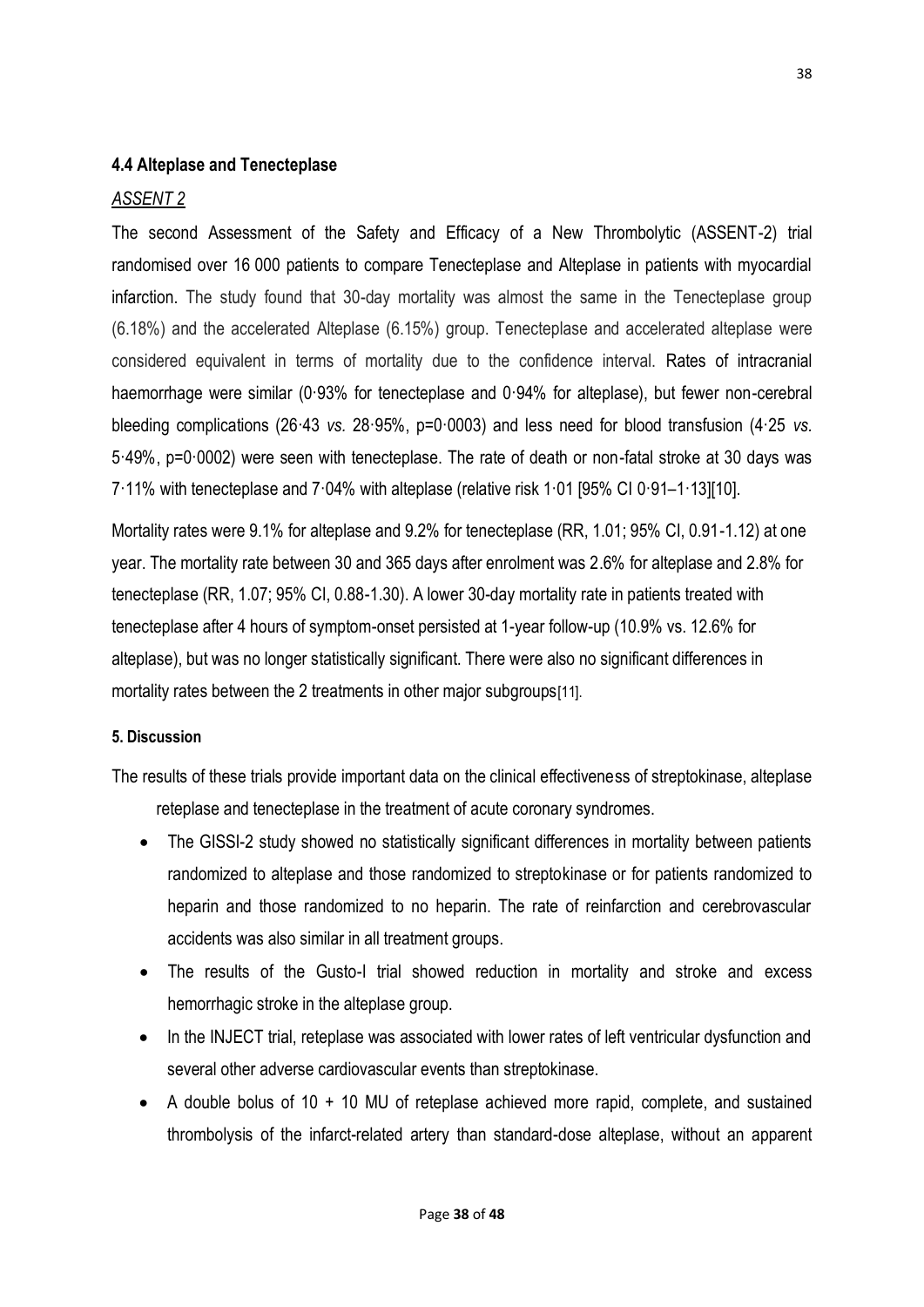increased risk of complications in the RAPID study. This was associated with improved global and regional left ventricular function at hospital discharge

- The results of the ASSENT study showed that one year after randomization, mortality rates remain similar in patients with acute myocardial infarction treated with an accelerated infusion of alteplase or a single bolus of tenecteplase. There is also some evidence that tenecteplase may be associated with lower rates of major bleeds and heart failure than accelerated alteplase.
- *The Gusto III study* showed that reteplase, although easier to administer, did not provide any additional survival benefit in the treatment of acute myocardial infarction. Other results, particularly for the combined end point of death or nonfatal, disabling stroke, were remarkably similar for the two plasminogen activators.

### **6. Conclusion**

In conclusion, given the evidence of the trials on clinical effectiveness, it can be concluded that, in terms of mortality, standard alteplase is as effective as streptokinase while accelerated alteplase shows superiority to streptokinase. Reteplase was shown to be at least as effective as streptokinase, and tenecteplase as effective as accelerated alteplase. If accelerated alteplase is believed to be superior to streptokinase, it can be deduced that tenecteplase would also be superior to streptokinase. Although Streptokinase is on state EDL, it cannot be used if it has been previously utilised.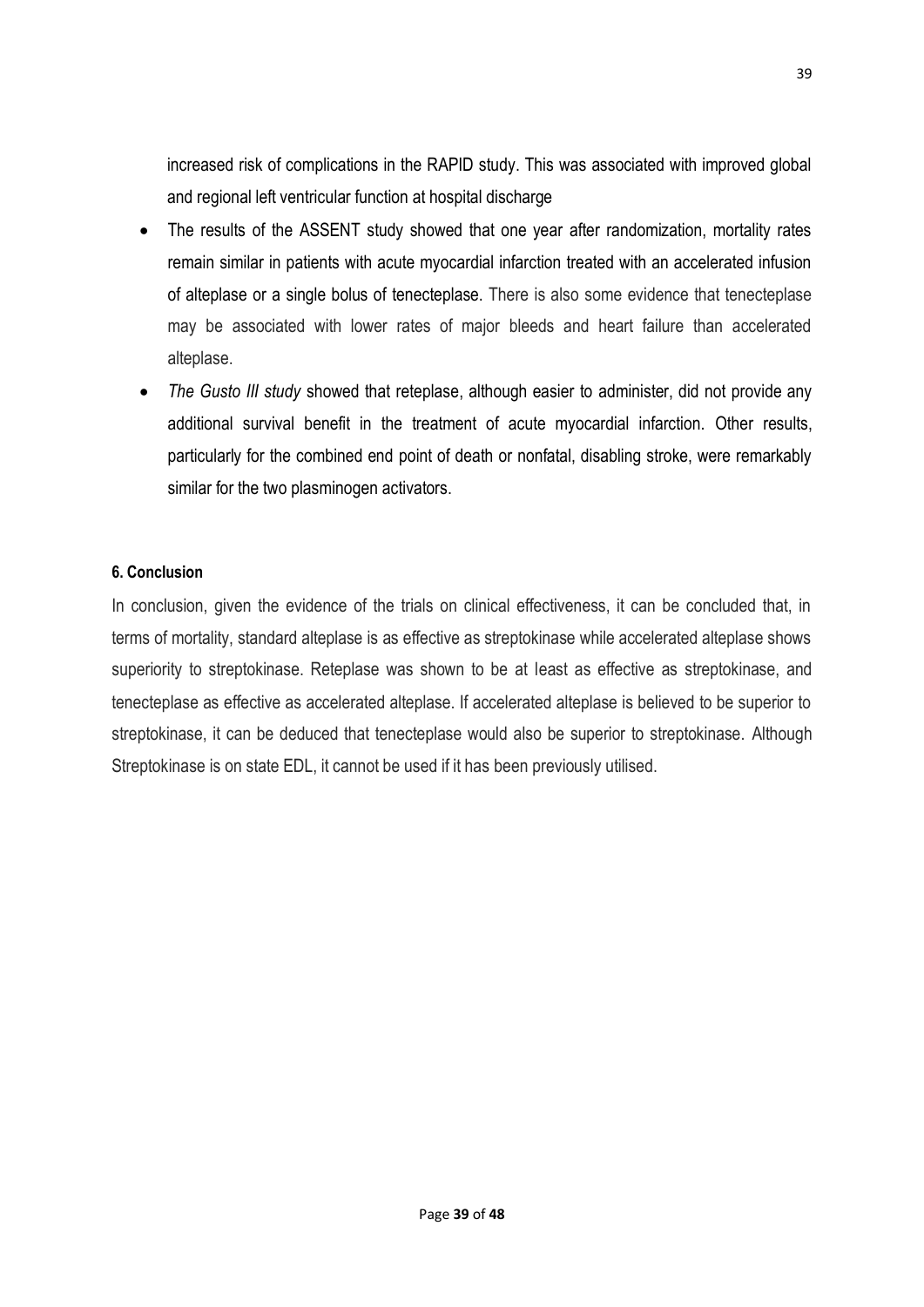#### **6. References**

- <span id="page-39-0"></span>1. Hilleman, D.E., et al., *Fibrinolytic Agents for the Management of ST-Segment Elevation Myocardial Infarction.* Pharmacotherapy, 2007. 27(11): p. 1558-1570.
- <span id="page-39-1"></span>2. American College of Emergency, P., et al., *2013 ACCF/AHA guideline for the management of STelevation myocardial infarction: a report of the American College of Cardiology Foundation/American Heart Association Task Force on Practice Guidelines.* J Am Coll Cardiol, 2013. 61(4): p. e78-140.
- <span id="page-39-2"></span>3. GISSI-2, *GISSI-2: a factorial randomised trial of alteplase versus streptokinase and heparin versus no heparin among 12,490 patients with acute myocardial infarction. Gruppo Italiano per lo Studio della Sopravvivenza nell'Infarto Miocardico.* Lancet, 1990. 336(8707): p. 65-71.
- <span id="page-39-3"></span>4. Gusto-I., *An International randomized trial comparing fout thrombolytic strategies for acute myocardial infarction.* The New England Journal of Medicine, 1993. 329(10): p. 673-682.
- <span id="page-39-4"></span>5. Gusto-I, *One-Year Results From the Global Utilization of Streptokinase and TPA for Occluded Coronary Arteries (GUSTO-I) Trial.* Circulation Journal, 1996. 94: p. 1233-1238
- <span id="page-39-5"></span>6. INJECT, *Randomised, double-blind comparison of reteplase double-bolus administration with streptokinase in acute myocardial infarction (INJECT): trial to investigate equivalence.* Lancet, 1995. 346: p. 329-336.
- <span id="page-39-6"></span>7. Bode, C., R. Smalling, and G. Berg, *More rapid, complete, and stable coronary thrombolysis with bolus administration of reteplase compared with alteplase infusion in acute myocardial infarction. RAPID investigators.* Circulation, 1995. 91: p. 2725-2732.
- <span id="page-39-7"></span>8. Weaver, D.L., *Results of the RAPID 1 and RAPID 2 thrombolytic trials in acute myocardial infarction.* European Heart Journal, 1996. 17: p. 14-20.
- <span id="page-39-8"></span>9. III, G., *A COMPARISON OF RETEPLASE WITH ALTEPLASE FOR ACUTE MYOCARDIAL INFARCTION.* The New England Journal of Medicine, 1997. 337: p. 1118-1123.
- <span id="page-39-9"></span>10. ASSENT-2, *Single-bolus tenecteplase compared with front-loaded alteplase in acute myocardial infarction: the ASSENT-2 double-blind randomised trial.* Lancet, 1999. 354: p. 716–22.
- <span id="page-39-10"></span>11. Sinnaeve, P., et al., *One-year follow-up of the ASSENT-2 trial: a double-blind, randomized comparison of single-bolus tenecteplase and front-loaded alteplase in 16,949 patients with ST-elevation acute myocardial infarction.* Am Heart J, 2003. 146(1): p. 27-32.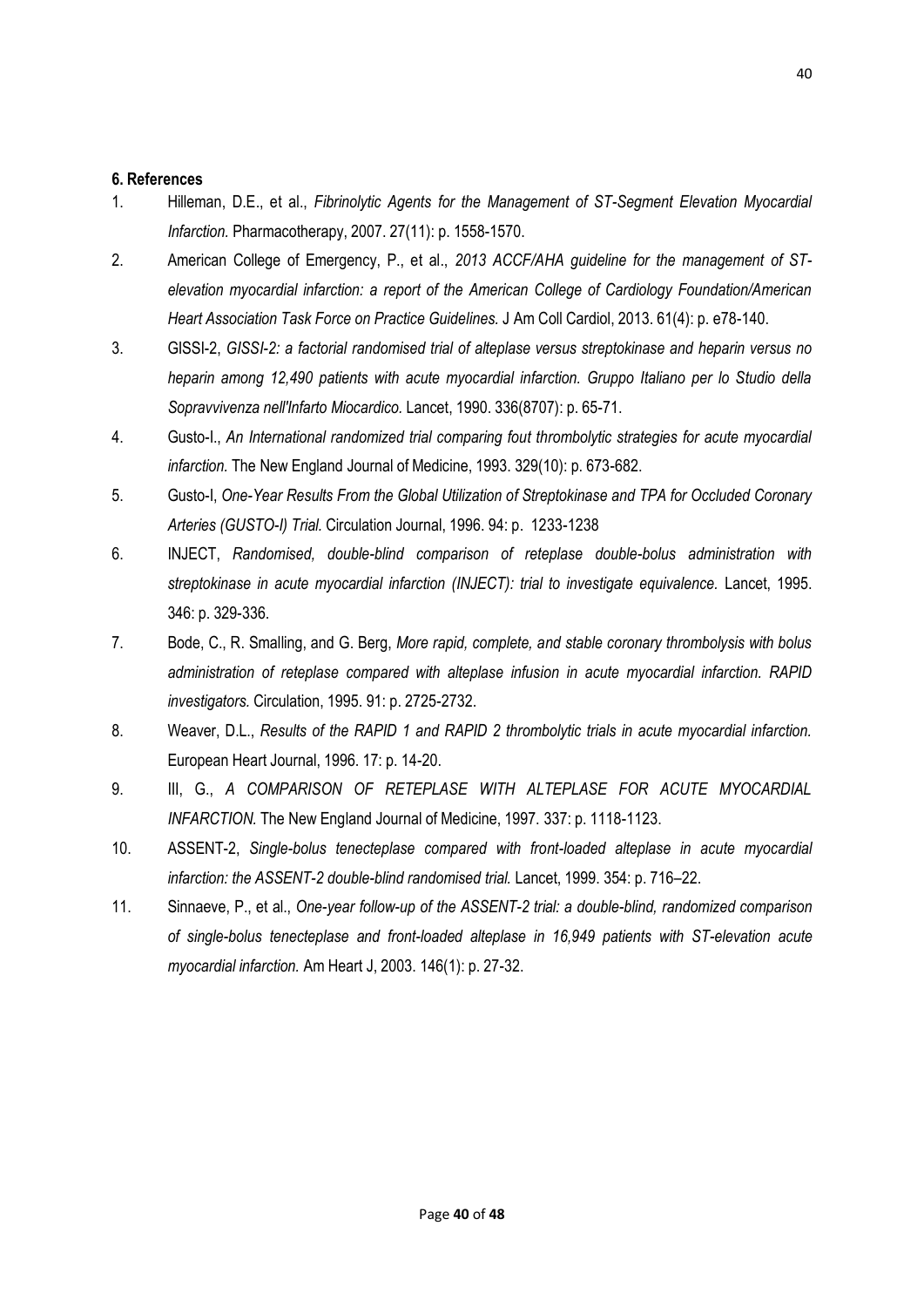## **Annexure C**

## **A review of intravascular ultrasound imaging and angiography to guide optimal stent placement in acute coronary syndromes**

### **1. Introduction**

The role of intravascular ultrasound (IVUS) in understanding the pathophysiology of coronary lesions, percutaneous diagnostics and therapeutic procedures is well established. IVUS is an invasive imaging modality that requires the insertion of a catheter with a transducer on its tip down the coronary artery to provide tomographic 2D cross-sectional images of the vessel. Several indications for IVUS have been identified such as assessing the severity of a lesion, identification of pseudo aneurysm, accurate assessment of the extent, morphology and constitution of plaque, selection of balloon's dimensions and inflation pressure, treatment of complex disease and the treatment of complex diseases[\[1\]](#page-39-0)[\[2\]](#page-39-1)

Although IVUS use gives reliable data, the primary disadvantages of IVUS being used routinely in a cardiac catheterization laboratory are its expense, the increase in the time of the procedure, and the fact that it is considered an interventional procedure, and should only be performed by angiographers that are trained in interventional cardiology techniques[\[2\]](#page-39-1).

#### **2. Objectives**

The objective of this review was to determine clinical outcomes for intravascular ultrasound imaging in guiding Percutaneous Coronary intervention (PCI).

#### **3. Method**

A systematic review was performed by an electronic search of the PubMed and Science Direct databases and by a manual search of reference lists for randomized controlled trials published until November 2014, with clinical outcomes and at least six months of clinical follow-up. The database search was supplemented with bibliographies of relevant articles and reports. The databases of the major Health Technology Assessment (HTA) institutions were also searched for related information and policies.

#### *Inclusion criteria*

Systematic reviews and randomized controlled trials were included in this study. The studies met the following description:

- Patients: Patients with coronary stenosis undergoing balloon dilatation, stent implantation (bare metal or drug-eluting stents) with a sample size larger than 50.
- Intervention: IVUS guidance in conjunction with angiographic guidance
- Comparator: Angiographic quidance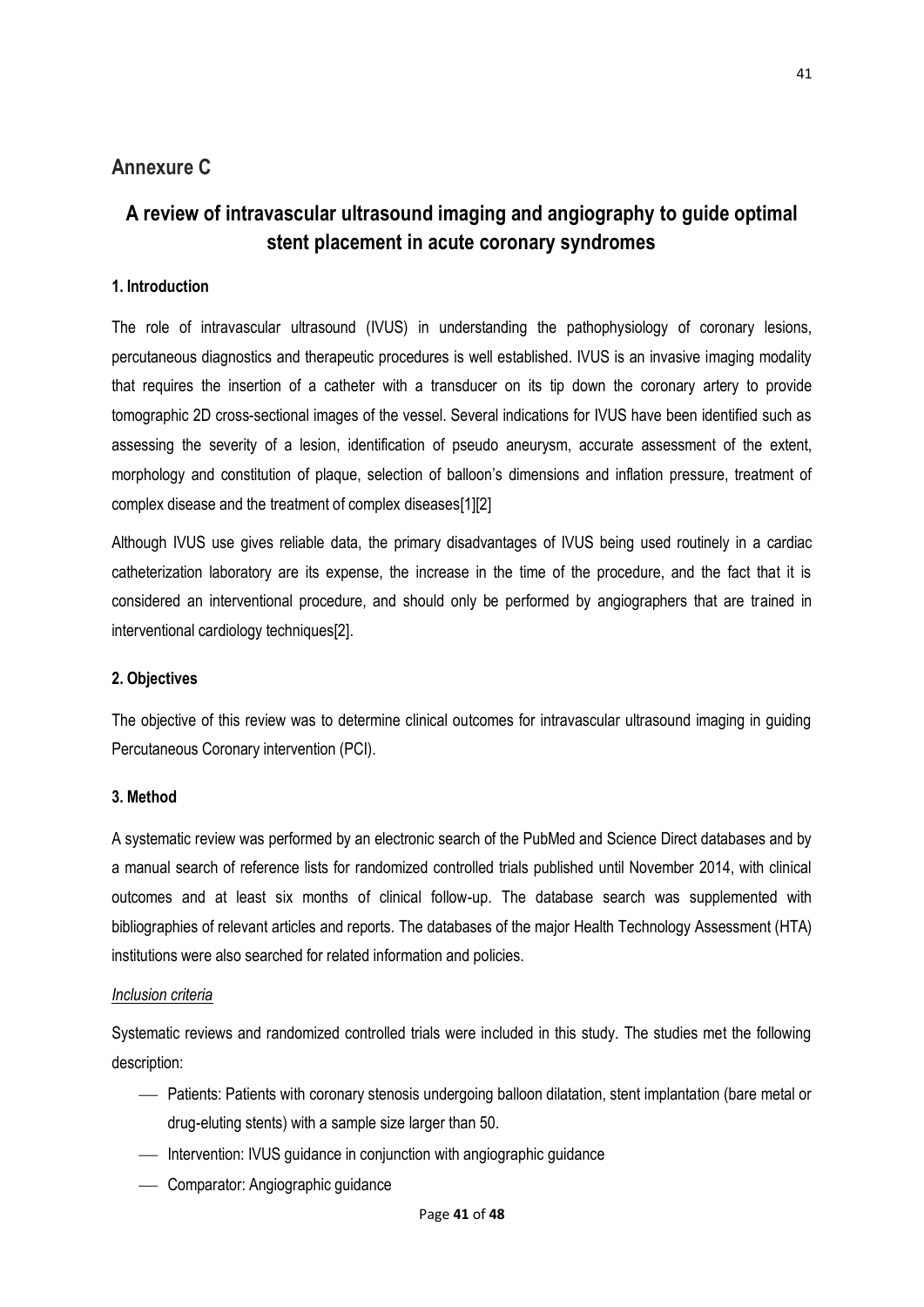- Outcomes: Disease free progression
- Follow-up: At least 6 months

#### *Exclusion criteria*

Non-randomized studies, non-systematic reviews, editorials, letters, comments, case series and case reports were excluded.

#### **4. Findings of literature review**

Six studies were selected according to the inclusion criteria. Table 1 below gives an overview of the studies included in this review.

#### *AVIO trial*

The AVIO study evaluated if IVUS optimized DES implantation was superior to angiographic guidance alone in complex lesions. Complex lesions were defined as long lesions greater than 28 mm, chronic total occlusions or occlusion older than 3 months, lesions involving a bifurcation, vessels smaller than or equal to 2.5 mm and patients requiring more stents. The results of the study showed no significant differences in baseline characteristics. Minimal luminal diameter showed a statistically significant difference of 2.70 mm ± 0.46 mm for the IVUS group compared to 2.51  $\pm$  0.46 mm for the angiography group ( $P = 0.0002$ ).. No difference was observed in the occurrence of non-Q wave myocardial infarction (6.3% in IVUS vs. 7.0% in angio-guided group). No differences were observed in cumulative MACE (16.9%vs. 23.2 %), cardiac death (0%vs. 1.4%), MI (7.0%vs. 8.5%), target lesion revascularization (9.2% vs. 11.9%) or target vessel revascularization (9.8% vs. 15.5%), respectively in the IVUS vs. angio-guided groups after 24 months. Only one definite sub-acute stent thrombosis occurred in the IVUS group [\[3\]](#page-39-2). During hospitalization, no patient died, had repeated revascularization, or a Qwave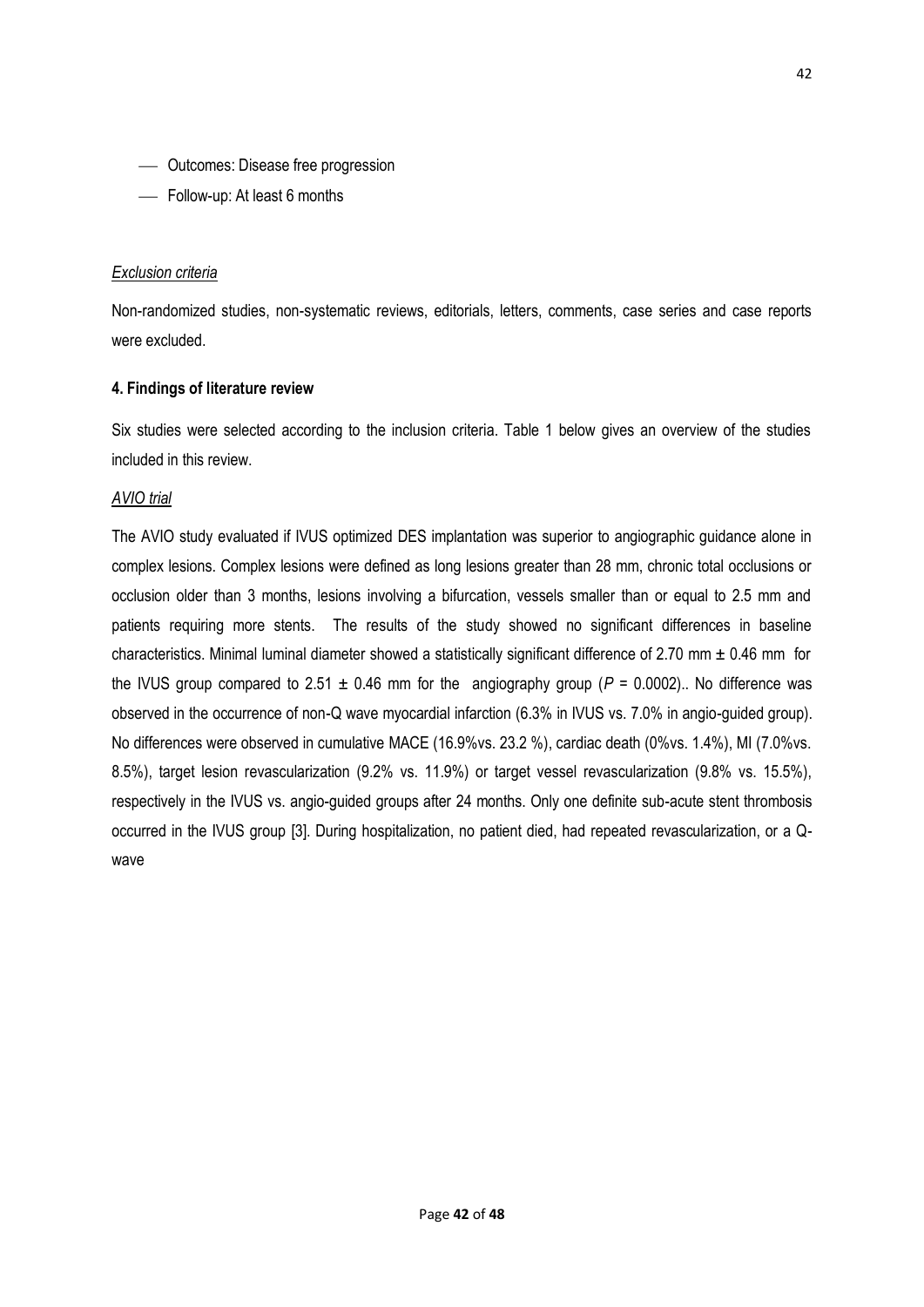| <b>Authors</b>    | Sample size                          | <b>Population</b>                                                                                                         | <b>Intervention</b><br>strategy | Follow-up<br>period<br>(months) | <b>Primary End-point</b>                                                                                                                                         | <b>Secondary End points</b>                                                                                                          | <b>Results</b>                                                                                                                             |
|-------------------|--------------------------------------|---------------------------------------------------------------------------------------------------------------------------|---------------------------------|---------------------------------|------------------------------------------------------------------------------------------------------------------------------------------------------------------|--------------------------------------------------------------------------------------------------------------------------------------|--------------------------------------------------------------------------------------------------------------------------------------------|
| <b>Avio Trial</b> | $IVUS = 142$<br>$ANGIO = 142$        | 284 patients with<br>complex lesions<br>(bifurcations, long<br>lesions, chronic total<br>occlusions or<br>Small vessels). | <b>DES</b><br>Implantation      | 1, 6, 9, 12, 24                 | Post-procedure in<br>lesion minimal lumen<br>diameter                                                                                                            | MACE, target lesion<br>revascularization, target<br>vessel revascularization,<br>myocardial infarction (MI),<br>and stent thrombosis | No statistical significant<br>difference in MACE at 24<br>months<br>Benefit of IVUS in complex<br>post-procedure minimal<br>lumen diameter |
| <b>Opticus</b>    | <b>IVUS=273</b><br><b>ANGIO= 277</b> | 550 patients with a<br>symptomatic coronary<br>lesion or silent<br>ischemia.                                              | <b>BMS</b> stent                | 12                              | Incidence of<br>angiographic restenosis<br>(.50% lumen diameter<br>reduction), minimal<br>lumen diameter, and<br>percent diameter<br>stenosis after 6<br>months. | MACE during follow-up<br>(death, myocardial infarction,<br>bypass surgery, and repeat<br>coronary intervention)                      | Routine use of IVUS not<br>supported by the study                                                                                          |
| <b>Reset</b>      | $IVUS = 662$<br>$ANGIO = 912$        | 662 patients with<br>clinical<br>characteristics:<br>diabetes mellitus.<br>ACS, short and long<br>lesion                  | <b>DES</b><br>Implantation      | 12                              |                                                                                                                                                                  | <b>MACE</b>                                                                                                                          | Routine IVUS guidance does<br>not provide clinical benefits<br>when performing short-<br>length DES<br>implantation                        |
| <b>Resist</b>     | <b>IVUS</b><br><b>ANGIO</b>          | with<br>164<br>patients<br>symptomatic ischemic<br>heart disease                                                          | <b>BMS Stent</b>                |                                 | 6 months Restenosis<br>rate                                                                                                                                      |                                                                                                                                      | A non-significant 6.3%<br>absolute reduction in the<br>restenosis rate and a non-<br>significant difference in MLD<br>were observed        |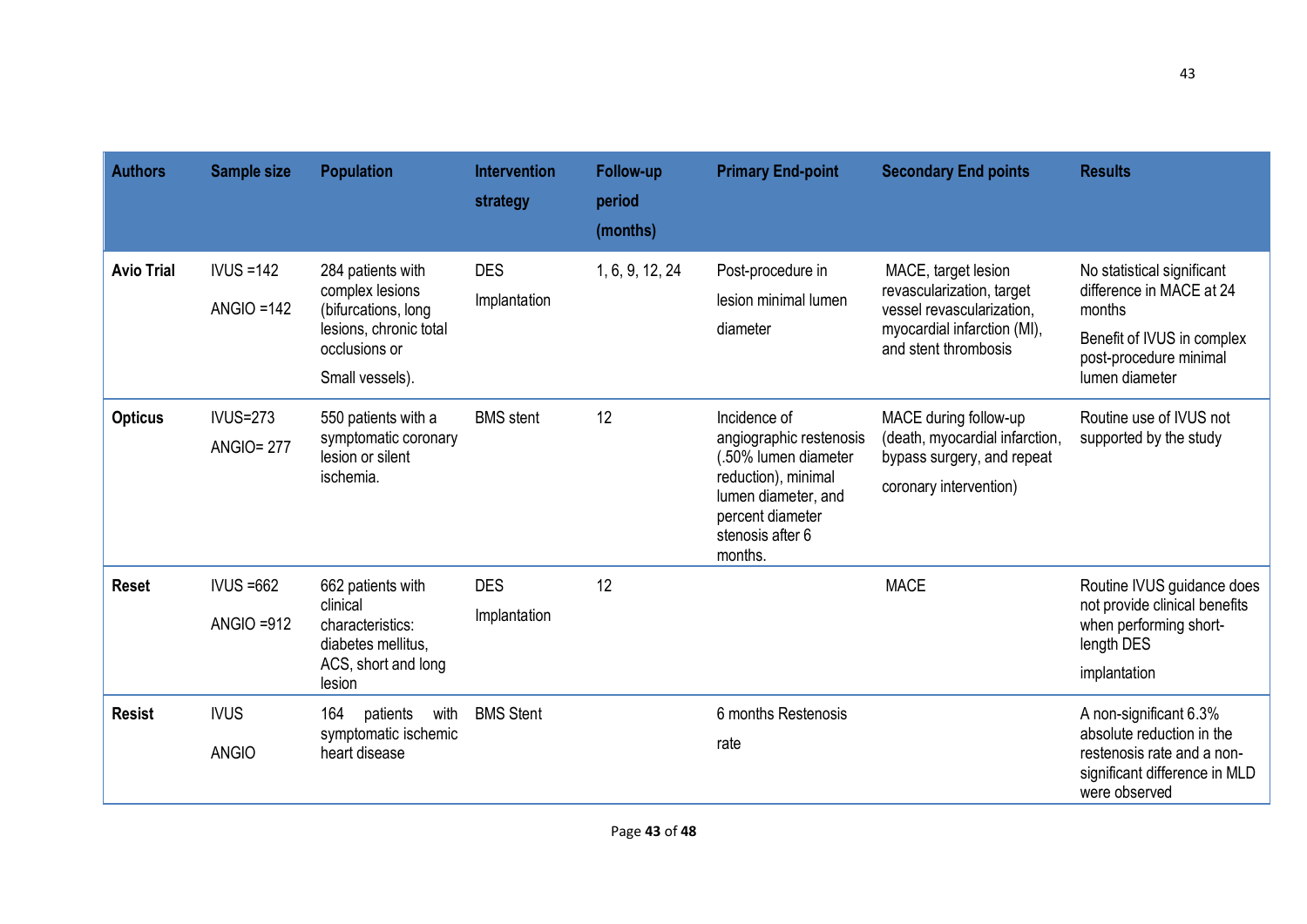| <b>Tulip</b> | $IVUS = 73$<br>ANGIO=71             | Patients with de novo.<br>nonostial stenosis 20<br>mm length in a native<br>coronary artery with a<br>reference diameter<br>that permitted<br>implantation of 3-mm<br>stents without<br>involvement of<br>significant side<br>branches (diameter<br>$2.0 \, \text{mm}$ ). | <b>BMS Stent</b>        | 1, 6, 12  | Angiographic MLD at 6<br>months and the<br>combined event rate of<br>cardiac death, MI, and<br>ischemia-driven target-<br>lesion revascularization<br>(TLR) within 6 months<br>were the angiographic<br>and clinical | Angiographic and procedural<br>success, angiographic<br>restenosis (_50% diameter<br>stenosis) and percent<br>diameter stenosis at 6<br>months, and combined event<br>frequency at 12 months. | IVUS is superior to guidance<br>by angiography up to 12<br>months after long stent<br>placement guided by                                                               |
|--------------|-------------------------------------|---------------------------------------------------------------------------------------------------------------------------------------------------------------------------------------------------------------------------------------------------------------------------|-------------------------|-----------|----------------------------------------------------------------------------------------------------------------------------------------------------------------------------------------------------------------------|-----------------------------------------------------------------------------------------------------------------------------------------------------------------------------------------------|-------------------------------------------------------------------------------------------------------------------------------------------------------------------------|
| <b>SIPS</b>  | <b>IVUS=166</b><br><b>ANGIO=190</b> | 269 patients with no<br>chronic total<br>occlusions or<br>emergency<br>procedures                                                                                                                                                                                         | Provisional<br>stenting | 6         | <b>MLD</b>                                                                                                                                                                                                           | Acute MLD, acute chronic<br>cost, quality of life,<br>composite clinical event<br>rates, clinically driven target<br>lesion revascularization<br>$(TLR)$ .                                    | IVUS-guidance during<br>provisional stenting slightly<br>attenuates the negative<br>effect of diabetes on long-<br>term outcome. Re-stenosis<br>rate remains very high. |
| <b>SIPS</b>  | <b>IVUS=166</b><br><b>ANGIO=190</b> |                                                                                                                                                                                                                                                                           | Provisional<br>stenting | 6, 18, 28 | Death, non-fatal<br>myocardial infarction<br>and target vessel<br>revascularisation                                                                                                                                  | Re-stenosis rate at 6-month<br>follow-up angiography                                                                                                                                          | ICUS-guided provisional<br>stenting improved 2-year<br>clinical results after<br>intervention                                                                           |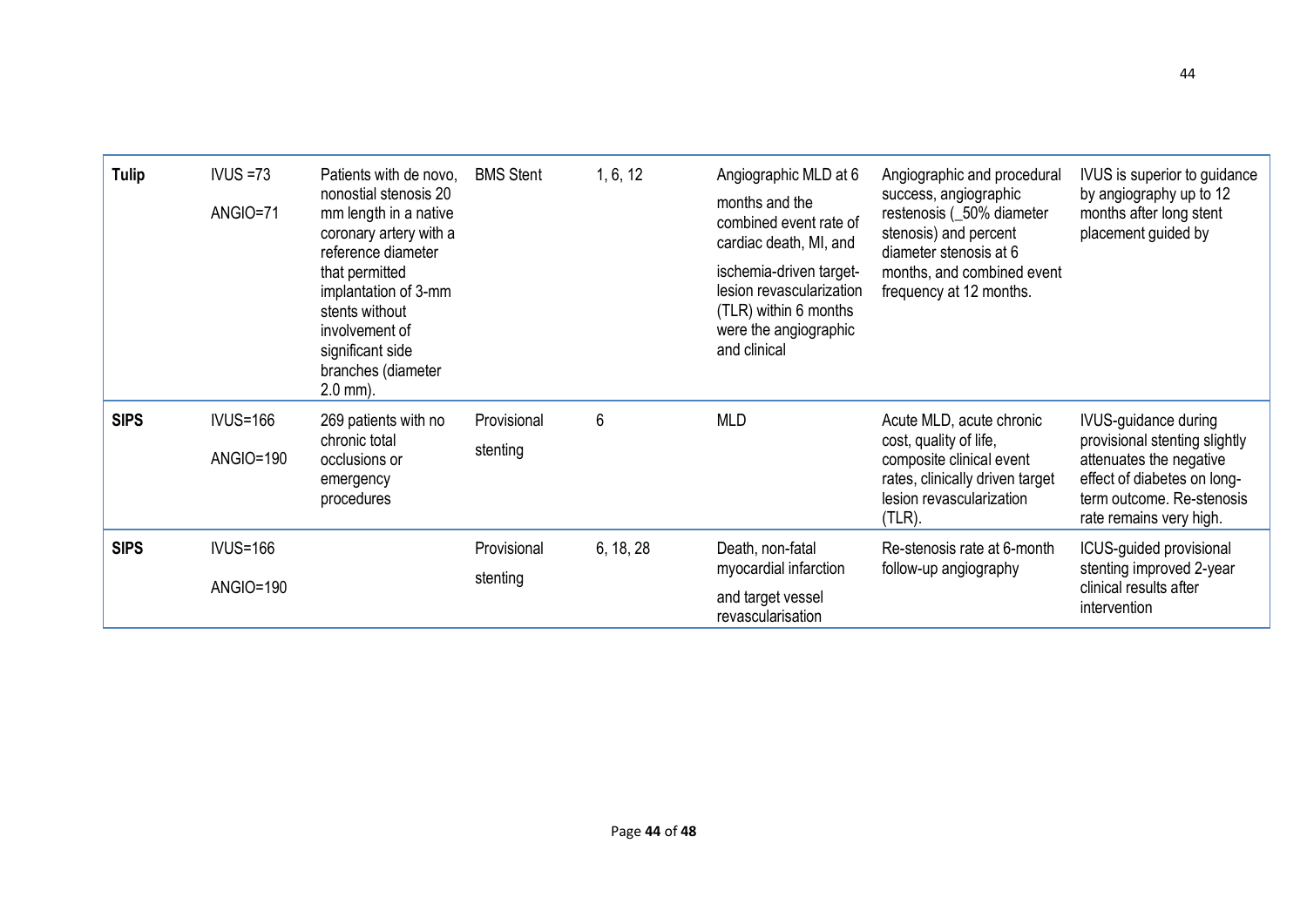#### *OPTICUS trial*

The OPTICUS study randomised a total of 550 patients with a symptomatic coronary lesion or silent ischemia to either ultrasound-guided or angiography-guided implantation of 2 tubular stents. At 6 months, repeat angiography revealed no significant differences between the groups with ultrasound- or angiography-guided stent implantation with respect to dichotomous restenosis rate (24.5% versus 22.8%, *P*50.68), minimal lumen diameter (1.9560.72 mm versus 1.9160.68 mm, P=0.52), and percent diameter stenosis (34.8620.6% versus 36.8619.6%, *P*=0.29), respectively. At 12 months, neither major adverse cardiac events (relative risk, 1.07; 95% CI 0.75 to 1.52; *P*=0.71) nor repeat percutaneous interventions (RR= 1.04; 95% CI 0.64 to 1.67; *P*=0.87) were reduced in the ultrasound-guided group[\[4\]](#page-39-3).

#### *RESET trial*

The RESET Investigators evaluated the usefulness of IVUS in predicting major adverse cardiac events (MACE), including cardiovascular death, myocardial infarction, or target vessel revascularization, at 1 year after DES implantation in short-length lesions. In the IVUS-guided group, adjuvant postdilation was more frequently performed (43.0% vs 34.6%, p <0.001), and the postintervention minimal lumen diameters were greater (2.88 – 0.44 mm vs  $2.72 - 0.43$  mm, p <0.001). MACE occurred in 15 IVUS-guided (2.3%) and 19 angiographically guided (2.1%) patients. In patients with diabetes mellitus, the MACE rate was 3.4% in the IVUS- and 1.7% in the angiographically guided patients ( $p = 0.384$ ). The MACE rate in the IVUS- and angiographically guided patients with acute coronary syndrome was 1.1% and 2.7% respectively ( $p = 0.194$ ) [\[5\]](#page-39-4).

#### *RESIST trial*

The aim of the RESIST study group was to investigate the impact of intravascular ultrasound (IVUS)-guided stent implantation on the 6-month restenosis rate. After successful stent implantation, patients were randomized into two groups: Group A had no further dilation, and Group B had additional balloon dilation until achievement of IVUS criterion for stent expansion. Overdilation was carried out in 31 of 79 Group B patients, with the IVUS criterion being achieved in 63 of 79. The results of the study showed no significant difference in the MLD. The stent lumen cross-sectional area (CSA) was significantly larger in Group B (mean +/- SD) (7.16 +/- 2.48 vs. 7.95  $+/-$  2.21 mm2, p = 0.04). At 6 months, there was no significant difference in the restenosis rate, (28.8%) in Group A vs. 22.5% in Group B, (p = 0.25). The difference in MLD was also non significant (1.60 +/- 0.65 mm in Group A vs. 1.70  $+/-$  0.64 mm in Group B,  $p = 0.20$ ), whereas the lumen cross-sectional area was 20% larger in the IVUSguided group (4.47  $+/-$  2.59 vs. 5.36  $+/-$  2.81 mm2, p = 0.03)[\[6\]](#page-39-5). The power of the study was only 40% according to the observed difference in the restenosis rate.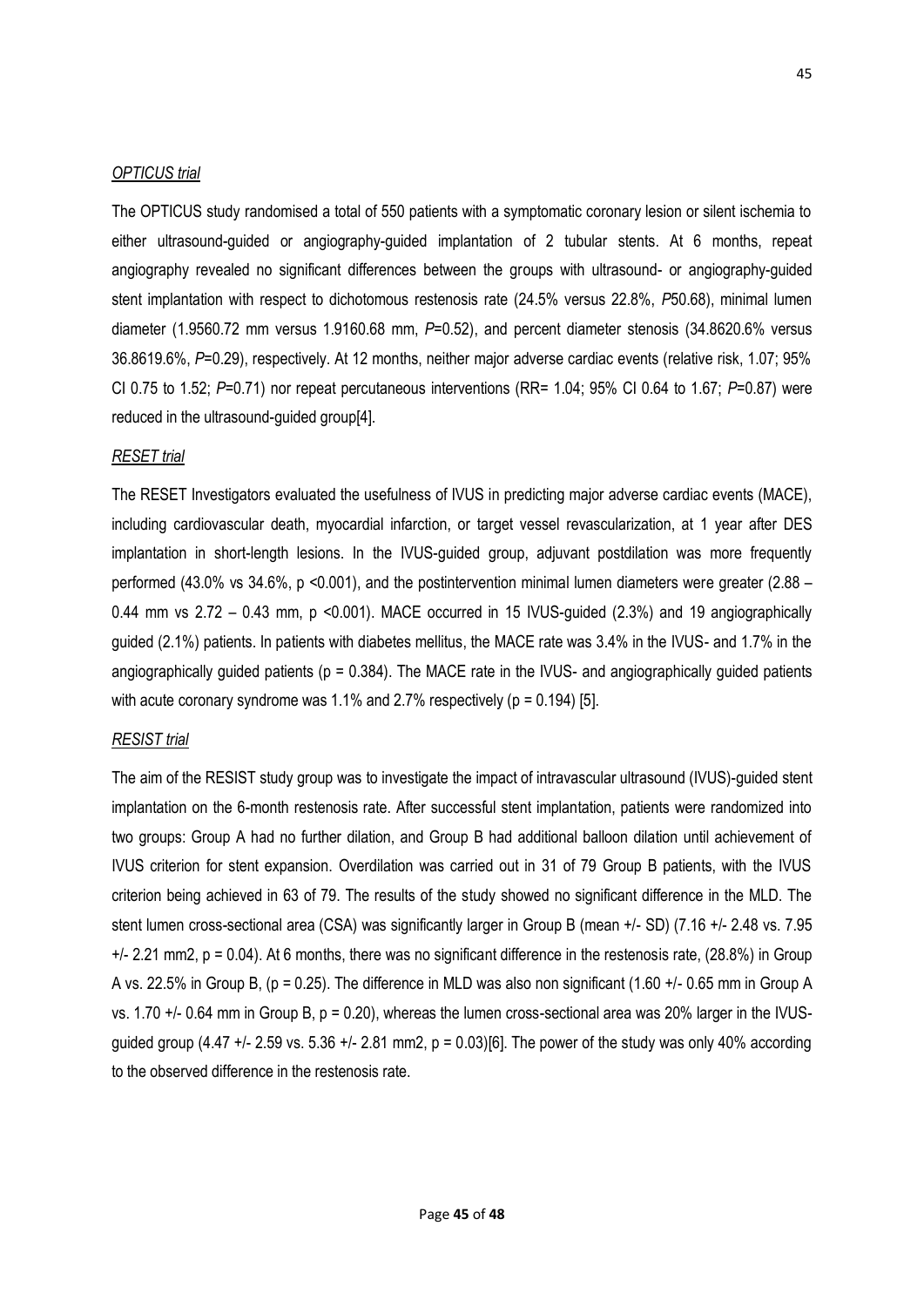#### *TULIP trial*

The TULIP study compared the 6-month outcome of stent implantation for long lesions in patients randomized to intravascular ultrasound or angiographic guidance. At 6 months, MLD in the IVUS group (1.82\_0.53 mm) was larger than in the angiography group (1.51\_0.71 mm; *P*=0.042). Target-lesion revascularization (TLR) and combined end-point rates at 6 months were 4% and 6% in the IVUS group and 14% and 20% in the angiography group, respectively (*P*\_0.037 for TLR and *P*\_0.01 for combined events). Restenosis (50% diameter stenosis) was found in 23% of the IVUS group and 45% of the angiography group (*P*\_0.008). At 12 months, TLR and the combined end point occurred in 10% and 12% of the IVUS group and 23% and 27% of the angiography group (*P*\_0.018 and *P*\_0.026), respectively[\[7\].](#page-39-6)

#### *SIPS trial*

The aim of the Strategy for ICUS-Guided PTCA and Stenting (SIPS) was to test whether routine intracoronary ultrasound guidance of coronary interventions improves outcome. Consecutive patients with no chronic total occlusions or emergency procedures were randomized to intracoronary-guided provisional stenting or standard angiographic guidance. Six months follow-up showed no difference in MLD (1.7160.94 versus 1.5760.90, *P*=0.19) or binary restenosis rate (29% versus 35%, *P*=0.42). Clinical follow-up showed a significant decrease in clinically driven target lesion revascularization in the ultrasound group compared with the standard guidance group (17% versus 29%, respectively; *P*=0.02). Procedure success was recorded in the ultrasound-guided group (94.7%) than the standard group (87.4%) (*P*=0.033). The time for the procedure and contrast use was not significantly different with similar outcomes in the stenting rates (49.7% versus 49.5%, *P*=0.89)[\[8\].](#page-39-7)

A subgroup was analysed to investigate whether routine IVUS-guidance during percutaneous intervention improves long-term outcome in diabetics. Primary endpoint occurred in 6 diabetic patients (31.6%) in the IVUSgroup and 11 diabetic patients (45.8%) in the ANGIO-group (relative risk for IVUS, 0.83, 95% confidence interval 0.28–2.35, p = 0.83). The quantitative assessment of follow-up angiography revealed that the incidence of restenosis was high in both groups (IVUS: 53% versus ANGIO: 52%, p = 0.94). There was no difference in the mean duration of hospitalisation (11.8 days with IVUS versus 11.2 days with ANGIO,  $p = 0.83$ ) or total cost (\$ 16 725 with IVUS versus  $$16$  230 with ANGIO,  $p = 0.83$ ) during follow-up[\[9\]](#page-39-8).

#### **5. Discussion**

• In the Avio study, a benefit of IVUS optimized DES implantation was observed in complex lesions in the post-procedure minimal lumen diameter in. No statistically significant difference was found in MACE up to 24 months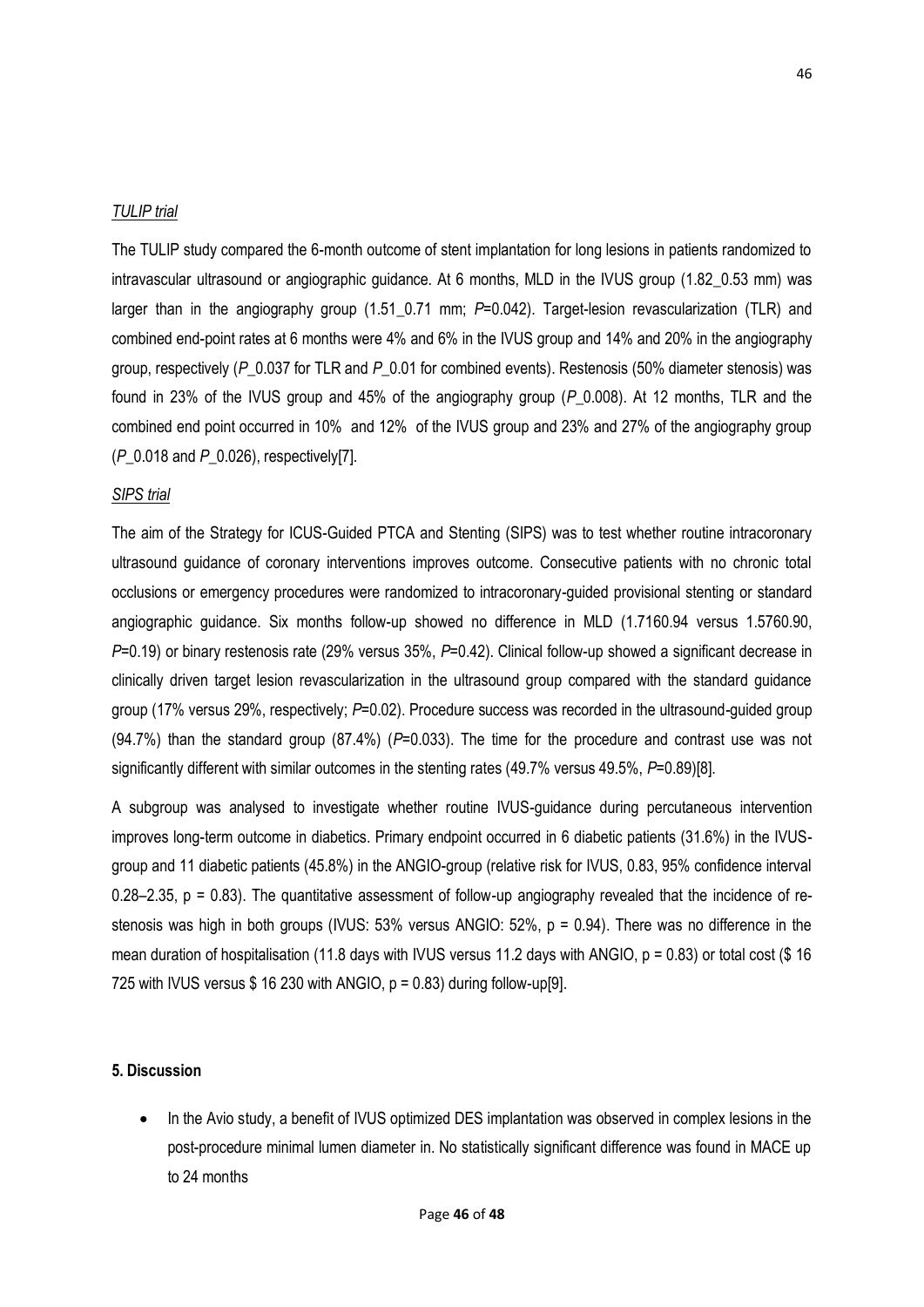- The OPTICUS study did not support the routine use of ultrasound quidance for coronary stenting. The study showed that angiography guided optimization of tubular stents can be performed with comparable angiographic and clinical long-term results.
- The clinical benefits of IVUS-quided DES implantation compared with angiographically guided DES implantation in short-length lesions could not be confirmed even in patients with clinically high-risk presentations (acute coronary syndrome and diabetes mellitus) in the RESET study. The study concluded that routine IVUS guidance does not provide clinical benefits when performing short-length DES implantation.
- A non significant 6.3% absolute reduction in the restenosis rate and a non significant difference in MLD were observed in the RESIST study. A significant increase was observed in immediate and 6-month lumen size, as detected by IVUS, indicating that ultrasound guidance in stent deployment may be beneficial.
- Angiographic and clinical outcome up to 12 months after long stent placement guided by IVUS was shown to be superior to guidance by angiography in the TULIP study
- In the SIPS study, angiographic MLD did not differ significantly after 6 months; however, ultrasoundguided provisional stenting improved 2-year clinical results after intervention.
- Routine IVUS-quidance during provisional stenting was shown to slightly attenuate the negative effect of diabetes on long-term outcome in the SIPS study. However, the re-stenosis rate remained very high.

## **6. Conclusion**

IVUS is not recommended to be used routinely in stents implantation. IVUS use has however been shown to be superior to angiography in the treatment of complex lesions (long lesions > 28 mm, chronic total occlusions or occlusion older than 3 months, lesions involving a bifurcation, vessels smaller than or equal to 2.5 mm and patients requiring more stents) and high risk patients (diabetes patients).